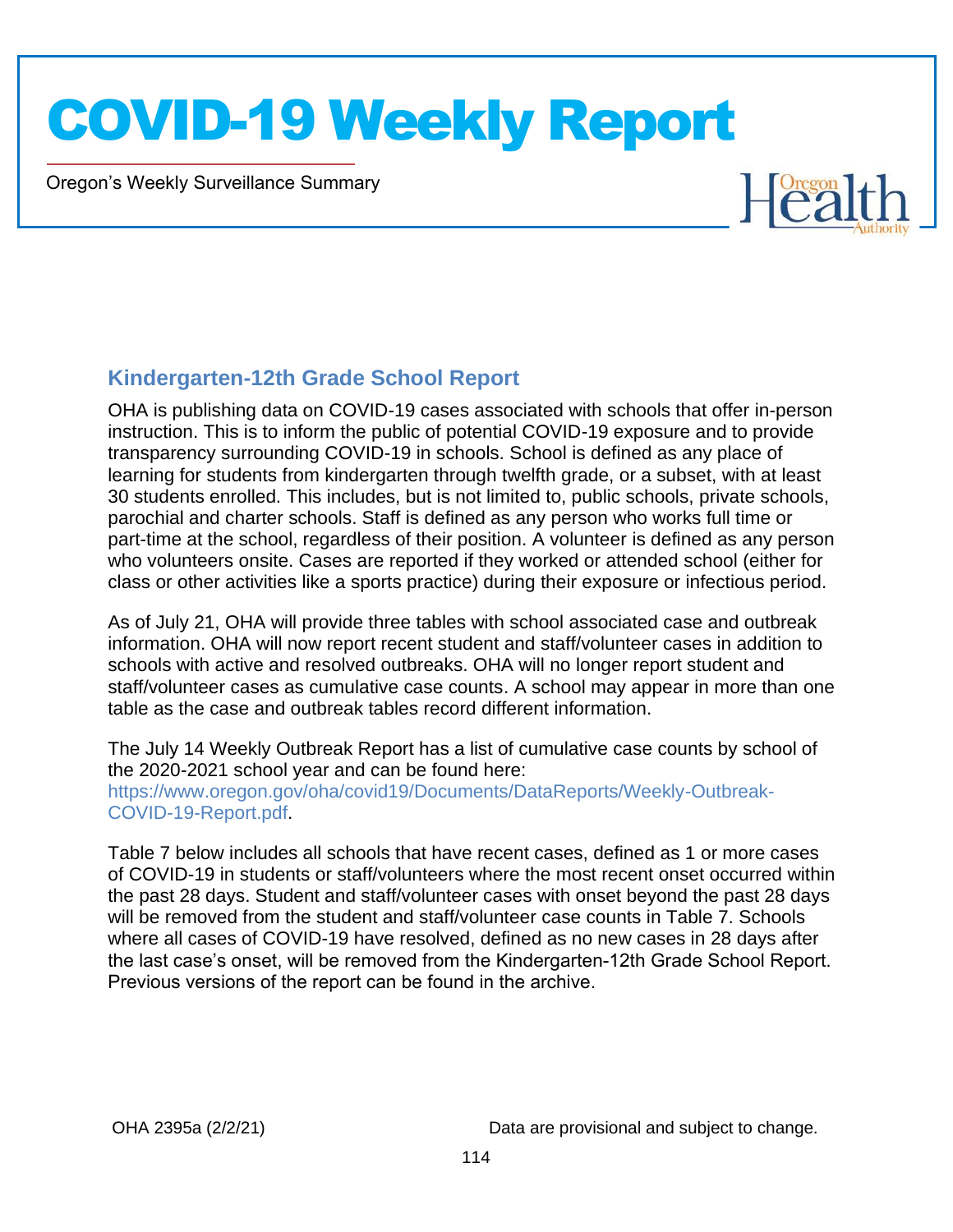Oregon's Weekly Surveillance Summary

Novel Coronavirus (COVID-19)



As of September 22, all cases associated with school outbreaks will be reported in the active (Table 8) and resolved (Table 9) tables. Case counts may include cases who were not at school but are close contacts of those exposed at school. This provides a more accurate picture of the scale of K-12 related outbreaks because they may link to other cases in the community.

Table 8 includes all schools with active outbreaks, defined as 2 or more cases of COVID-19 in students or staff/volunteers that have a shared, defined exposure within a school setting and where the most recent onset occurred within the past 28 days. Schools that have resolved outbreaks, defined as 2 or more cases of COVID-19 in students or staff/volunteers that have a shared, defined exposure within a school setting and where the most recent onset occurred between 28-56 days ago, will be moved to a separate table (Table 9). Schools that have closed outbreaks, defined as 2 or more cases of COVID-19 in students or staff/volunteers that have a shared, defined exposure within a school setting and where the most recent onset occurred more than 56 days ago, will not be included in the Kindergarten-12th Grade School Report. Any suspected school outbreak is required to be reported to the local public health authority (see OAR 333-018-015). Local health department and tribal partners investigate to identify outbreaks in these settings. This list of outbreaks will be updated as investigations continue, and as we learn about epidemiologic links between cases.

#### **Table 7. Recent cases**

*Schools with recent COVID-19 cases (n=698)*

| <b>School Name</b>               | <b>Address</b>                               | County    | <b>Students</b> | Staff/<br>volunteers | <b>Most recent</b><br>onset |
|----------------------------------|----------------------------------------------|-----------|-----------------|----------------------|-----------------------------|
| David Douglas High<br>School     | 1001 SE 135th Ave,<br>Portland, OR 97233     | Multnomah |                 |                      | 2022-01-31                  |
| Clatskanie<br>Middle/High School | 471 SW Bel Air Dr,<br>Clatskanie, OR 97016   | Columbia  |                 | 0                    | 2022-01-28                  |
| St Helens High School            | 2375 Gable Rd, St<br><b>Helens, OR 97051</b> | Columbia  | 39              | 0                    | 2022-01-28                  |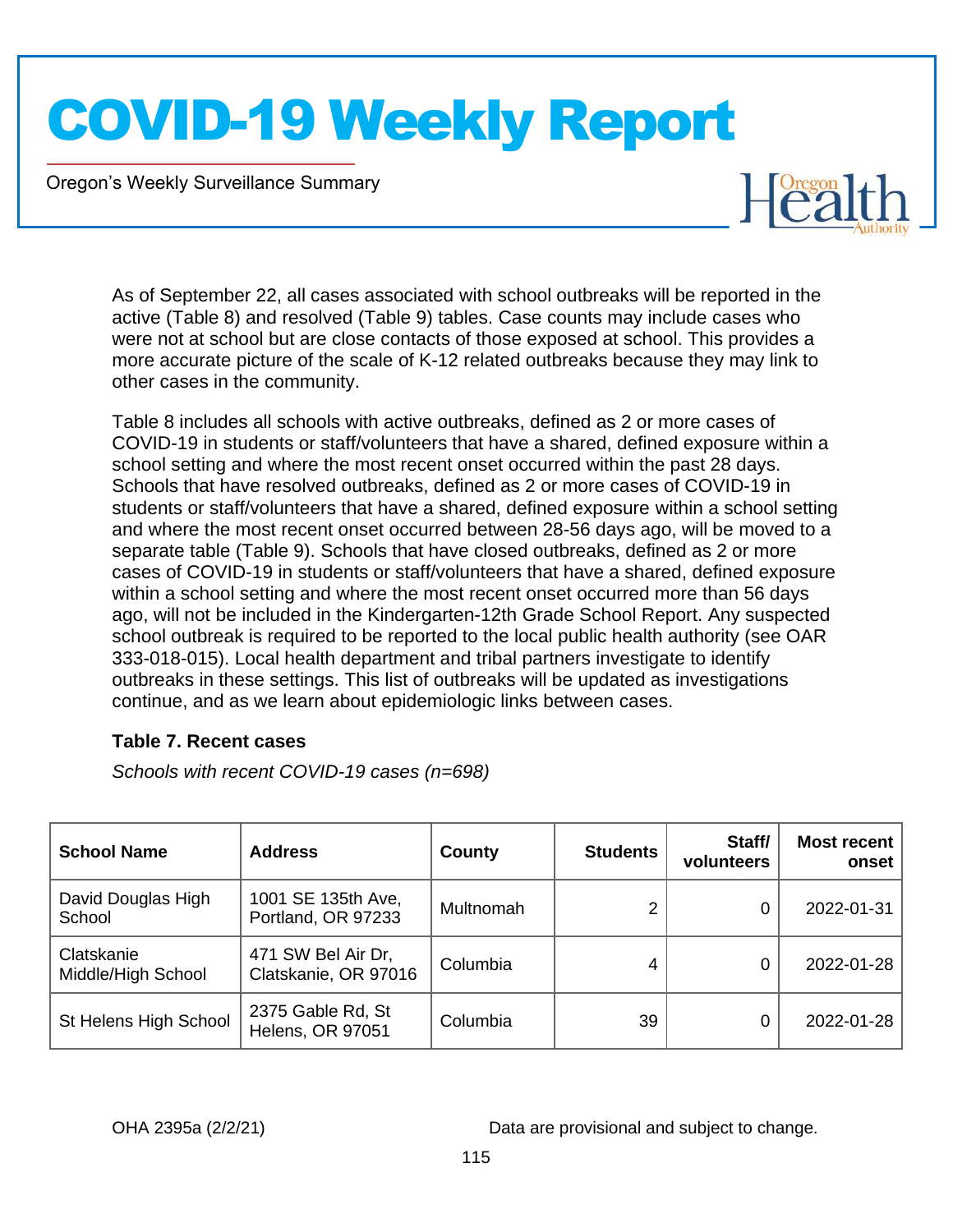Oregon's Weekly Surveillance Summary

Novel Coronavirus (COVID-19)



| <b>School Name</b>                             | <b>Address</b>                                        | <b>County</b>    | <b>Students</b> | Staff/<br>volunteers | <b>Most recent</b><br>onset |
|------------------------------------------------|-------------------------------------------------------|------------------|-----------------|----------------------|-----------------------------|
| North Bay Elementary<br>School                 | 93670 Viking Ln,<br>North Bend, OR<br>97459           | Coos             | 15              | $\overline{0}$       | 2022-01-28                  |
| John C. Fremont<br>Middle School               | 850 W Keady Ct,<br>Roseburg, OR 97471                 | Douglas          | $\overline{7}$  | $\overline{0}$       | 2022-01-28                  |
| <b>Siletz Valley Schools</b>                   | 245 James Frank Ave,<br>Siletz, OR 97380              | Lincoln          | 6               | 2                    | 2022-01-28                  |
| <b>Baker High School</b>                       | 2500 E St, Baker City,<br>OR 97814                    | <b>Baker</b>     | 20              | 2                    | 2022-01-28                  |
| <b>Armand Larive Middle</b><br>School          | 1497 SW 9th St,<br>Hermiston, OR 97838                | Umatilla         | 10              | $\overline{0}$       | 2022-01-27                  |
| Hermiston High<br>School                       | 600 S 1st St,<br>Hermiston, OR 97838                  | Umatilla         | 16              | 1                    | 2022-01-27                  |
| Parkside Elementary                            | 735 SW Wagner<br>Meadows Dr, Grants<br>Pass, OR 97526 | Josephine        | 8               | 0                    | 2022-01-27                  |
| <b>Grant Watts</b><br><b>Elementary School</b> | 52000 SE Third PI,<br>Scappoose, OR 97056             | Columbia         | 22              | $\overline{0}$       | 2022-01-27                  |
| <b>Clatskanie Elementary</b><br>School         | 815 S Nehalem St,<br>Clatskanie, OR 97016             | Columbia         | 16              | 0                    | 2022-01-27                  |
| Jefferson County<br>Middle School              | 1180 SE Kemper<br>Way, Madras, OR<br>97741            | Jefferson        | 8               | 0                    | 2022-01-27                  |
| <b>Riley Creek</b><br>Elementary               | 94350 6th St, Gold<br>Beach, OR 97444                 | Curry            | 50              | 3                    | 2022-01-27                  |
| <b>Redmond High School</b>                     | 675 SW Rimrock Way,<br>Redmond, OR 97756              | <b>Deschutes</b> | 5               | 1                    | 2022-01-27                  |
| Fir Grove Elementary<br>School                 | 1360 W Harvard Ave,<br>Roseburg, OR 97471             | Douglas          | 8               | 0                    | 2022-01-27                  |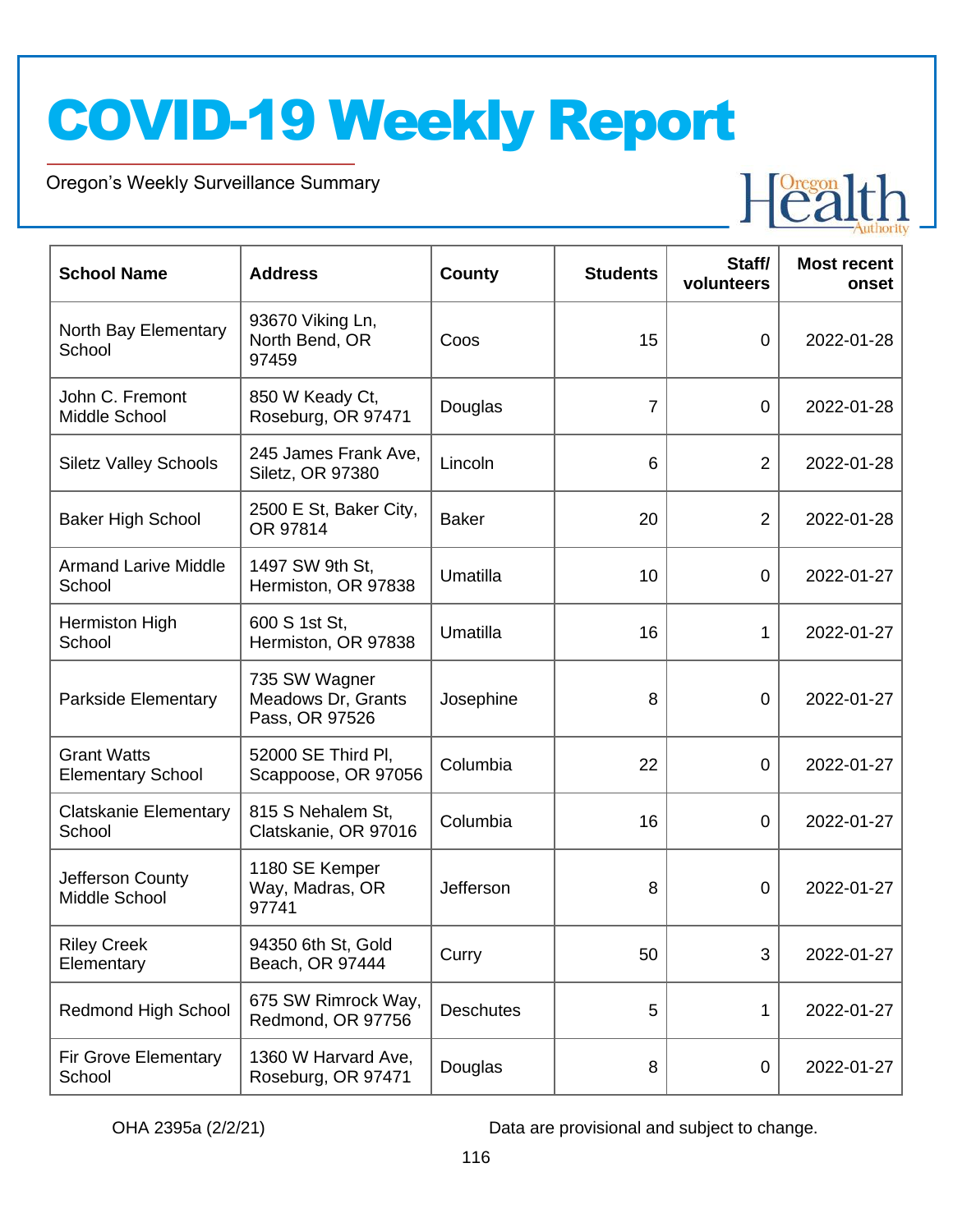Oregon's Weekly Surveillance Summary

Novel Coronavirus (COVID-19)



| <b>School Name</b>                        | <b>Address</b>                                        | <b>County</b> | <b>Students</b> | Staff/<br>volunteers | <b>Most recent</b><br>onset |
|-------------------------------------------|-------------------------------------------------------|---------------|-----------------|----------------------|-----------------------------|
| <b>Elkton Charter School</b>              | 739 River Rd, Elkton,<br>OR 97436                     | Douglas       | 13              | 4                    | 2022-01-27                  |
| <b>Brockway Elementary</b><br>School      | 2520 NW Brockway<br>Rd, Winston, OR<br>97496          | Douglas       | 8               | $\overline{2}$       | 2022-01-27                  |
| <b>Hidden Valley High</b><br>School       | 651 Murphy Creek Rd,<br>Grants Pass, OR<br>97527      | Josephine     | 28              | 3                    | 2022-01-27                  |
| <b>Sunset Elementary</b><br>School        | 300 E Catherine Ave,<br>Hermiston, OR 97838           | Umatilla      | 1               | 0                    | 2022-01-26                  |
| Sunridge Middle<br>School                 | 700 SW Runnion Ave,<br>Pendleton, OR 97801            | Umatilla      | 9               | 0                    | 2022-01-26                  |
| Pendleton High<br>School                  | 1800 NW Carden Ave,<br>Pendleton, OR 97801            | Umatilla      | 4               | 1                    | 2022-01-26                  |
| Joseph Charter<br>School                  | 400 Wm E Williams<br>Ave, Joseph, OR<br>97846         | Wallowa       | 11              | 1                    | 2022-01-26                  |
| <b>Enterprise Elementary</b><br>School    | 201 SE 4th St,<br>Enterprise, OR 97828                | Wallowa       | 2               | 0                    | 2022-01-26                  |
| Dry Hollow<br><b>Elementary School</b>    | 1314 E 19th St, The<br>Dalles, OR 97058               | Wasco         | 12              | 0                    | 2022-01-26                  |
| Otto Petersen<br><b>Elementary School</b> | 52050 SE 3rd St,<br>Scappoose, OR 97056               | Columbia      | 31              | 0                    | 2022-01-26                  |
| Scappoose Middle<br>School                | 52265 S Columbia<br>River Hwy,<br>Scappoose, OR 97056 | Columbia      | 16              | $\boldsymbol{0}$     | 2022-01-26                  |
| St. Helens Middle<br>School               | 354 N 15th St, St<br>Helens, OR 97051                 | Columbia      | 42              | $\pmb{0}$            | 2022-01-26                  |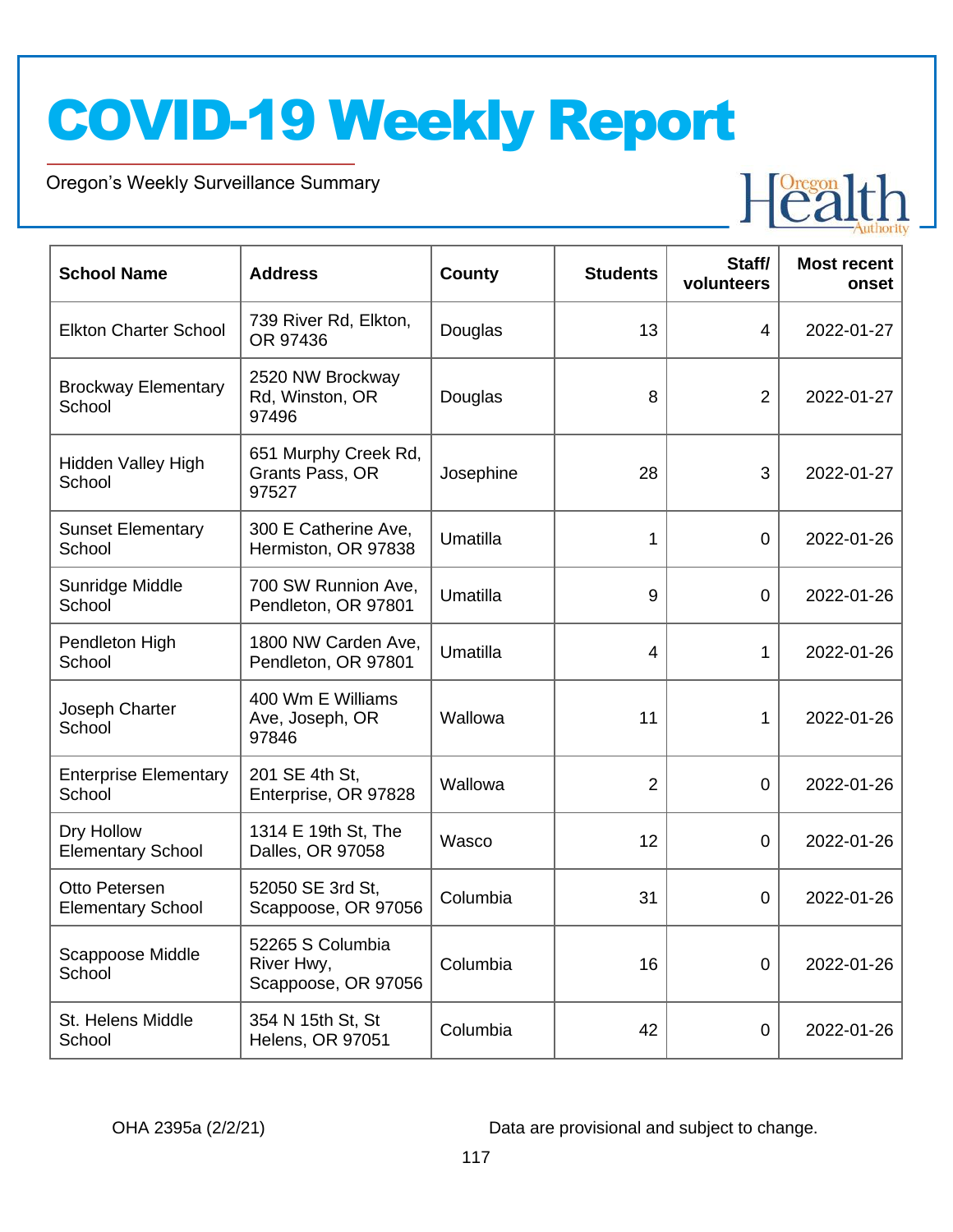Oregon's Weekly Surveillance Summary

Novel Coronavirus (COVID-19)



| <b>School Name</b>                             | <b>Address</b>                                      | <b>County</b> | <b>Students</b> | Staff/<br>volunteers | <b>Most recent</b><br>onset |
|------------------------------------------------|-----------------------------------------------------|---------------|-----------------|----------------------|-----------------------------|
| Eastside School                                | 370 2nd Ave, Coos<br>Bay, OR 97420                  | Coos          | 10              | $\overline{0}$       | 2022-01-26                  |
| <b>North Bend Senior</b><br><b>High School</b> | 2323 Pacific St, North<br>Bend, OR 97459            | Coos          | 29              | 0                    | 2022-01-26                  |
| Harbor Lights Middle<br>School                 | 390 9th St SW,<br>Bandon, OR 97411                  | Coos          | $\overline{7}$  | $\mathbf 0$          | 2022-01-26                  |
| Azalea Middle School                           | 505 Pacific Ave,<br>Brookings, OR 97415             | Curry         | 18              | 1                    | 2022-01-26                  |
| Lewis & Clark<br><b>Elementary School</b>      | 111 S 9th St, St<br><b>Helens, OR 97051</b>         | Columbia      | 13              | $\mathbf 0$          | 2022-01-26                  |
| <b>Coquille Valley</b><br>Elementary           | 1115 N Baxter St,<br>Coquille, OR 97423             | Coos          | $\overline{7}$  | $\mathbf 0$          | 2022-01-26                  |
| <b>Madras Elementary</b><br>School             | 215 SE 10th St,<br>Madras, OR 97741                 | Jefferson     | 4               | 0                    | 2022-01-26                  |
| North Middle School                            | 1725 NW Highland<br>Ave, Grants Pass, OR<br>97526   | Josephine     | 27              | 3                    | 2022-01-26                  |
| <b>Phoenix School</b>                          | 3131 NE Diamond<br>Lake Blvd, Roseburg,<br>OR 97470 | Douglas       | 3               | 0                    | 2022-01-26                  |
| <b>Riverside Elementary</b><br>School          | 1200 SE Harvey Dr,<br>Grants Pass, OR<br>97526      | Josephine     | 11              | 1                    | 2022-01-26                  |
| Illinois Valley High<br>School                 | 625 E. River St., Cave<br>Junction, OR 97523        | Josephine     | 10              | 1                    | 2022-01-26                  |
| Milo Adventist<br>Academy                      | 324 Milo Dr, Days<br>Creek, OR 97429                | Douglas       | 4               | $\boldsymbol{0}$     | 2022-01-26                  |
| Clackamas High<br>School                       | 14486 SE 122nd Ave,<br>Clackamas, OR 97015          | Clackamas     | 3               | 0                    | 2022-01-26                  |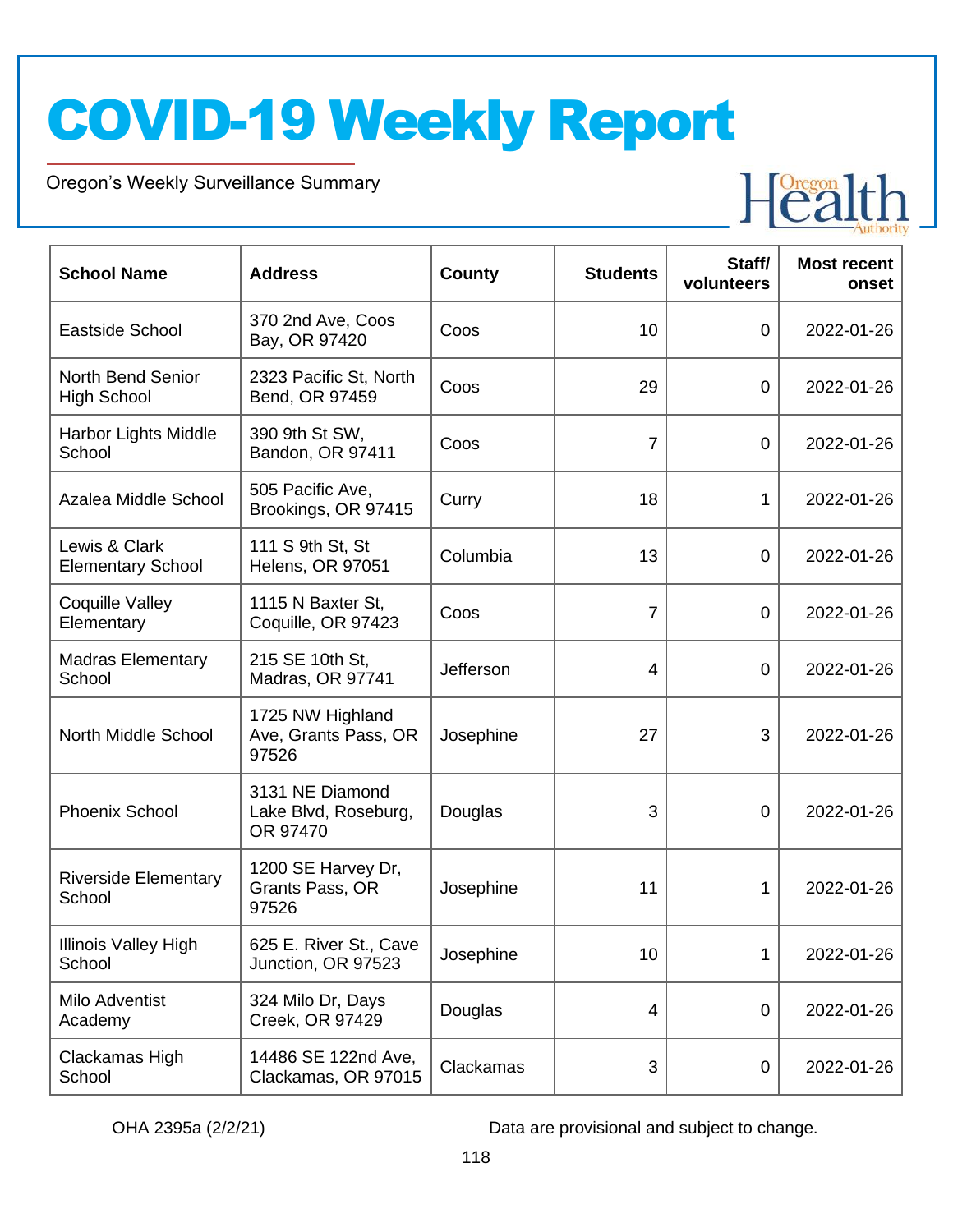Oregon's Weekly Surveillance Summary

Novel Coronavirus (COVID-19)



| <b>School Name</b>                             | <b>Address</b>                                    | County           | <b>Students</b> | Staff/<br>volunteers | <b>Most recent</b><br>onset |
|------------------------------------------------|---------------------------------------------------|------------------|-----------------|----------------------|-----------------------------|
| <b>Tillamook High School</b>                   | 2605 12th St,<br>Tillamook, OR 97141              | Tillamook        | 27              | 3                    | 2022-01-25                  |
| Weston-McEwen High<br>School                   | 540 E Main St,<br>Athena, OR 97813                | Umatilla         | $\overline{2}$  | 1                    | 2022-01-25                  |
| <b>Central Elementary</b><br>School            | 701 H Ave, La<br>Grande, OR 97850                 | Union            | 18              | 0                    | 2022-01-25                  |
| <b>Chenowith Elementary</b><br>School          | 922 Chenowith Loop<br>Rd, The Dalles, OR<br>97058 | Wasco            | 14              | $\overline{0}$       | 2022-01-25                  |
| The Dalles High<br>School                      | 220 E 10th St, The<br>Dalles, OR 97058            | Wasco            | 47              | $\overline{0}$       | 2022-01-25                  |
| <b>Stafford Primary</b><br>School              | 19875 SW Stafford<br>Rd, West Linn, OR<br>97068   | Clackamas        | 3               | $\overline{0}$       | 2022-01-25                  |
| <b>Elton Gregory Middle</b><br>School          | 1220 NW Upas Ave,<br>Redmond, OR 97756            | <b>Deschutes</b> | 9               | 1                    | 2022-01-25                  |
| <b>Hudson Park</b><br><b>Elementary School</b> | 28176 Old Rainier Rd.<br>Rainier, OR 97048        | Columbia         | 16              | 1                    | 2022-01-25                  |
| Columbia City<br>Elementary                    | 2000 2nd St,<br>Columbia City, OR<br>97018        | Columbia         | 15              | $\overline{0}$       | 2022-01-25                  |
| <b>Brooklyn Primary</b><br>School              | 1350 Washington St,<br>Baker City, OR 97814       | <b>Baker</b>     | $\overline{7}$  | $\overline{0}$       | 2022-01-25                  |
| Kalmiopsis<br><b>Elementary School</b>         | 650 Easy St,<br>Brookings, OR 97415               | Curry            | 13              | 3                    | 2022-01-25                  |
| Brookings-Harbor<br><b>High School</b>         | 625 Pioneer Rd,<br>Brookings, OR 97415            | Curry            | 26              | 1                    | 2022-01-25                  |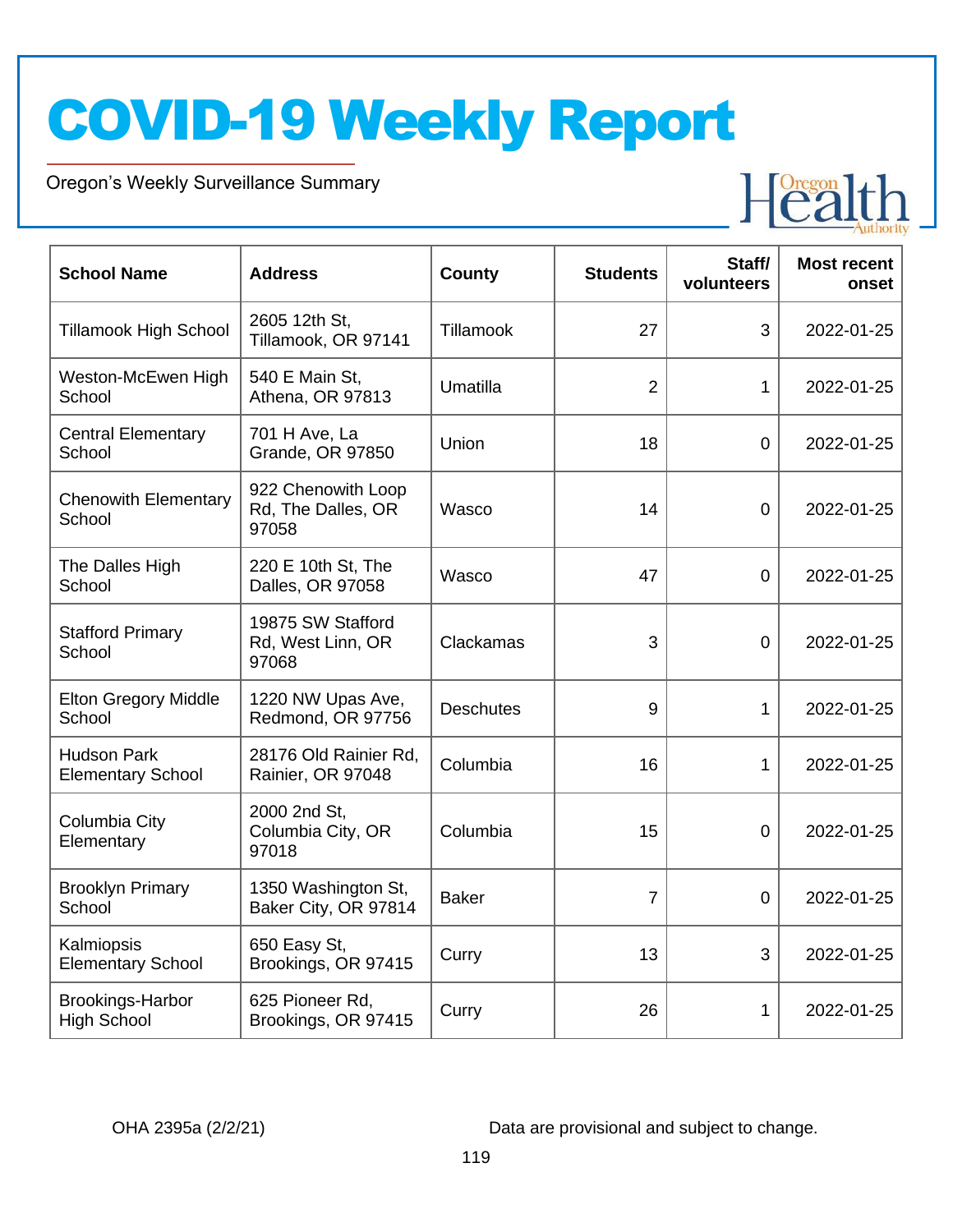Oregon's Weekly Surveillance Summary

Novel Coronavirus (COVID-19)



| <b>School Name</b>                                  | <b>Address</b>                                       | <b>County</b> | <b>Students</b> | Staff/<br>volunteers | <b>Most recent</b><br>onset |
|-----------------------------------------------------|------------------------------------------------------|---------------|-----------------|----------------------|-----------------------------|
| Gold Beach High<br>School                           | 29516 Ellensburg Ave,<br>Gold Beach, OR<br>97444     | Curry         | $\overline{2}$  | $\overline{2}$       | 2022-01-25                  |
| <b>Fullerton IV</b><br><b>Elementary School</b>     | 2560 W Bradford Ct,<br>Roseburg, OR 97471            | Douglas       | 3               | $\mathbf 0$          | 2022-01-25                  |
| Winchester<br>Elementary                            | 217 Pioneer Way,<br>Winchester, OR 97495             | Douglas       | 9               | $\mathbf 0$          | 2022-01-25                  |
| <b>Glide Elementary</b><br>School                   | 1477 Glide Loop Dr,<br>Glide, OR 97443               | Douglas       | 11              | 2                    | 2022-01-25                  |
| <b>Reedsport Community</b><br><b>Charter School</b> | 2260 Longwood Dr,<br>Reedsport, OR 97467             | Douglas       | $\overline{2}$  | $\mathbf 0$          | 2022-01-25                  |
| <b>Hammond Elementary</b>                           | 4900 Bayne St NE,<br>Salem, OR 97305                 | Marion        | 9               | $\overline{2}$       | 2022-01-25                  |
| <b>Madras High School</b>                           | 390 SE 10th St,<br>Madras, OR 97741                  | Jefferson     | 12              | $\mathbf 0$          | 2022-01-25                  |
| Grants Pass High<br>School                          | 830 NE 9th St, Grants<br>Pass, OR 97526              | Josephine     | 61              | 5                    | 2022-01-25                  |
| <b>Evergreen Elementary</b>                         | 520 W River St, Cave<br>Junction, OR 97523           | Josephine     | 15              | 7                    | 2022-01-25                  |
| North Valley High<br>School                         | 6741 Monument Dr,<br>Grants Pass, OR<br>97526        | Josephine     | 17              | 5                    | 2022-01-25                  |
| <b>Boones Ferry Primary</b><br>School               | 11495 SW Wilsonville<br>Rd, Wilsonville, OR<br>97070 | Clackamas     | 3               | $\mathbf 0$          | 2022-01-25                  |
| <b>Waldport Middle/High</b><br>School               | 3000 Crestline Dr,<br>Waldport, OR 97394             | Lincoln       | 3               | 1                    | 2022-01-25                  |
| <b>Career Technical</b><br><b>Education Center</b>  | 3501 Portland Road<br>NE, Salem, OR 97301            | Marion        | 0               | 1                    | 2022-01-25                  |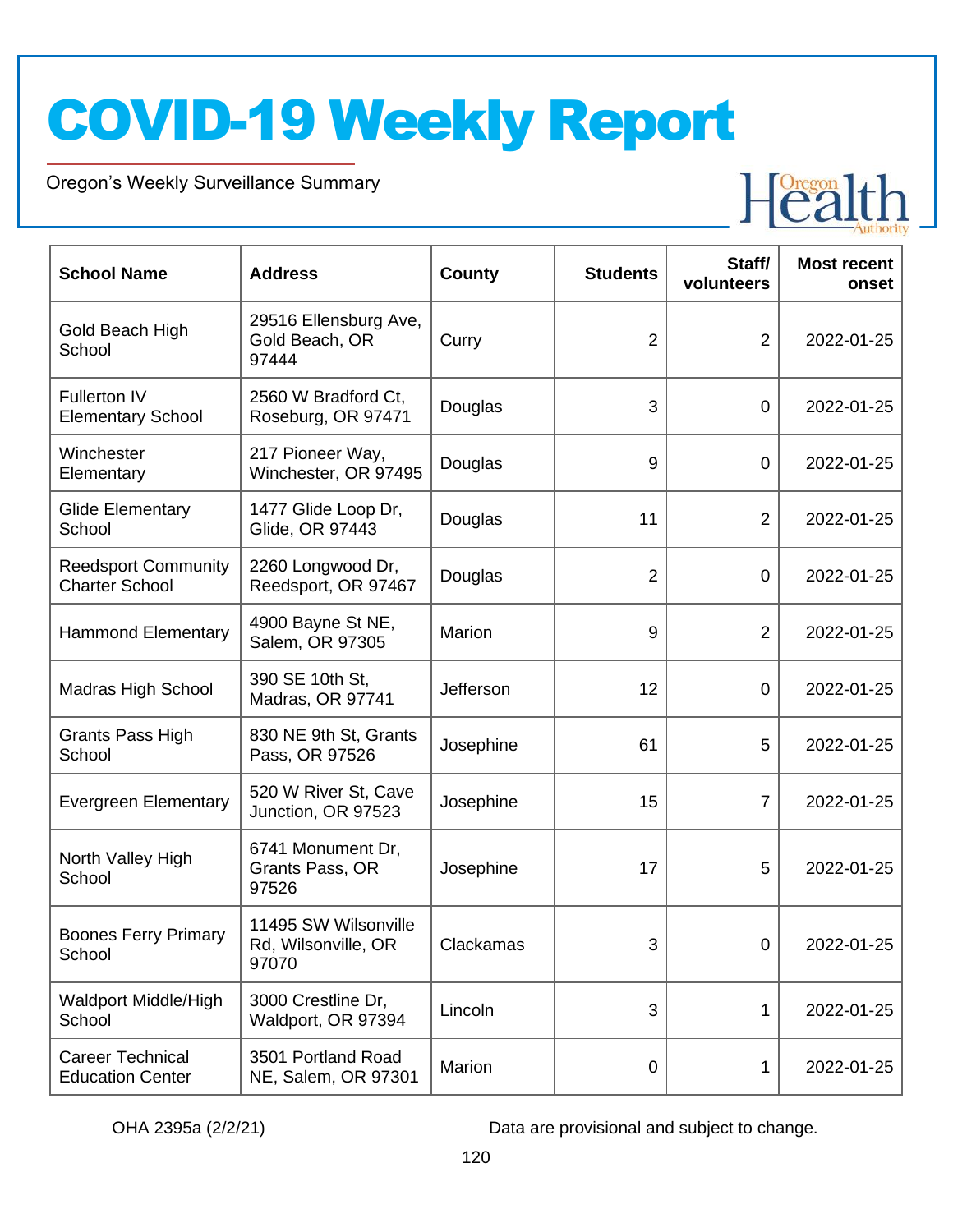Oregon's Weekly Surveillance Summary

Novel Coronavirus (COVID-19)



| <b>School Name</b>                          | <b>Address</b>                                 | <b>County</b>    | <b>Students</b> | Staff/<br>volunteers | <b>Most recent</b><br>onset |
|---------------------------------------------|------------------------------------------------|------------------|-----------------|----------------------|-----------------------------|
| Hugh Hartman<br>Elementary                  | 2105 W Antler Ave,<br>Redmond, OR 97756        | <b>Deschutes</b> | $\overline{7}$  | $\overline{0}$       | 2022-01-25                  |
| <b>Newport Middle</b><br>School             | 825 NE 7th St,<br>Newport, OR 97365            | Lincoln          | 21              | $\overline{0}$       | 2022-01-25                  |
| Oceanlake Elementary<br>School              | 2420 NE 22nd St,<br>Lincoln City, OR<br>97367  | Lincoln          | 6               | $\overline{0}$       | 2022-01-25                  |
| Toledo Jr/Sr High<br>School                 | 1800 NE Sturdevant<br>Rd, Toledo, OR 97391     | Lincoln          | 13              | $\overline{0}$       | 2022-01-25                  |
| Newport High School                         | 322 NE Eads St.<br>Newport, OR 97365           | Lincoln          | 23              | $\overline{0}$       | 2022-01-25                  |
| Alameda Elementary<br>School                | 1252 Alameda Dr,<br>Ontario, OR 97914          | Malheur          | 5               | 1                    | 2022-01-25                  |
| May Roberts<br>Elementary                   | 590 NW 8th St,<br>Ontario, OR 97914            | Malheur          | 11              | $\overline{0}$       | 2022-01-25                  |
| Talmadge Middle<br>School                   | 51 16th Street,<br>Independence, OR<br>97351   | Polk             | 26              | 0                    | 2022-01-24                  |
| <b>Central High School</b>                  | 1530 Monmouth St,<br>Independence, OR<br>97351 | Polk             | 56              | 1                    | 2022-01-24                  |
| <b>East Elementary</b><br>School            | 3905 Alder Ln,<br>Tillamook, OR 97141          | Tillamook        | 20              | 0                    | 2022-01-24                  |
| Nestucca Valley<br><b>Elementary School</b> | 36925 Hwy 101 S,<br>Cloverdale, OR 97112       | Tillamook        | 5               | $\boldsymbol{0}$     | 2022-01-24                  |
| Neah-Kah-Nie High<br>School                 | 24705 US-101,<br>Rockaway Beach, OR<br>97136   | Tillamook        | 6               | $\mathbf 0$          | 2022-01-24                  |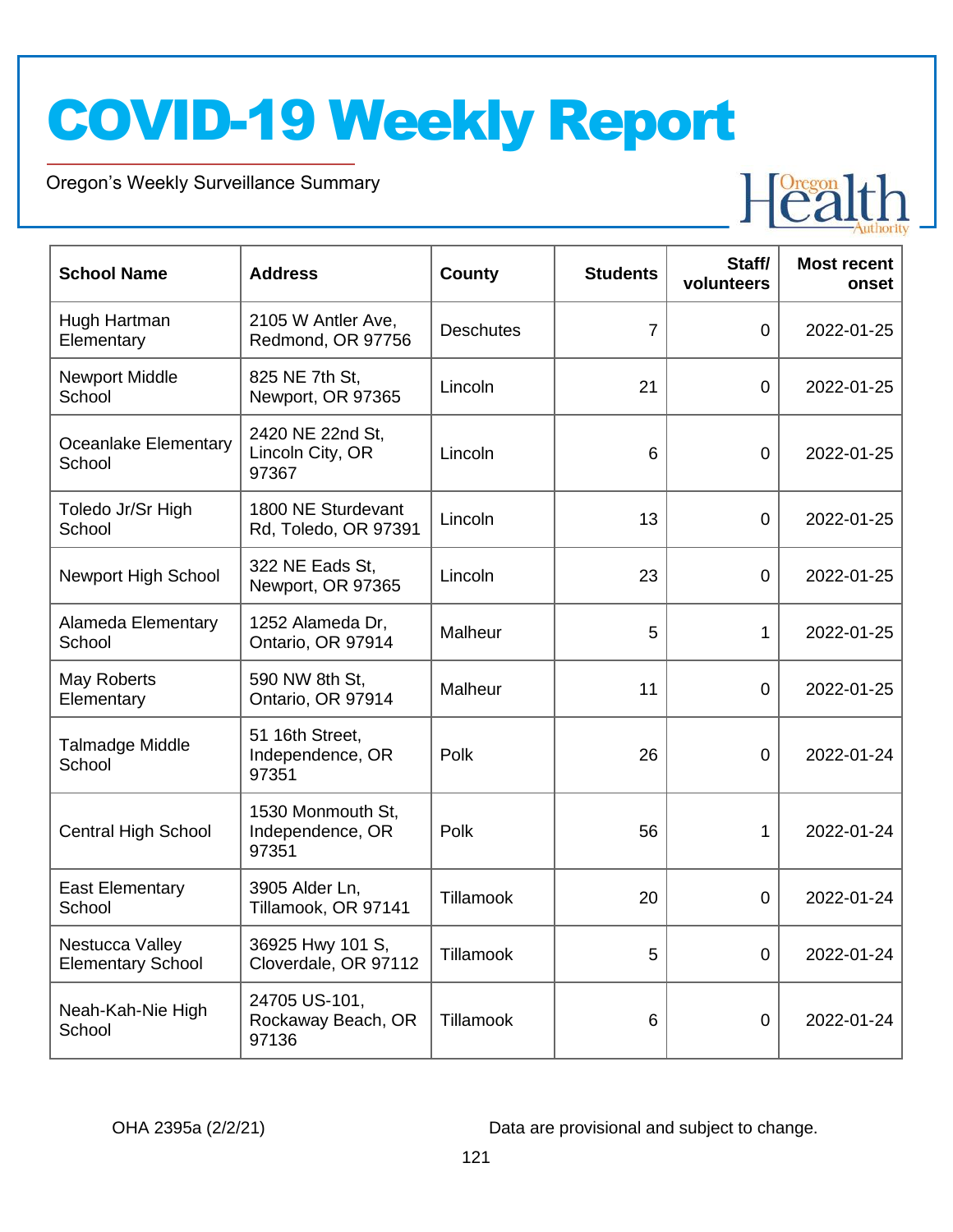Oregon's Weekly Surveillance Summary

Novel Coronavirus (COVID-19)



| <b>School Name</b>                         | <b>Address</b>                                      | <b>County</b> | <b>Students</b> | Staff/<br>volunteers | <b>Most recent</b><br>onset |
|--------------------------------------------|-----------------------------------------------------|---------------|-----------------|----------------------|-----------------------------|
| Nestucca High School                       | 34660 Parkway Dr,<br>Cloverdale, OR 97112           | Tillamook     | 10              | $\mathbf 0$          | 2022-01-24                  |
| Washington<br><b>Elementary School</b>     | 1205 SE Byers Ave,<br>Pendleton, OR 97801           | Umatilla      | 6               | 1                    | 2022-01-24                  |
| <b>Island City Elementary</b><br>School    | 10201 W 4th St, Island<br>City, OR 97850            | Union         | 8               | 0                    | 2022-01-24                  |
| La Grande High<br>School                   | 708 K Ave, La<br><b>Grande, OR 97850</b>            | Union         | $\overline{2}$  | $\mathbf 0$          | 2022-01-24                  |
| <b>Enterprise High</b><br>School           | 201 SE 4th St.<br>Enterprise, OR 97828              | Wallowa       | 9               | $\mathbf 0$          | 2022-01-24                  |
| Sandstone Middle<br>School                 | 400 NE 10th St,<br>Hermiston, OR 97838              | Umatilla      | 6               | 0                    | 2022-01-24                  |
| Scappoose High<br>School                   | 33700 SE High School<br>Way, Scappoose, OR<br>97056 | Columbia      | 44              | 1                    | 2022-01-24                  |
| <b>Madison Elementary</b><br>School        | 400 Madison St, Coos<br>Bay, OR 97420               | Coos          | 16              | 1                    | 2022-01-24                  |
| Millicoma School                           | 260 2nd Ave, Coos<br>Bay, OR 97420                  | Coos          | 8               | 0                    | 2022-01-24                  |
| <b>Sunset School</b>                       | 245 S Cammann St,<br>Coos Bay, OR 97420             | Coos          | 16              | 0                    | 2022-01-24                  |
| Marshfield High<br>School                  | S 10th & Ingersoll St,<br>Coos Bay, OR 97420        | Coos          | 21              | 0                    | 2022-01-24                  |
| <b>Myrtle Crest</b><br>Elementary          | 903 Myrtle Crest Ln,<br>Myrtle Point, OR<br>97458   | Coos          | 5               | 1                    | 2022-01-24                  |
| Myrtle Point Jr./Sr.<br><b>High School</b> | 717 4th St, Myrtle<br>Point, OR 97458               | Coos          | $\overline{7}$  | 0                    | 2022-01-24                  |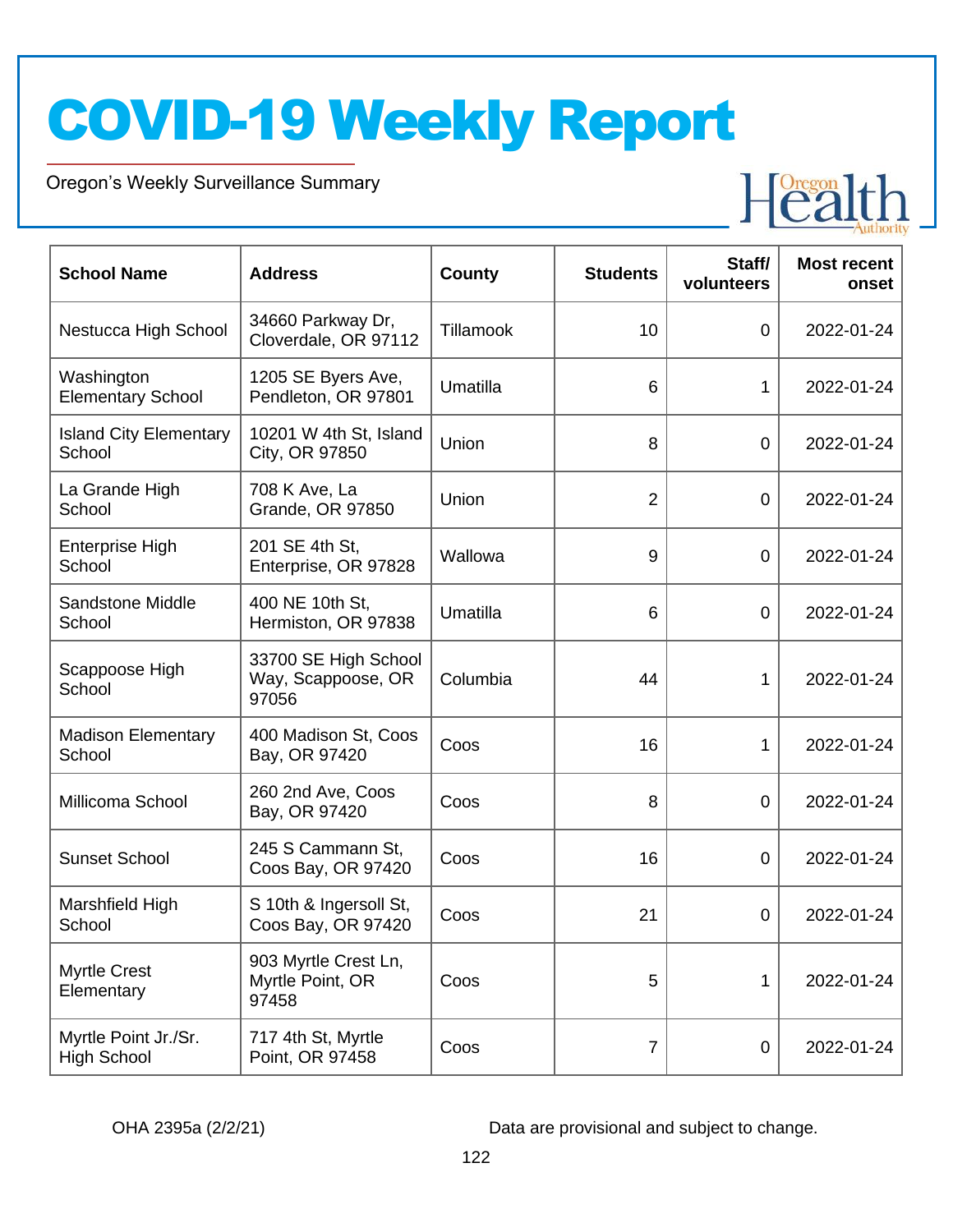Oregon's Weekly Surveillance Summary

Novel Coronavirus (COVID-19)



| <b>School Name</b>                        | <b>Address</b>                                     | <b>County</b> | <b>Students</b> | Staff/<br>volunteers | <b>Most recent</b><br>onset |
|-------------------------------------------|----------------------------------------------------|---------------|-----------------|----------------------|-----------------------------|
| <b>Bandon High School</b>                 | 550 9th St SW,<br>Bandon, OR 97411                 | Coos          | 10              | 0                    | 2022-01-24                  |
| <b>Driftwood Elementary</b><br>School     | 1210 Oregon St, Port<br>Orford, OR 97465           | Curry         | 3               | 1                    | 2022-01-24                  |
| <b>Hucrest Elementary</b><br>School       | 1810 NW Kline St,<br>Roseburg, OR 97471            | Douglas       | 5               | $\mathbf 0$          | 2022-01-24                  |
| <b>Sutherlin Middle</b><br>School         | 649 E Fourth St,<br>Sutherlin, OR 97479            | Douglas       | $\overline{2}$  | 1                    | 2022-01-24                  |
| North Powder Charter<br>School            | 333 G St, North<br>Powder, OR 97867                | Union         | $\overline{4}$  | 0                    | 2022-01-24                  |
| South Middle School                       | 350 W Harbeck Rd,<br>Grants Pass, OR<br>97527      | Josephine     | 30              | 0                    | 2022-01-24                  |
| Neah-Kah-Nie Middle<br>School             | 25111 Hwy 101 N,<br>Rockaway Beach, OR<br>97136    | Tillamook     | 12              | 0                    | 2022-01-24                  |
| Lorna Byrne Middle<br>School              | 101 S Junction Ave,<br>Cave Junction, OR<br>97523  | Josephine     | 9               | 5                    | 2022-01-24                  |
| Manzanita Elementary                      | 310 San Francisco St,<br>Grants Pass, OR<br>97526  | Josephine     | 9               | 4                    | 2022-01-24                  |
| Joseph Conger<br><b>Elementary School</b> | 1700 California Ave,<br>Klamath Falls, OR<br>97601 | Klamath       | 5               | 1                    | 2022-01-24                  |
| <b>Sunny Wolf Charter</b><br>School       | 100 Ruth Ave, Wolf<br>Creek, OR 97497              | Josephine     | 8               | 1                    | 2022-01-24                  |
| Marshfield Junior High                    | 755 S 7th, Coos Bay,<br>OR 97420                   | Coos          | 18              | $\pmb{0}$            | 2022-01-24                  |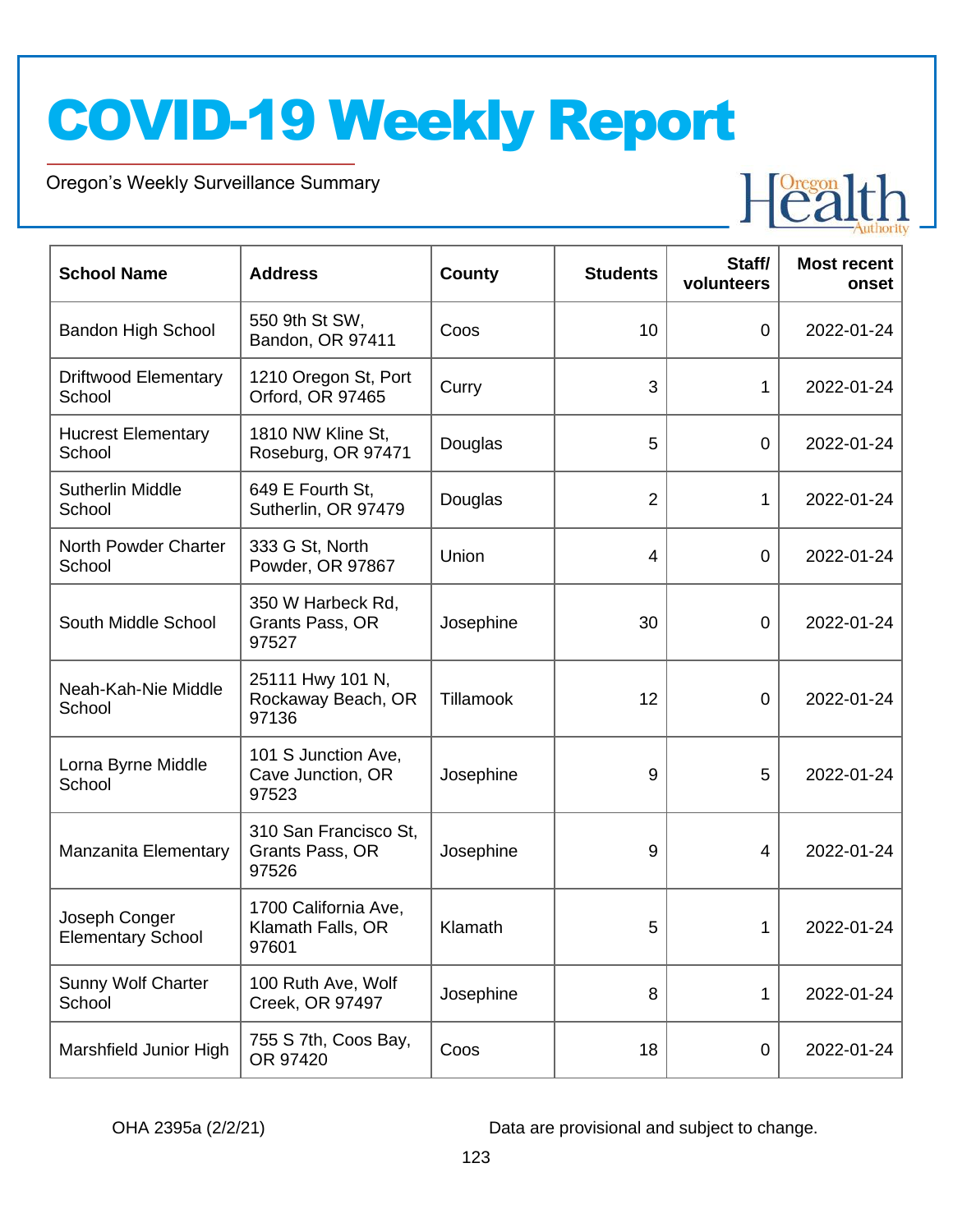Oregon's Weekly Surveillance Summary

Novel Coronavirus (COVID-19)



| <b>School Name</b>                                | <b>Address</b>                                     | <b>County</b> | <b>Students</b> | Staff/<br>volunteers | <b>Most recent</b><br>onset |
|---------------------------------------------------|----------------------------------------------------|---------------|-----------------|----------------------|-----------------------------|
| Yaquina View<br>Elementary                        | 351 SE Harney St,<br>Newport, OR 97365             | Lincoln       | 10              | $\overline{2}$       | 2022-01-24                  |
| <b>Taft Elementary</b><br>School                  | 4040 High School Dr,<br>Lincoln City, OR<br>97367  | Lincoln       | 9               | $\overline{0}$       | 2022-01-24                  |
| <b>Crestview Heights</b><br>School                | 2750 S Crestline Dr,<br>Waldport, OR 97394         | Lincoln       | 7               | 1                    | 2022-01-24                  |
| St. Mary's Academy                                | 1112 Cherry Heights<br>Rd, The Dalles, OR<br>97058 | Wasco         | $\overline{2}$  | $\overline{0}$       | 2022-01-24                  |
| Jefferson Elementary<br>School                    | 615 N 2nd St,<br>Jefferson, OR 97352               | Marion        | $\overline{7}$  | 4                    | 2022-01-24                  |
| Jefferson Middle<br>School                        | 2180 Talbot Rd,<br>Jefferson, OR 97352             | Marion        | 11              | $\overline{0}$       | 2022-01-24                  |
| <b>Hoover Elementary</b>                          | 1104 Savage Rd NE,<br>Salem, OR 97301              | Marion        | 8               | $\overline{2}$       | 2022-01-24                  |
| Dallas High School                                | 1250 Holman Ave,<br>Dallas, OR 97338               | Polk          | 44              | $\overline{0}$       | 2022-01-24                  |
| <b>Monmouth Elementary</b><br>School              | 958 E Church St,<br>Monmouth, OR 97361             | Polk          | 17              | 6                    | 2022-01-24                  |
| <b>Sherman County</b><br>School                   | 65912 High School Lp,<br>Moro, OR 97039            | Sherman       | 35              | 0                    | 2022-01-23                  |
| <b>Liberty Elementary</b><br>School               | 1700 9th St,<br>Tillamook, OR 97141                | Tillamook     | 14              | $\mathbf 0$          | 2022-01-23                  |
| <b>Colonel Wright</b><br><b>Elementary School</b> | 610 W 14th St, The<br>Dalles, OR 97058             | Wasco         | 15              | $\boldsymbol{0}$     | 2022-01-23                  |
| Maupin Grade School                               | 308 Deschutes Ave,<br>Maupin, OR 97037             | Wasco         | 3               | $\pmb{0}$            | 2022-01-23                  |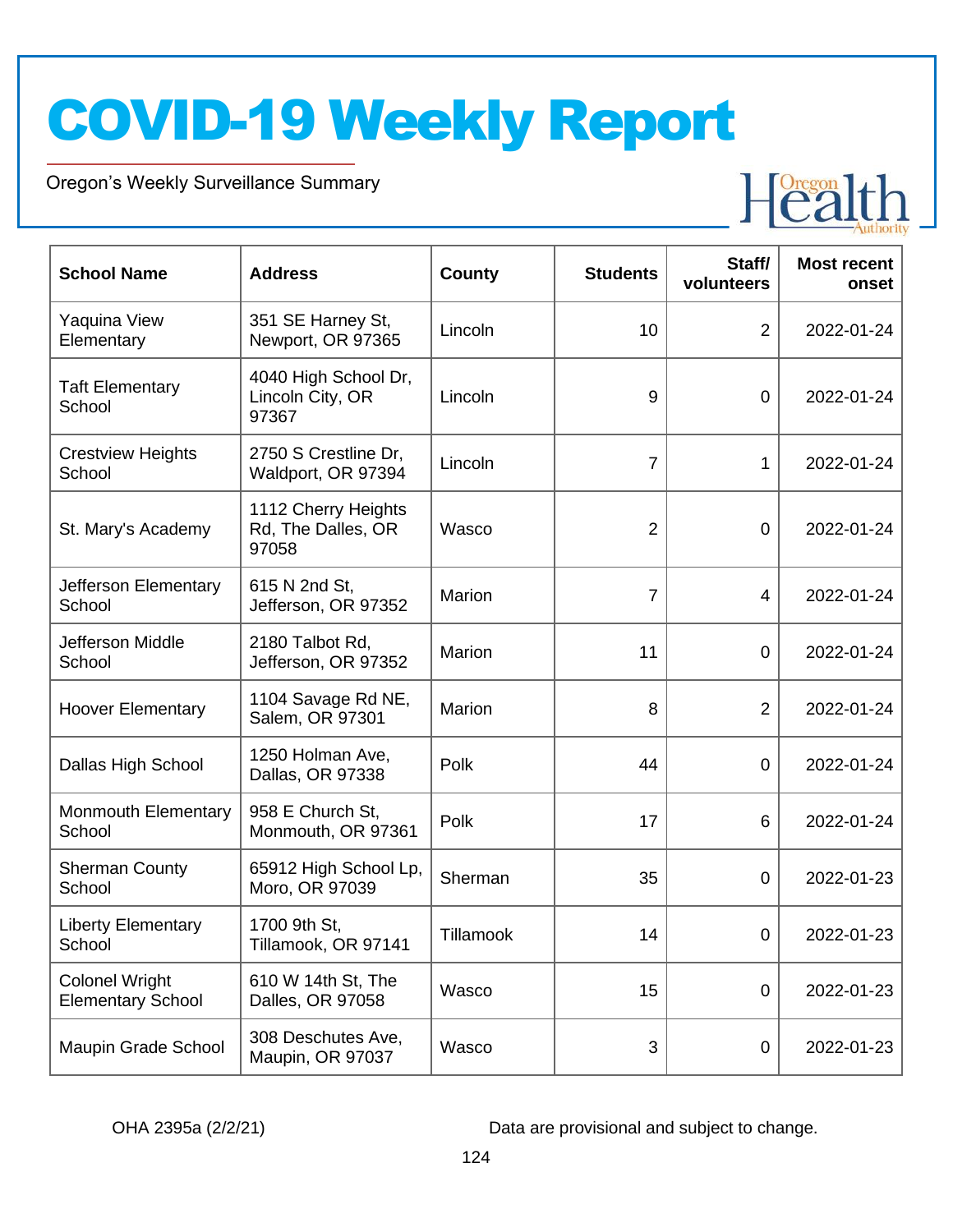Oregon's Weekly Surveillance Summary

Novel Coronavirus (COVID-19)



| <b>School Name</b>                                           | <b>Address</b>                                | County     | <b>Students</b> | Staff/<br>volunteers | <b>Most recent</b><br>onset |
|--------------------------------------------------------------|-----------------------------------------------|------------|-----------------|----------------------|-----------------------------|
| <b>Chehalem Elementary</b><br>School                         | 15555 SW Davis Rd,<br>Beaverton, OR 97007     | Washington | 1               | $\overline{0}$       | 2022-01-23                  |
| McMinnville High<br>School                                   | 615 NE 15th St,<br>McMinnville, OR<br>97128   | Yamhill    | 57              | $\overline{0}$       | 2022-01-23                  |
| Buena Vista Spanish<br><b>Immersion Elementary</b><br>School | 1500 Queens Way,<br>Eugene, OR 97401          | Lane       | $\mathbf 1$     | $\overline{0}$       | 2022-01-23                  |
| Chapman Hill<br><b>Elementary School</b>                     | 1500 Doaks Ferry Rd<br>NW, Salem, OR<br>97304 | Polk       | 10              | 0                    | 2022-01-23                  |
| Abraham Lincoln<br><b>Elementary School</b>                  | 3101 McLoughlin Dr,<br>Medford, OR 97504      | Jackson    | 11              | 3                    | 2022-01-23                  |
| Ocean Crest<br><b>Elementary School</b>                      | 1040 Allegany Ave<br>SW, Bandon, OR<br>97411  | Coos       | 26              | 0                    | 2022-01-23                  |
| Plymouth High School                                         | 470 N 16th St, St<br><b>Helens, OR 97051</b>  | Columbia   | 11              | $\overline{0}$       | 2022-01-23                  |
| Roseburg High School                                         | 400 Harvard Ave,<br>Roseburg, OR 97470        | Douglas    | 23              | 3                    | 2022-01-23                  |
| <b>Myrtle Creek</b><br><b>Elementary School</b>              | 651 NE Division,<br>Myrtle Creek, OR<br>97457 | Douglas    | $\overline{2}$  | 0                    | 2022-01-23                  |
| South Umpqua High<br>School                                  | 501 Chadwick Ln,<br>Myrtle Creek, OR<br>97457 | Douglas    | 11              | 1                    | 2022-01-23                  |
| North Douglas High<br>School                                 | 305 S Main St, Drain,<br>OR 97435             | Douglas    | $\overline{2}$  | 1                    | 2022-01-23                  |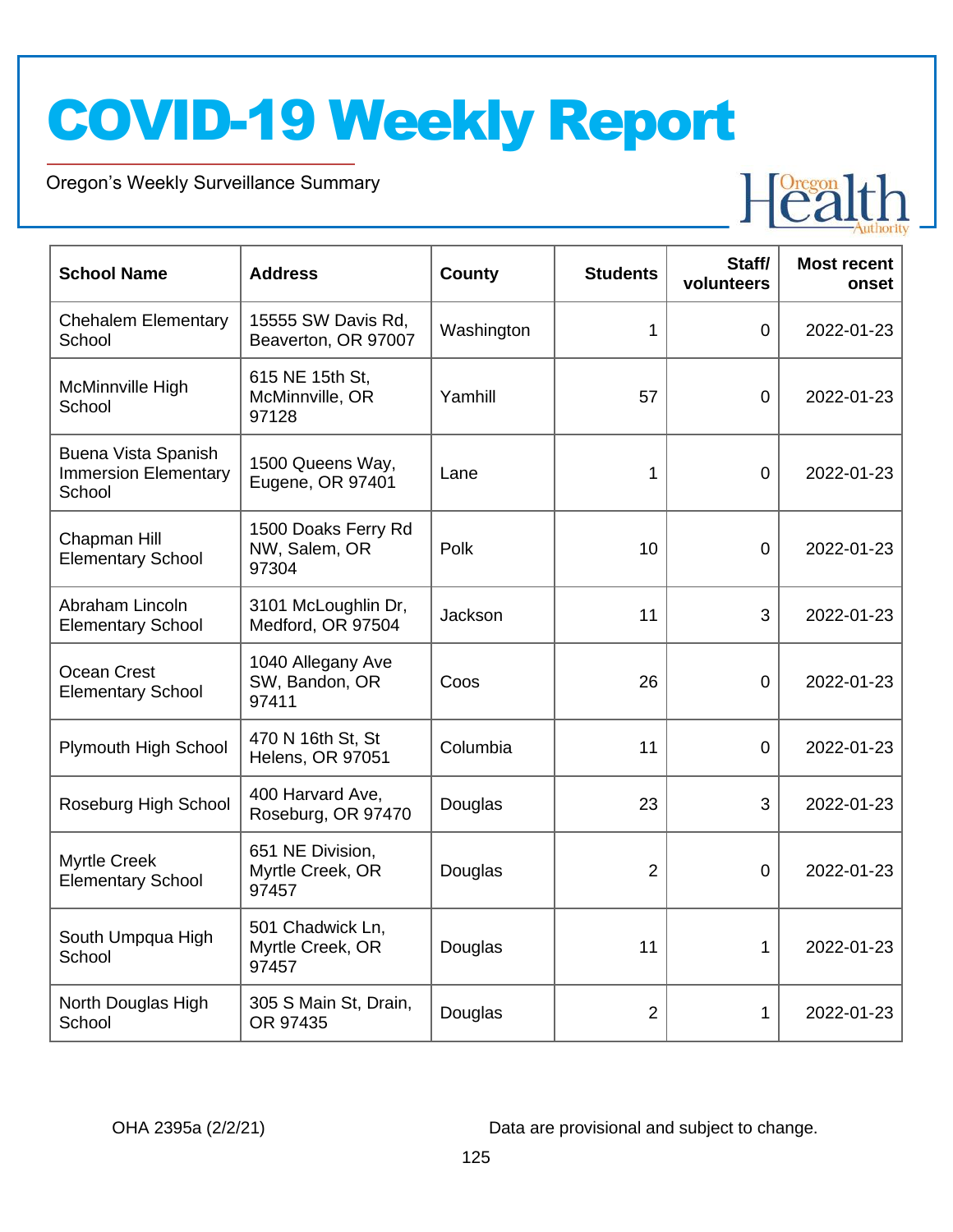Oregon's Weekly Surveillance Summary

Novel Coronavirus (COVID-19)



| <b>School Name</b>                                     | <b>Address</b>                                    | <b>County</b>     | <b>Students</b> | Staff/<br>volunteers | <b>Most recent</b><br>onset |
|--------------------------------------------------------|---------------------------------------------------|-------------------|-----------------|----------------------|-----------------------------|
| <b>Highland Elementary</b><br>School                   | 2605 Longwood Dr,<br>Reedsport, OR 97467          | Douglas           | 6               | 3                    | 2022-01-23                  |
| <b>Camas Valley School</b>                             | 197 Main Camas Rd,<br>Camas Valley, OR<br>97416   | Douglas           | 3               | $\overline{0}$       | 2022-01-23                  |
| <b>Hood River Valley</b><br><b>High School</b>         | 1220 Indian Creek Rd,<br>Hood River, OR 97031     | <b>Hood River</b> | $\overline{2}$  | 3                    | 2022-01-23                  |
| Rogue River<br><b>Elementary School</b>                | 300 Pine St, Rogue<br>River, OR 97537             | Jackson           | 10              | 0                    | 2022-01-23                  |
| <b>Four Rivers</b><br><b>Community School</b>          | 2449 SW 4th Ave,<br>Ontario, OR 97914             | Malheur           | 9               | 1                    | 2022-01-23                  |
| <b>Allen Dale Elementary</b><br>School                 | 2320 Williams Hwy,<br>Grants Pass, OR<br>97527    | Josephine         | 11              | 0                    | 2022-01-23                  |
| <b>Fleming Middle School</b>                           | 6001 Monument Dr,<br>Grants Pass, OR<br>97526     | Josephine         | 6               | $\overline{2}$       | 2022-01-23                  |
| <b>Cascade Heights</b><br><b>Public Charter School</b> | 15301 SE 92nd Ave,<br>Clackamas, OR 97015         | Clackamas         | 1               | 0                    | 2022-01-23                  |
| Ponderosa Middle<br>School                             | 2554 Main St, Klamath<br>Falls, OR 97601          | Klamath           | 16              | 0                    | 2022-01-23                  |
| Kalapuya Elementary<br>School                          | 2085 Wilmington Ave<br>NW, Salem, OR<br>97304     | Polk              | 25              | 0                    | 2022-01-23                  |
| <b>Holy Family Academy</b>                             | 10697 Howell Prairie<br>Rd NE, Salem, OR<br>97305 | Marion            | 1               | $\overline{0}$       | 2022-01-23                  |
| Southern Oregon<br><b>Success Academy</b>              | 345 Merlin Rd, Merlin,<br>OR 97532                | Josephine         | 3               | $\overline{2}$       | 2022-01-23                  |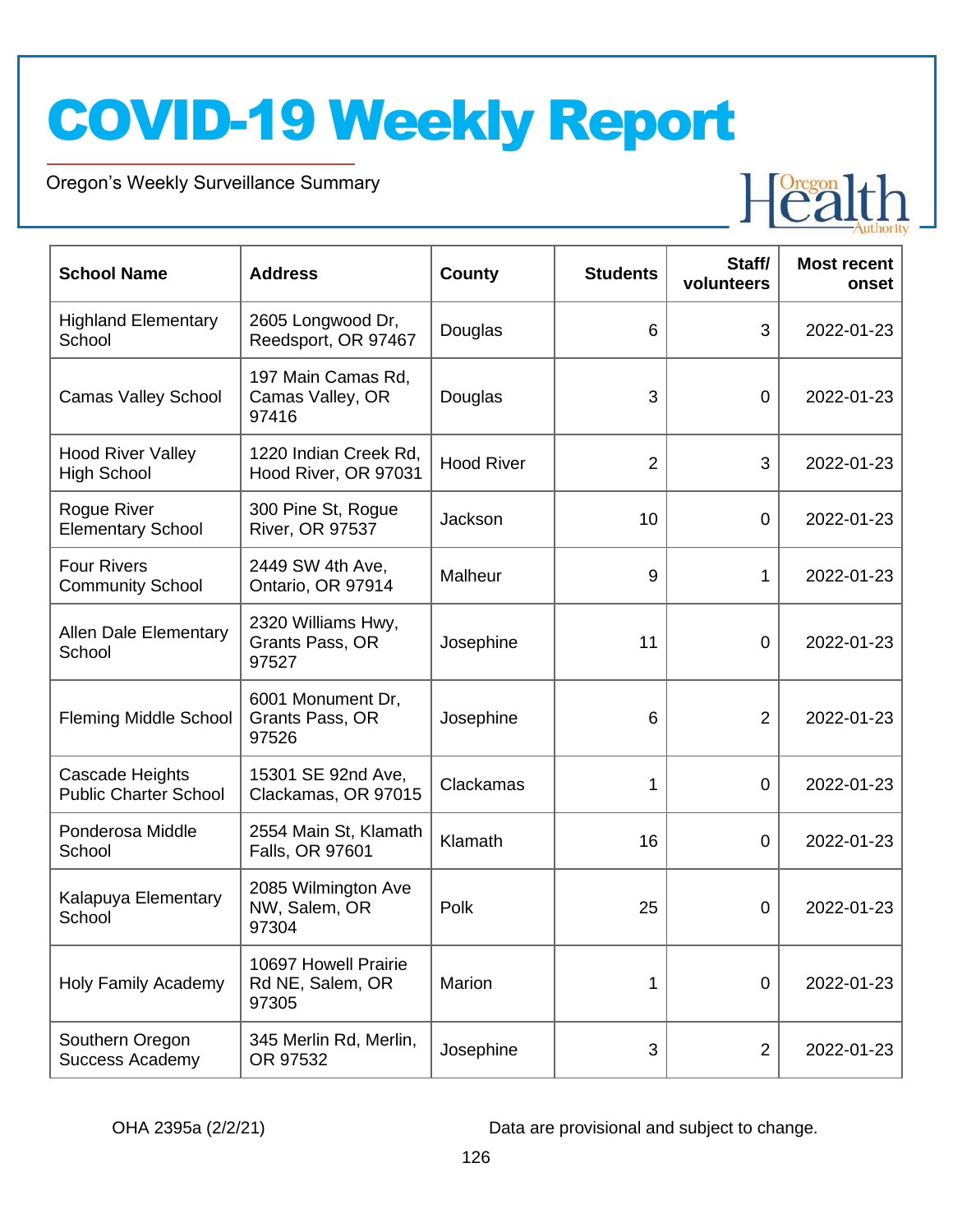Oregon's Weekly Surveillance Summary

Novel Coronavirus (COVID-19)



| <b>School Name</b>                  | <b>Address</b>                                 | <b>County</b> | <b>Students</b> | Staff/<br>volunteers | <b>Most recent</b><br>onset |
|-------------------------------------|------------------------------------------------|---------------|-----------------|----------------------|-----------------------------|
| Lincoln City Christian<br>School    | 2126 NE Surf Ave,<br>Lincoln City, OR<br>97367 | Lincoln       | $\overline{2}$  | $\overline{0}$       | 2022-01-23                  |
| <b>Toledo Elementary</b><br>School  | 600 SE Sturdevant<br>Rd, Toledo, OR 97391      | Lincoln       | $\overline{7}$  | $\overline{0}$       | 2022-01-23                  |
| Cairo Elementary                    | 531 Hwy 20-26,<br>Ontario, OR 97914            | Malheur       | 1               | $\mathbf 0$          | 2022-01-23                  |
| Jefferson High School               | 2200 Talbot Road SE,<br>Jefferson, OR 97352    | Marion        | 11              | $\overline{0}$       | 2022-01-23                  |
| <b>Stayton Elementary</b><br>School | 875 N 3rd, Stayton,<br>OR 97383                | Marion        | 10              | 3                    | 2022-01-23                  |
| <b>Nellie Muir Elementary</b>       | 1800 W Hayes St,<br>Woodburn, OR 97071         | Marion        | 3               | 1                    | 2022-01-23                  |
| <b>Heppner Elementary</b><br>School | 235 Stansbury St,<br>Heppner, OR 97836         | <b>Morrow</b> | 3               | $\overline{0}$       | 2022-01-23                  |
| Riverside Jr/Sr High<br>School      | 210 Boardman Ave,<br>Boardman, OR 97818        | Morrow        | 37              | 1                    | 2022-01-23                  |
| LaCreole Middle<br>School           | 701 SE LaCreole Dr,<br>Dallas, OR 97338        | Polk          | 35              | 1                    | 2022-01-23                  |
| Tillamook Junior High<br>School     | 3906 Alder Ln,<br>Tillamook, OR 97141          | Tillamook     | 5               | 0                    | 2022-01-22                  |
| Cedar Ridge Middle<br>School        | 17100 Bluff Road,<br>Sandy, OR 97055           | Clackamas     | $\overline{2}$  | 0                    | 2022-01-22                  |
| <b>Nehalem Elementary</b><br>School | 36300 8th St,<br>Nehalem, OR 97131             | Tillamook     | 4               | 1                    | 2022-01-22                  |
| Wallowa High School                 | 315 E 1st St, Wallowa,<br>OR 97885             | Wallowa       | 5               | 1                    | 2022-01-22                  |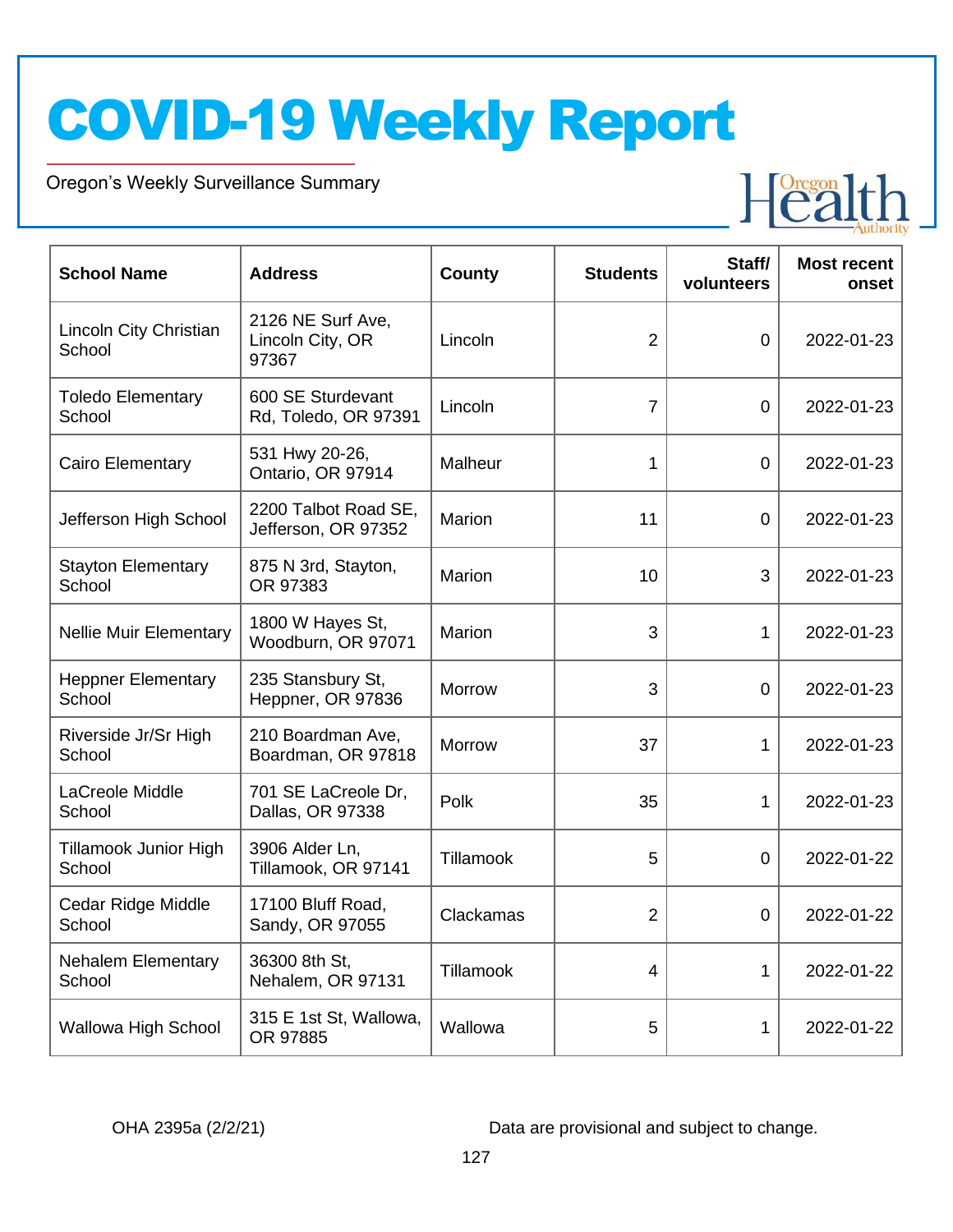Oregon's Weekly Surveillance Summary

Novel Coronavirus (COVID-19)



| <b>School Name</b>                             | <b>Address</b>                                     | <b>County</b> | <b>Students</b> | Staff/<br>volunteers | <b>Most recent</b><br>onset |
|------------------------------------------------|----------------------------------------------------|---------------|-----------------|----------------------|-----------------------------|
| <b>McKinley Elementary</b><br>School           | 1500 NW 185th Ave,<br>Beaverton, OR 97006          | Washington    | 1               | $\boldsymbol{0}$     | 2022-01-22                  |
| <b>French Prairie Middle</b><br>School         | 1025 N Boones Ferry<br>Rd, Woodburn, OR<br>97071   | Marion        | 0               | 4                    | 2022-01-22                  |
| Valor Middle School                            | 450 Parr Rd,<br>Woodburn, OR 97071                 | Marion        | 3               | $\mathbf 0$          | 2022-01-22                  |
| <b>Warren Elementary</b><br>School             | 34555 Berg Rd,<br>Warren, OR 97053                 | Columbia      | 10              | $\boldsymbol{0}$     | 2022-01-22                  |
| <b>Alsea Charter School</b>                    | 301 S 3rd St, Alsea,<br>OR 97324                   | <b>Benton</b> | 3               | $\mathbf 0$          | 2022-01-22                  |
| Rainier Jr/Sr High<br>School                   | 28170 Old Rainier Rd,<br>Rainier, OR 97048         | Columbia      | 8               | $\mathbf 0$          | 2022-01-22                  |
| <b>Melrose Elementary</b><br>School            | 2960 Melrose Rd,<br>Roseburg, OR 97471             | Douglas       | 4               | 0                    | 2022-01-22                  |
| North Douglas<br>Elementary/Middle<br>School   | 100 N School St,<br>Drain, OR 97435                | Douglas       | 1               | 0                    | 2022-01-22                  |
| <b>Winston Middle</b><br>School                | 330 SE Thompson,<br>Winston, OR 97496              | Douglas       | 3               | 1                    | 2022-01-22                  |
| <b>Condon Elementary</b><br>School             | 220 S East St,<br>Condon, OR 97823                 | Gilliam       | $\overline{2}$  | 0                    | 2022-01-22                  |
| Perrydale School                               | 7445 Perrydale Rd,<br>Amity, OR 97101              | Polk          | 8               | $\overline{0}$       | 2022-01-22                  |
| Rogue River<br>Junior/Senior High<br>School    | 1898 E Evans Creek<br>Rd, Rogue River, OR<br>97537 | Jackson       | 25              | 1                    | 2022-01-22                  |
| <b>Bertha Holt</b><br><b>Elementary School</b> | 770 Calvin St,<br>Eugene, OR 97401                 | Lane          | 0               | 1                    | 2022-01-22                  |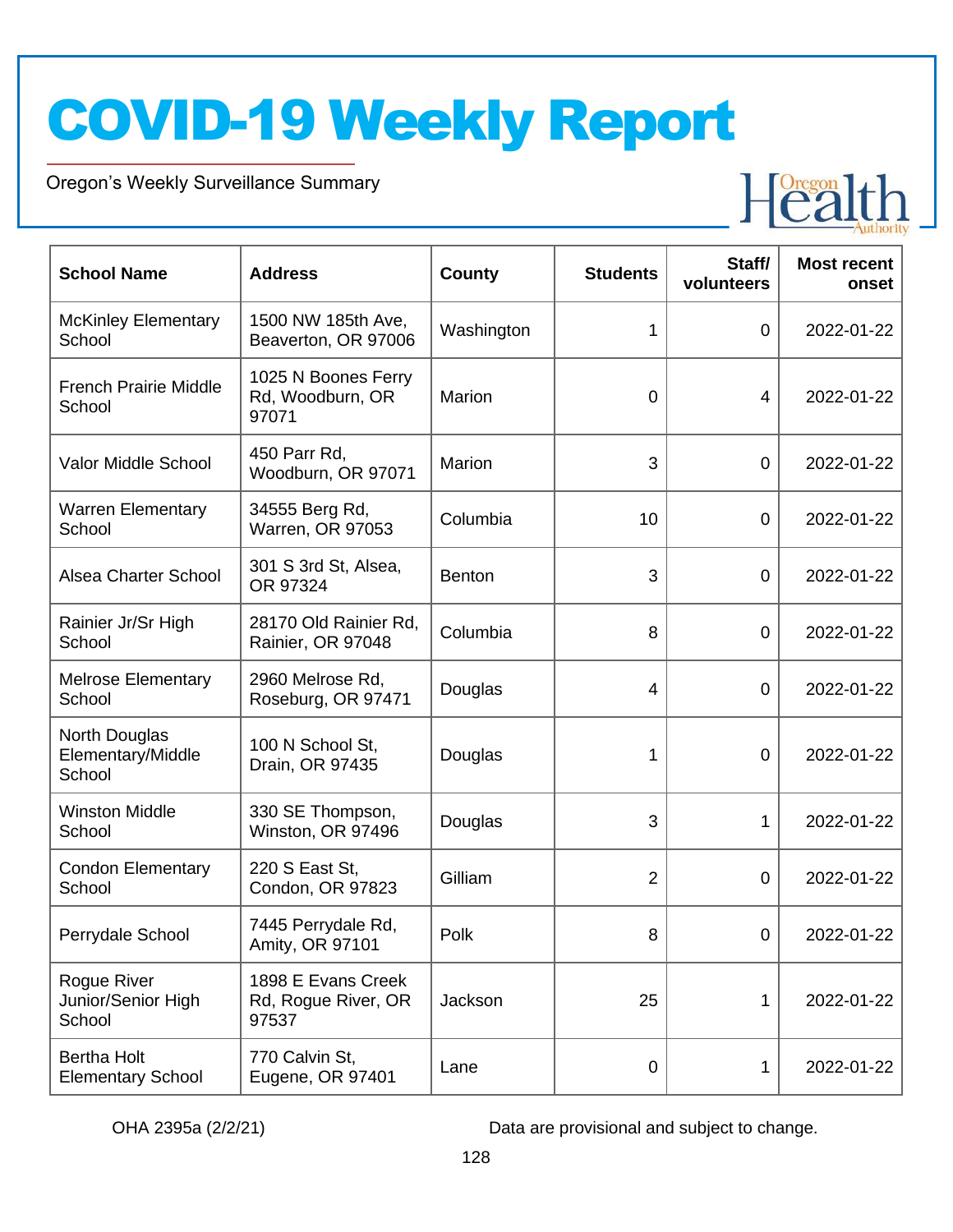Oregon's Weekly Surveillance Summary

Novel Coronavirus (COVID-19)



| <b>School Name</b>                              | <b>Address</b>                                   | <b>County</b> | <b>Students</b> | Staff/<br>volunteers | <b>Most recent</b><br>onset |
|-------------------------------------------------|--------------------------------------------------|---------------|-----------------|----------------------|-----------------------------|
| Warm Springs K-8<br>Academy                     | 50 Chukar Road,<br>Warm Springs, OR<br>97761     | Jefferson     | 8               | $\overline{0}$       | 2022-01-22                  |
| <b>Fruitdale Elementary</b>                     | 1560 Bill Baker Way,<br>Grants Pass, OR<br>97527 | Josephine     | $\overline{7}$  | 3                    | 2022-01-22                  |
| <b>Pelican Elementary</b><br>School             | 501 McLean St,<br>Klamath Falls, OR<br>97601     | Klamath       | 9               | 1                    | 2022-01-22                  |
| Pleasant Hill High<br>School                    | 36386 Hwy 58,<br>Pleasant Hill, OR<br>97455      | Lane          | 7               | 1                    | 2022-01-22                  |
| La Salle Catholic<br><b>College Preparatory</b> | 11999 SE Fuller Rd,<br>Milwaukie, OR 97222       | Clackamas     | 3               | $\overline{0}$       | 2022-01-22                  |
| Nyssa Elementary<br>School                      | 809 Bower Ave,<br>Nyssa, OR 97913                | Malheur       | $\overline{2}$  | 3                    | 2022-01-22                  |
| Vale High School                                | 505 Viking Dr, Vale,<br>OR 97918                 | Malheur       | $\overline{7}$  | $\overline{0}$       | 2022-01-22                  |
| <b>Walker Middle School</b>                     | 1075 8th St NW,<br>Salem, OR 97304               | Polk          | 26              | 1                    | 2022-01-22                  |
| Sprague High School                             | 2373 Kuebler Blvd,<br>Salem, OR 97302            | Marion        | 13              | 4                    | 2022-01-22                  |
| South Salem High<br>School                      | 1910 Church St SE,<br>Salem, OR 97302            | Marion        | 24              | 1                    | 2022-01-22                  |
| <b>AC Houghton</b><br><b>Elementary School</b>  | 1105 N Main Ave,<br>Irrigon, OR 97844            | Morrow        | 15              | 1                    | 2022-01-22                  |
| Sam Boardman<br>Elementary                      | 301 Wilson Rd SW,<br>Boardman, OR 97818          | Morrow        | 24              | $\overline{2}$       | 2022-01-22                  |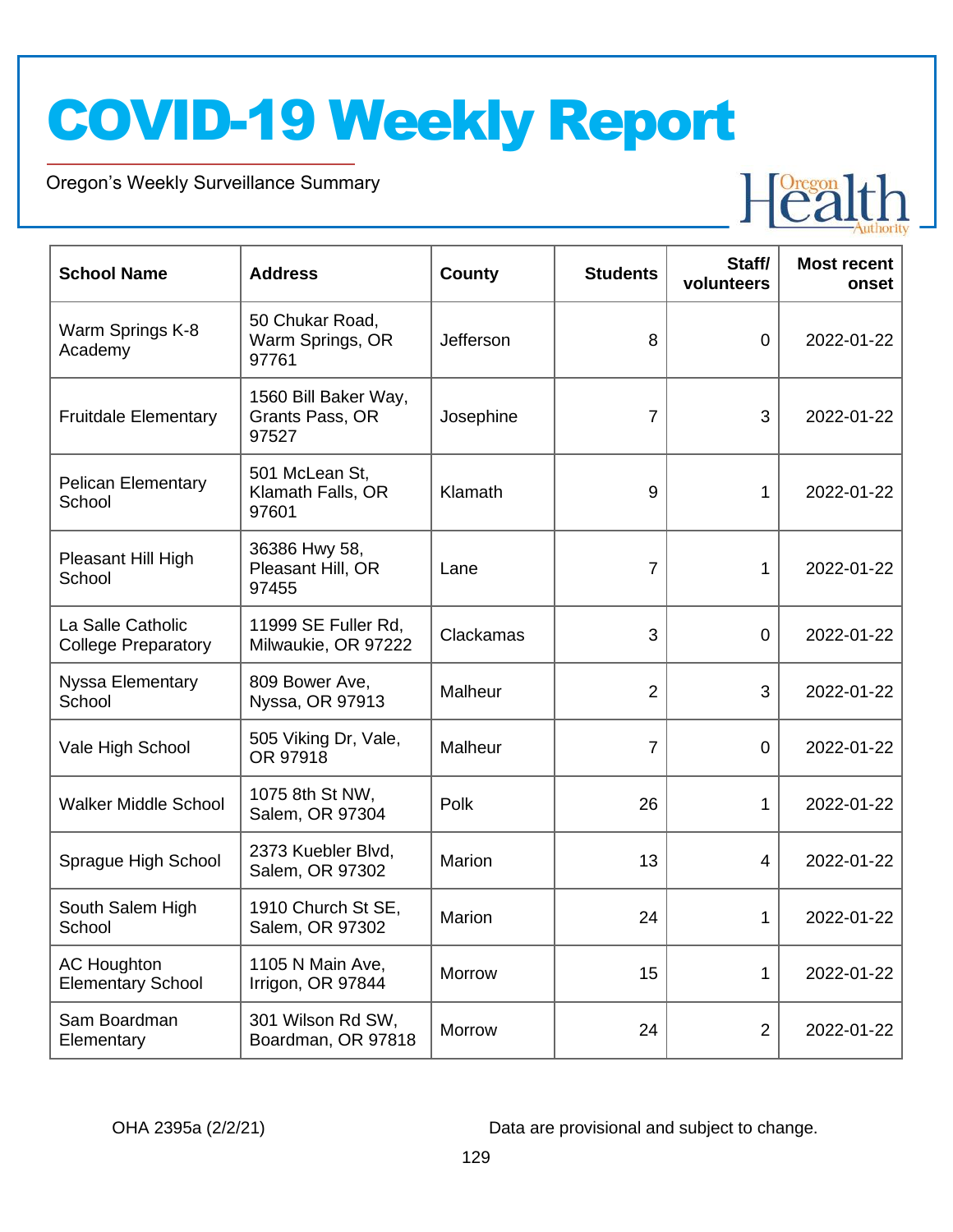Oregon's Weekly Surveillance Summary

Novel Coronavirus (COVID-19)



| <b>School Name</b>                            | <b>Address</b>                               | <b>County</b> | <b>Students</b> | Staff/<br>volunteers | <b>Most recent</b><br>onset |
|-----------------------------------------------|----------------------------------------------|---------------|-----------------|----------------------|-----------------------------|
| Irrigon Junior/Senior<br><b>High School</b>   | 315 E Wyoming Ave,<br>Irrigon, OR 97844      | <b>Morrow</b> | $\overline{7}$  | 1                    | 2022-01-22                  |
| <b>Molalla River Middle</b><br>School         | 318 Leroy, Molalla,<br>OR 97038              | Clackamas     | 1               | 0                    | 2022-01-22                  |
| <b>Baker Middle School</b>                    | 2320 Washington Ave,<br>Baker City, OR 97814 | <b>Baker</b>  | 13              | 0                    | 2022-01-21                  |
| Garibaldi Grade<br>School                     | 604 Cypress St,<br>Garibaldi, OR 97118       | Tillamook     | 5               | 0                    | 2022-01-21                  |
| <b>The Dalles Middle</b><br>School            | 1100 E 12th St, The<br>Dalles, OR 97058      | Wasco         | 21              | 0                    | 2022-01-21                  |
| Dayton High School                            | 801 Ferry St, Dayton,<br>OR 97114            | Yamhill       | 4               | 0                    | 2022-01-21                  |
| <b>Mabel Rush</b><br><b>Elementary School</b> | 1441 Deborah Rd.<br>Newberg, OR 97132        | Yamhill       | 9               | 0                    | 2022-01-21                  |
| Sheridan High School                          | 433 S Bridge St,<br>Sheridan, OR 97378       | Yamhill       | $\overline{7}$  | 0                    | 2022-01-21                  |
| Dayton Junior High<br>School                  | 801 Ferry St, Dayton,<br>OR 97114            | Yamhill       | 3               | 0                    | 2022-01-21                  |
| <b>Clackamas River</b><br>Elementary          | 301 NE 2nd Ave,<br>Estacada, OR 97023        | Clackamas     | 4               | 0                    | 2022-01-21                  |
| <b>McBride Elementary</b><br>School           | 2774 Columbia Blvd,<br>St Helens, OR 97051   | Columbia      | 11              | $\overline{0}$       | 2022-01-21                  |
| North Bend Middle<br>School                   | 1500 16th St, North<br>Bend, OR 97459        | Coos          | 16              | 1                    | 2022-01-21                  |
| <b>Oakland Elementary</b><br>School           | 499 NE Spruce St,<br>Oakland, OR 97462       | Douglas       | $\overline{2}$  | $\boldsymbol{0}$     | 2022-01-21                  |
| Oakland High School                           | 521 NE Spruce St,<br>Oakland, OR 97462       | Douglas       | 3               | $\boldsymbol{0}$     | 2022-01-21                  |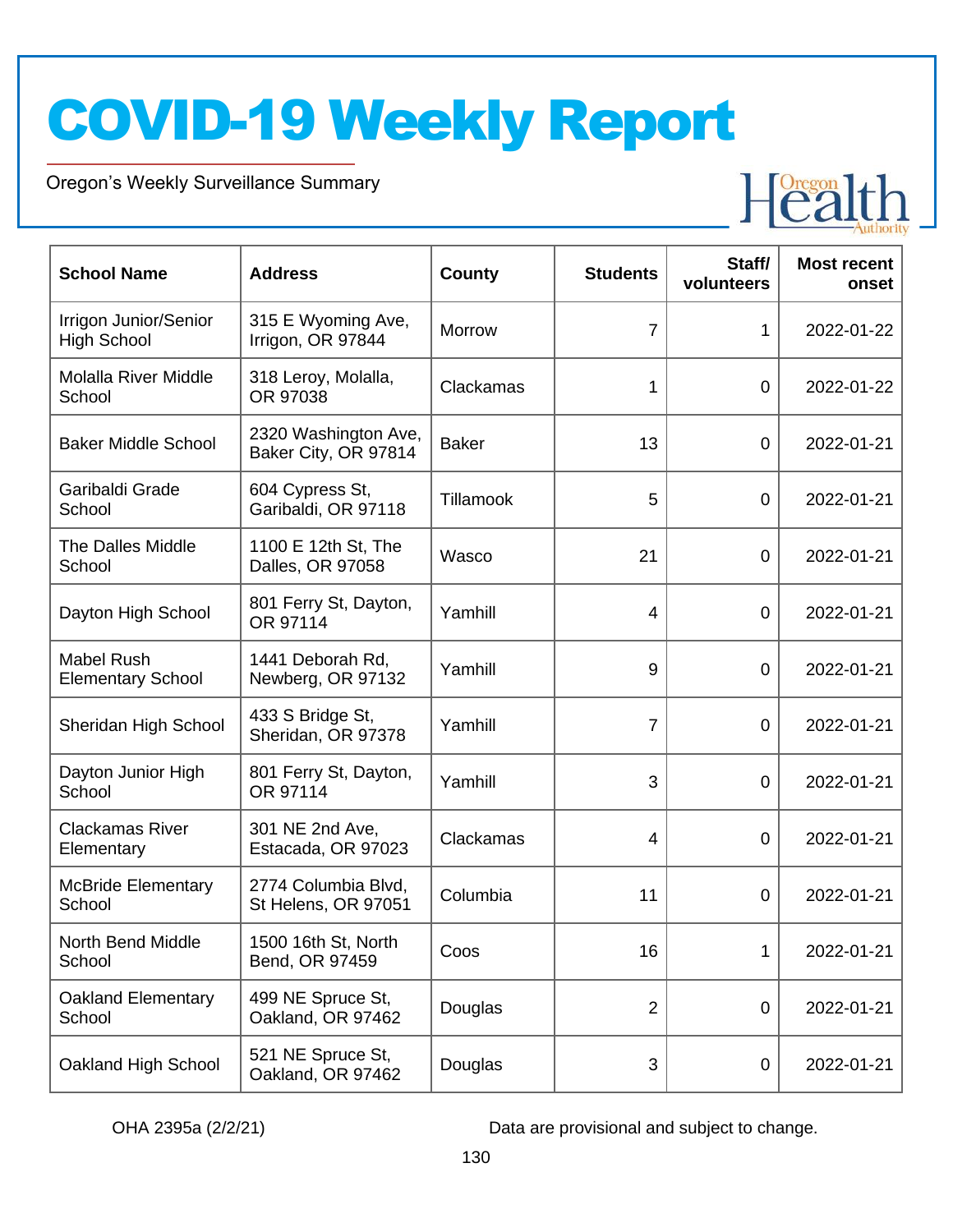Oregon's Weekly Surveillance Summary

Novel Coronavirus (COVID-19)



| <b>School Name</b>                         | <b>Address</b>                                   | <b>County</b> | <b>Students</b> | Staff/<br>volunteers | <b>Most recent</b><br>onset |
|--------------------------------------------|--------------------------------------------------|---------------|-----------------|----------------------|-----------------------------|
| Sunnyslope<br><b>Elementary School</b>     | 2230 SW Cannon Rd,<br>Roseburg, OR 97471         | Douglas       | $\overline{2}$  | $\overline{0}$       | 2022-01-21                  |
| Douglas High School                        | 1381 NW Douglas,<br>Winston, OR 97496            | Douglas       | $\overline{2}$  | $\overline{0}$       | 2022-01-21                  |
| <b>Miller Elementary</b><br>School         | 1650 46th PI SE,<br>Salem, OR 97317              | Marion        | 11              | $\overline{0}$       | 2022-01-21                  |
| West Salem High<br>School                  | 1776 Titan Dr NW,<br>Salem, OR 97304             | Polk          | 57              | 1                    | 2022-01-21                  |
| Mae Richardson<br><b>Elementary School</b> | 200 W Pine St,<br>Central Point, OR<br>97502     | Jackson       | 6               | $\overline{0}$       | 2022-01-21                  |
| <b>Hillside Elementary</b><br>School       | 185 E Main St, Eagle<br>Point, OR 97524          | Jackson       | 9               | $\overline{0}$       | 2022-01-21                  |
| <b>Harritt Elementary</b>                  | 2112 Linwood St NW,<br>Salem, OR 97304           | Polk          | 11              | 1                    | 2022-01-21                  |
| Oak Grove<br><b>Elementary School</b>      | 2838 W Main St,<br>Medford, OR 97501             | Jackson       | 13              | 0                    | 2022-01-21                  |
| South Medford High<br>School               | 1551 Cunningham<br>Ave, Medford, OR<br>97501     | Jackson       | 23              | 1                    | 2022-01-21                  |
| North Medford High<br>School               | 1900 N Keene Way<br>Dr, Medford, OR<br>97504     | Jackson       | 11              | $\overline{2}$       | 2022-01-21                  |
| Fort Vannoy<br><b>Elementary School</b>    | 5250 Upper River Rd,<br>Grants Pass, OR<br>97526 | Josephine     | $\overline{7}$  | $\overline{2}$       | 2022-01-21                  |
| <b>Madrona Elementary</b><br>School        | 520 Detrick Dr, Grants<br>Pass, OR 97527         | Josephine     | $\overline{7}$  | 1                    | 2022-01-21                  |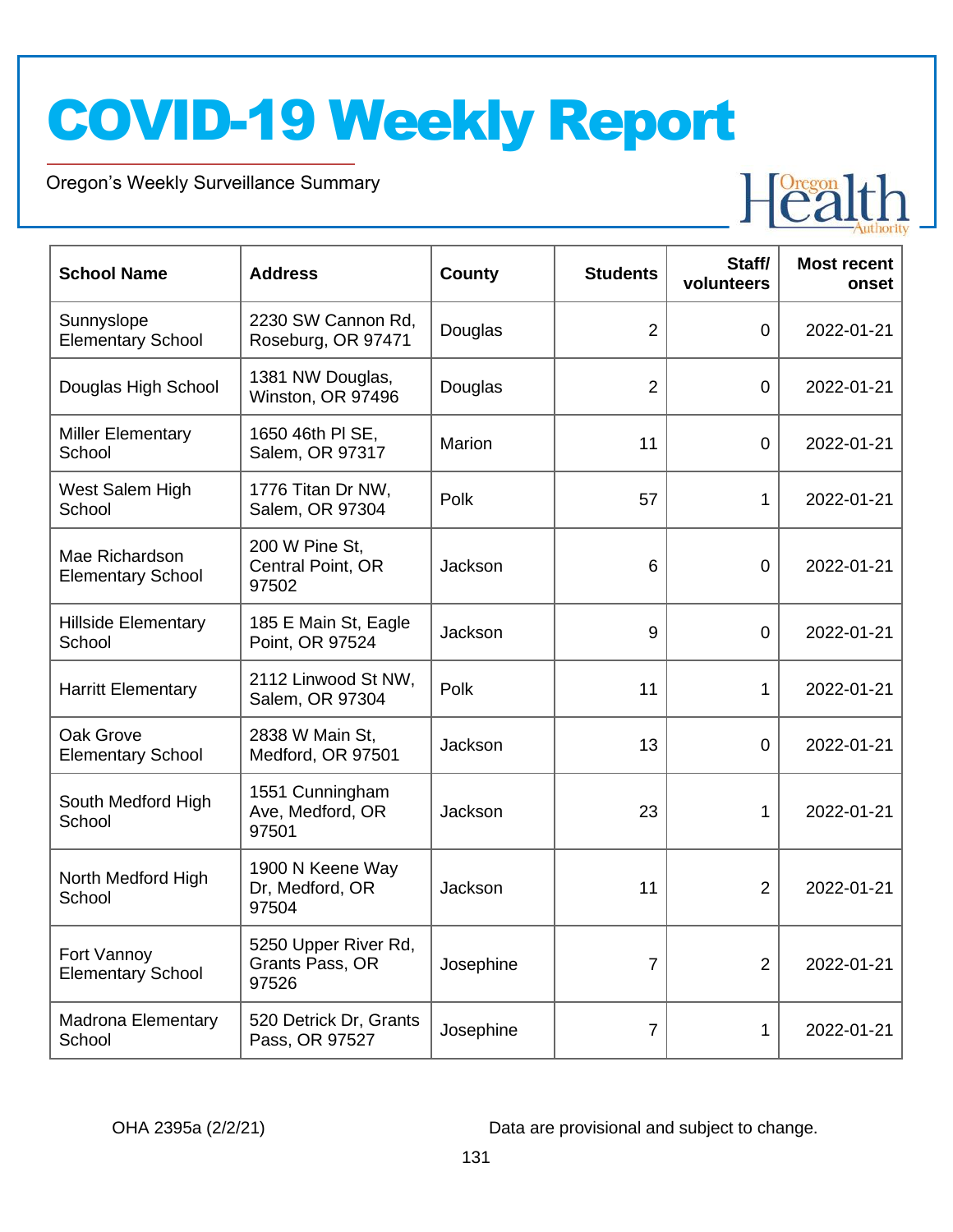Oregon's Weekly Surveillance Summary

Novel Coronavirus (COVID-19)



| <b>School Name</b>                      | <b>Address</b>                                   | <b>County</b>    | <b>Students</b> | Staff/<br>volunteers | <b>Most recent</b><br>onset |
|-----------------------------------------|--------------------------------------------------|------------------|-----------------|----------------------|-----------------------------|
| Roberts High School                     | 3620 State St, Salem,<br>OR 97301                | Marion           | $\overline{2}$  | $\overline{0}$       | 2022-01-21                  |
| <b>Shasta Elementary</b><br>School      | 1951 Madison St,<br>Klamath Falls, OR<br>97603   | Klamath          | 10              | $\overline{0}$       | 2022-01-21                  |
| Klamath Union High<br>School            | 1300 Monclaire St,<br>Klamath Falls, OR<br>97601 | Klamath          | 12              | 1                    | 2022-01-21                  |
| St. Mary's School                       | 816 Black Oak Dr,<br>Medford, OR 97504           | Jackson          | 28              | $\overline{2}$       | 2022-01-21                  |
| <b>Ridgeview High</b><br>School         | 4555 SW Elkhorn Ave,<br>Redmond, OR 97756        | <b>Deschutes</b> | 10              | $\overline{2}$       | 2022-01-21                  |
| <b>Battle Creek</b><br>Elementary       | 1640 Waln Dr SE,<br>Salem, OR 97306              | Marion           | $\overline{7}$  | 1                    | 2022-01-21                  |
| Klamath Learning<br>Center              | 2856 Eberlein Ave,<br>Klamath Falls, OR<br>97603 | Klamath          | 1               | $\overline{0}$       | 2022-01-21                  |
| The Siskiyou School                     | 631 Clay St, Ashland,<br>OR 97520                | Jackson          | 5               | 1                    | 2022-01-21                  |
| Rogue Valley<br><b>Adventist School</b> | 3675 S Stage Rd,<br>Medford, OR 97501            | Jackson          | 3               | $\overline{0}$       | 2022-01-21                  |
| <b>Pioneer Elementary</b><br>School     | 4744 Pioneer Rd,<br>Ontario, OR 97914            | Malheur          | $\overline{2}$  | 0                    | 2022-01-21                  |
| Vale Elementary<br>School               | 403 E St W, Vale, OR<br>97918                    | Malheur          | $\overline{4}$  | $\mathbf 0$          | 2022-01-21                  |
| <b>Brush College</b><br>Elementary      | 2623 Doaks Ferry Rd<br>NW, Salem, OR<br>97304    | Polk             | 10              | 1                    | 2022-01-21                  |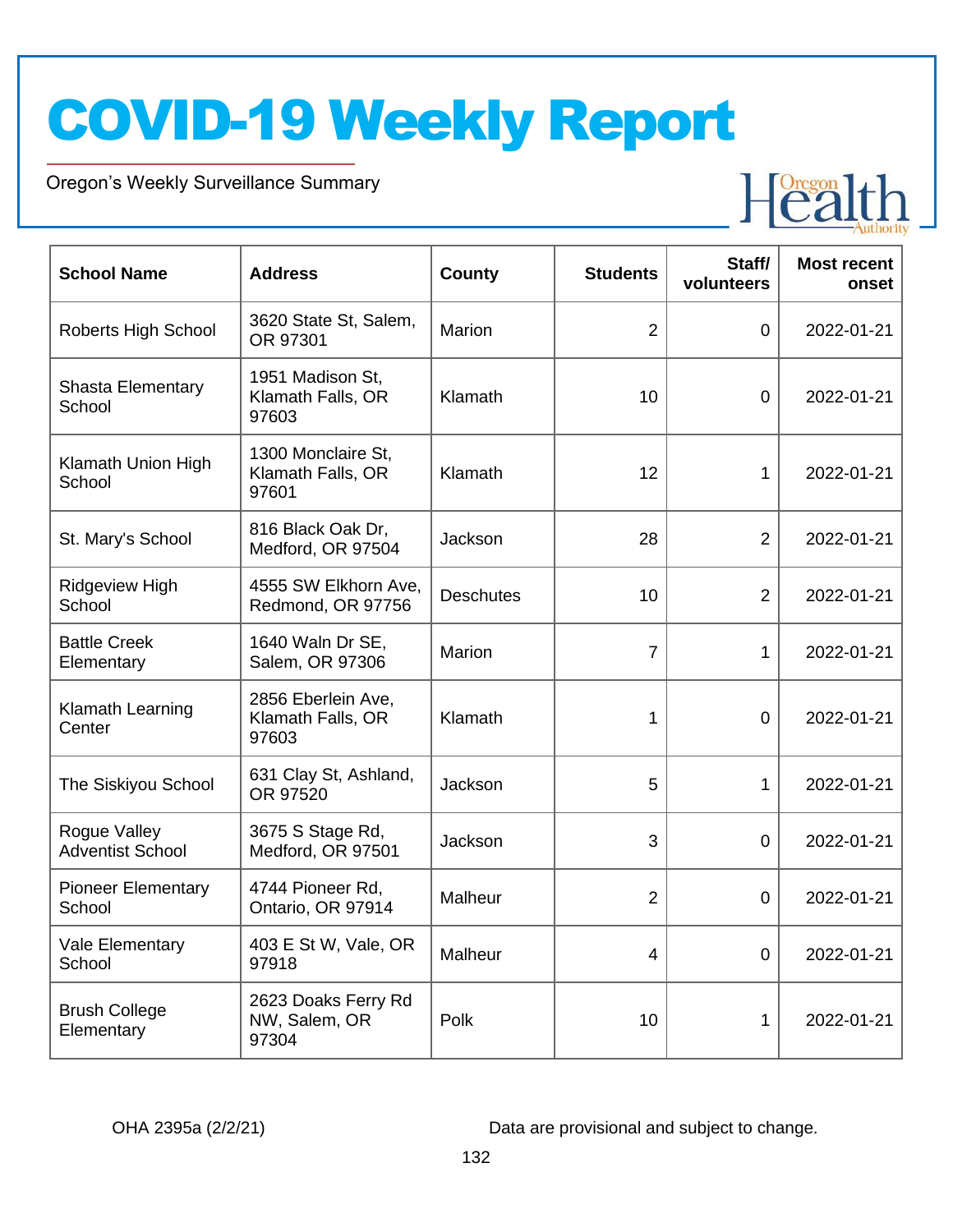Oregon's Weekly Surveillance Summary

Novel Coronavirus (COVID-19)



| <b>School Name</b>                              | <b>Address</b>                                 | <b>County</b> | <b>Students</b> | Staff/<br>volunteers | <b>Most recent</b><br>onset |
|-------------------------------------------------|------------------------------------------------|---------------|-----------------|----------------------|-----------------------------|
| <b>McKinley Elementary</b><br>School            | 466 McGilchrist St SE,<br>Salem, OR 97302      | Marion        | 5               | $\overline{0}$       | 2022-01-21                  |
| <b>Pringle Elementary</b>                       | 5500 Reed Ln SE,<br>Salem, OR 97306            | Marion        | 8               | $\mathbf 0$          | 2022-01-21                  |
| <b>Riverside Elementary</b><br>School           | 16303 SE River Rd,<br>Milwaukie, OR 97267      | Clackamas     | 1               | $\overline{0}$       | 2022-01-21                  |
| Parrish Middle School                           | 802 Capitol St NE,<br>Salem, OR 97301          | Marion        | 11              | 3                    | 2022-01-21                  |
| McKay High School                               | 2440 Lancaster Dr<br>NE, Salem, OR 97305       | Marion        | 34              | 9                    | 2022-01-21                  |
| <b>McNary High School</b>                       | 595 Chemawa Rd N,<br>Keizer, OR 97303          | Marion        | 50              | 2                    | 2022-01-21                  |
| North High School                               | 765 14th St NE,<br>Salem, OR 97301             | Marion        | 17              | 2                    | 2022-01-21                  |
| Sauvie Island School                            | 14445 NW Charlton<br>Rd, Portland, OR<br>97231 | Multnomah     | $\overline{7}$  | 1                    | 2022-01-21                  |
| <b>Baker Early Learning</b><br>Center           | 2725 7th St, Baker<br>City, OR 97814           | <b>Baker</b>  | 1               | $\overline{0}$       | 2022-01-21                  |
| <b>Ontario High School</b>                      | 1115 W. Idaho Ave,<br>Ontario, OR 97914        | Malheur       | 11              | $\overline{0}$       | 2022-01-21                  |
| <b>Ventura Park</b><br><b>Elementary School</b> | 145 SE 117th Ave,<br>Portland, OR 97216        | Multnomah     | 4               | $\overline{2}$       | 2022-01-21                  |
| Umatilla High School                            | 1400 7th St, Umatilla,<br>OR 97882             | Umatilla      | 7               | 1                    | 2022-01-20                  |
| <b>Beavercreek</b><br><b>Elementary School</b>  | 21944 S Yeoman Rd,<br>Beavercreek, OR<br>97004 | Clackamas     | $\overline{2}$  | 0                    | 2022-01-20                  |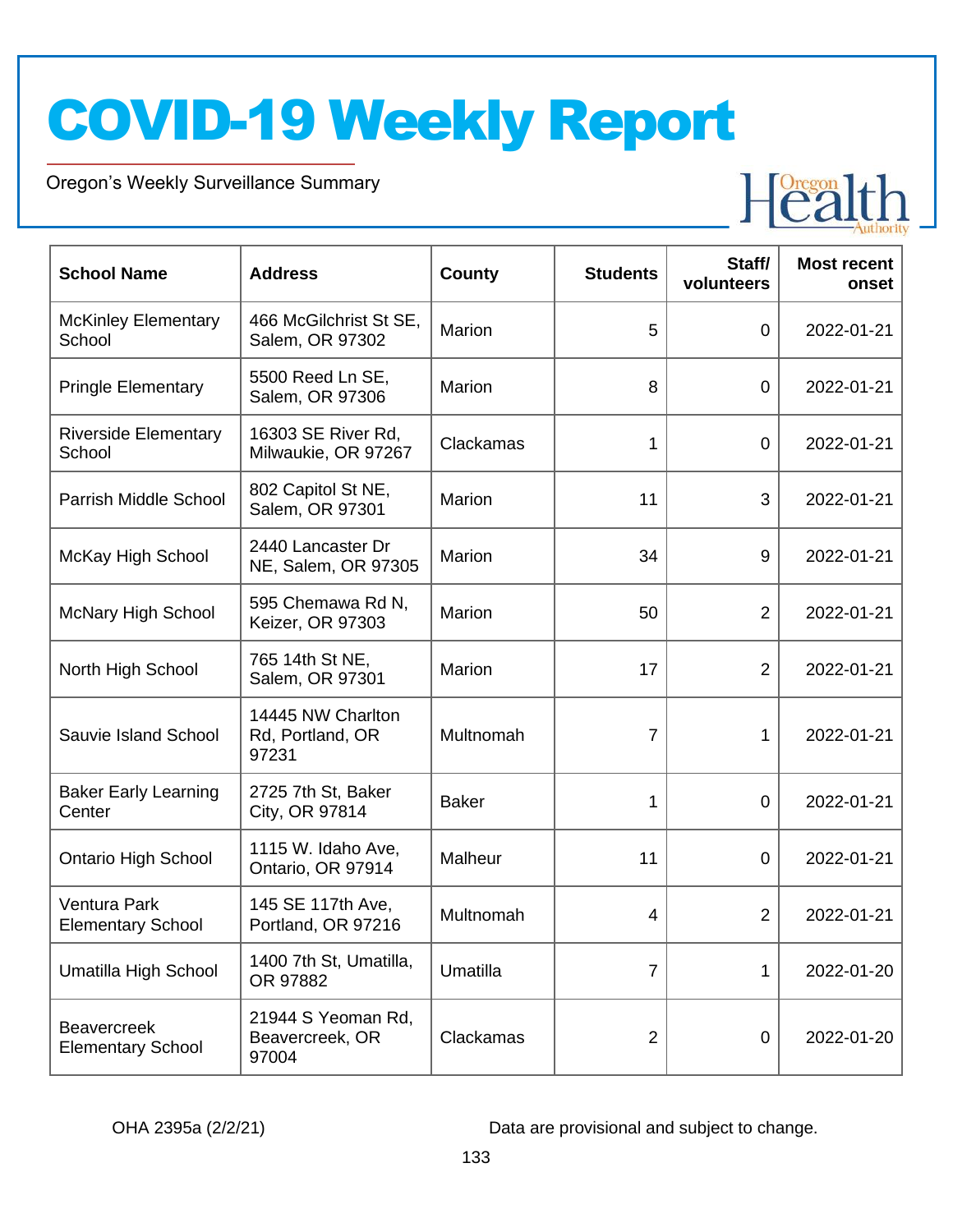Oregon's Weekly Surveillance Summary

Novel Coronavirus (COVID-19)



| <b>School Name</b>                                  | <b>Address</b>                            | <b>County</b> | <b>Students</b> | Staff/<br>volunteers | <b>Most recent</b><br>onset |
|-----------------------------------------------------|-------------------------------------------|---------------|-----------------|----------------------|-----------------------------|
| <b>Houck Middle School</b>                          | 1155 Connecticut SE,<br>Salem, OR 97317   | Marion        | 9               | $\overline{0}$       | 2022-01-20                  |
| Chehalem Valley<br>Middle School                    | 403 W Foothills Dr,<br>Newberg, OR 97132  | Yamhill       | 18              | $\overline{0}$       | 2022-01-20                  |
| <b>Hillcrest Elementary</b><br>School               | 1100 Maine St, North<br>Bend, OR 97459    | Coos          | 14              | $\overline{0}$       | 2022-01-20                  |
| <b>Morrison Campus</b><br><b>Alternative School</b> | 1251 Main St, Dallas,<br>OR 97338         | Polk          | 9               | $\overline{0}$       | 2022-01-20                  |
| Riddle High School                                  | 147 Main St, Riddle,<br>OR 97469          | Douglas       | $\overline{2}$  | 1                    | 2022-01-20                  |
| <b>McGovern Elementary</b><br>School                | 600 NW Elwood,<br>Winston, OR 97496       | Douglas       | $\overline{2}$  | 1                    | 2022-01-20                  |
| <b>East Sutherlin Primary</b><br>School             | 323 E Third Ave,<br>Sutherlin, OR 97479   | Douglas       | $\overline{4}$  | 1                    | 2022-01-20                  |
| Sutherlin High School                               | 500 E Fourth St,<br>Sutherlin, OR 97479   | Douglas       | $\overline{4}$  | $\overline{0}$       | 2022-01-20                  |
| <b>Helix School</b>                                 | 106 Main St, Helix,<br>OR 97835           | Umatilla      | 1               | $\overline{0}$       | 2022-01-20                  |
| Lamb Elementary                                     | 4930 Herrin Rd NE,<br>Salem, OR 97305     | Marion        | 4               | 5                    | 2022-01-20                  |
| Dufur School                                        | 802 NE 5th St, Dufur,<br>OR 97021         | Wasco         | 18              | 1                    | 2022-01-20                  |
| <b>Ash Creek Elementary</b>                         | 1360 N 16th St,<br>Monmouth, OR 97361     | Polk          | 19              | 1                    | 2022-01-20                  |
| <b>Central Point</b><br>Elementary                  | 450 S 4th St, Central<br>Point, OR 97502  | Jackson       | 26              | 3                    | 2022-01-20                  |
| Milwaukie El Puente<br>Elementary                   | 11250 SE 27th Ave,<br>Milwaukie, OR 97222 | Clackamas     | 3               | 0                    | 2022-01-20                  |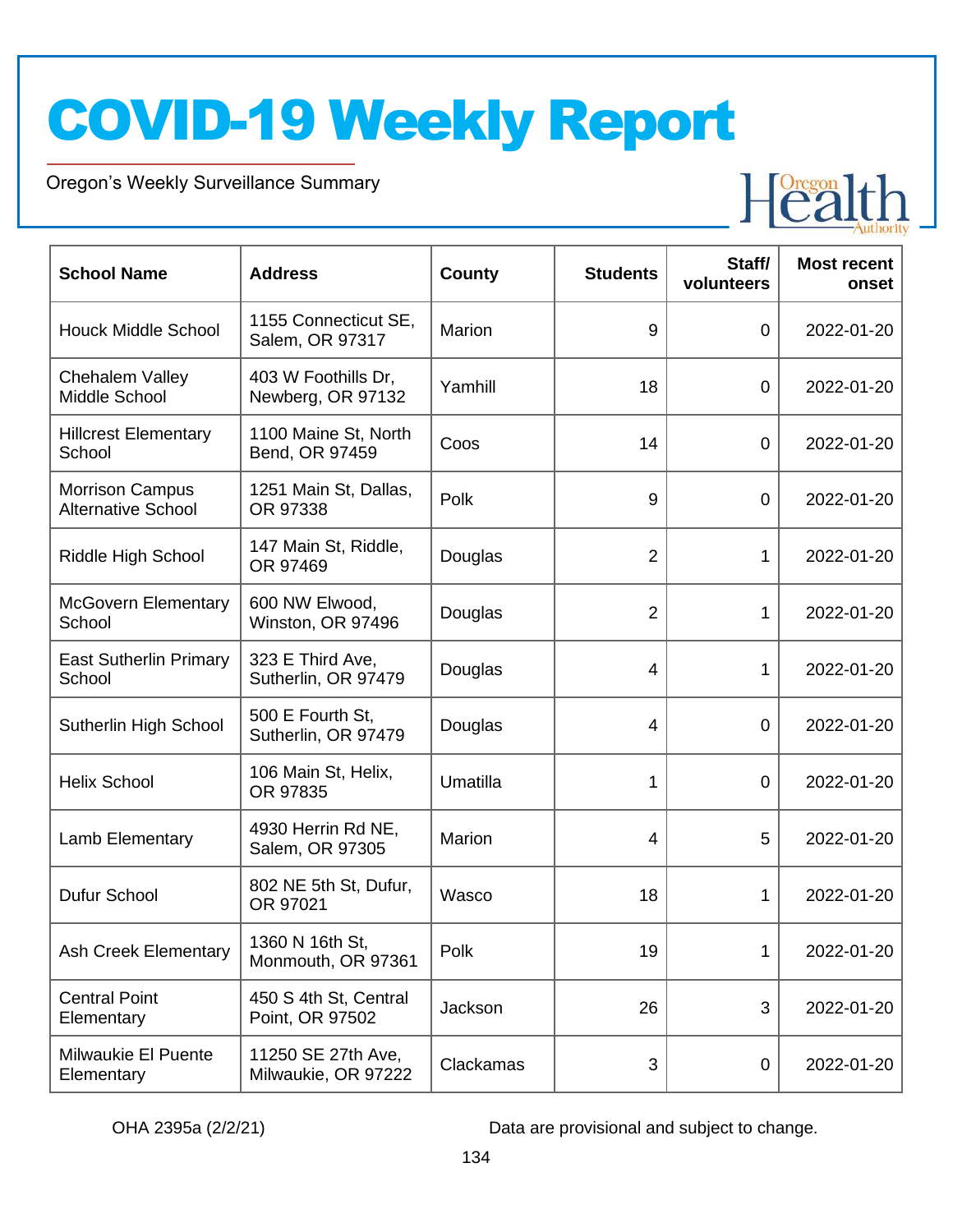Oregon's Weekly Surveillance Summary

Novel Coronavirus (COVID-19)



| <b>School Name</b>                                                              | <b>Address</b>                                    | County    | <b>Students</b> | Staff/<br>volunteers | <b>Most recent</b><br>onset |
|---------------------------------------------------------------------------------|---------------------------------------------------|-----------|-----------------|----------------------|-----------------------------|
| <b>Jacksonville</b><br><b>Elementary School</b>                                 | 655 Hueners Ln,<br>Jacksonville, OR<br>97530      | Jackson   | 16              | 3                    | 2022-01-20                  |
| Jefferson Elementary<br>School                                                  | 333 Holmes Ave,<br>Medford, OR 97501              | Jackson   | 13              | 6                    | 2022-01-20                  |
| Lone Pine Elementary<br>School                                                  | 3158 Lone Pine Rd,<br>Medford, OR 97504           | Jackson   | 16              | $\mathbf 0$          | 2022-01-20                  |
| Jane Goodall<br><b>Environmental Middle</b><br><b>Charter School</b><br>(JGEMS) | 999B Locust St NE,<br>Salem, OR 97301             | Marion    | 1               | $\mathbf 0$          | 2022-01-20                  |
| <b>Lincoln Elementary</b><br>School                                             | 1132 NE 10th St,<br>Grants Pass, OR<br>97526      | Josephine | 3               | 0                    | 2022-01-20                  |
| Lincoln Savage Middle<br>School                                                 | 8551 New Hope Rd,<br>Grants Pass, OR<br>97527     | Josephine | $\overline{7}$  | $\overline{2}$       | 2022-01-20                  |
| Woodburn High<br>School                                                         | 1785 N Front St,<br>Woodburn, OR 97071            | Marion    | 26              | 3                    | 2022-01-20                  |
| <b>Straub Middle School</b>                                                     | 1920 Wilmington Ave<br>NW, Salem, OR<br>97304     | Polk      | 15              | $\overline{0}$       | 2022-01-20                  |
| <b>Kids Unlimited</b><br>Academy                                                | 821 N Riverside Ave,<br>Medford, OR 97501         | Jackson   | 6               | 3                    | 2022-01-20                  |
| Lake Oswego Junior<br><b>High School</b>                                        | 2500 Country Club<br>Rd, Lake Oswego, OR<br>97034 | Clackamas | 1               | $\mathbf 0$          | 2022-01-20                  |
| Sam Case Elementary                                                             | 459 NE 12th St,<br>Newport, OR 97365              | Lincoln   | 6               | $\boldsymbol{0}$     | 2022-01-20                  |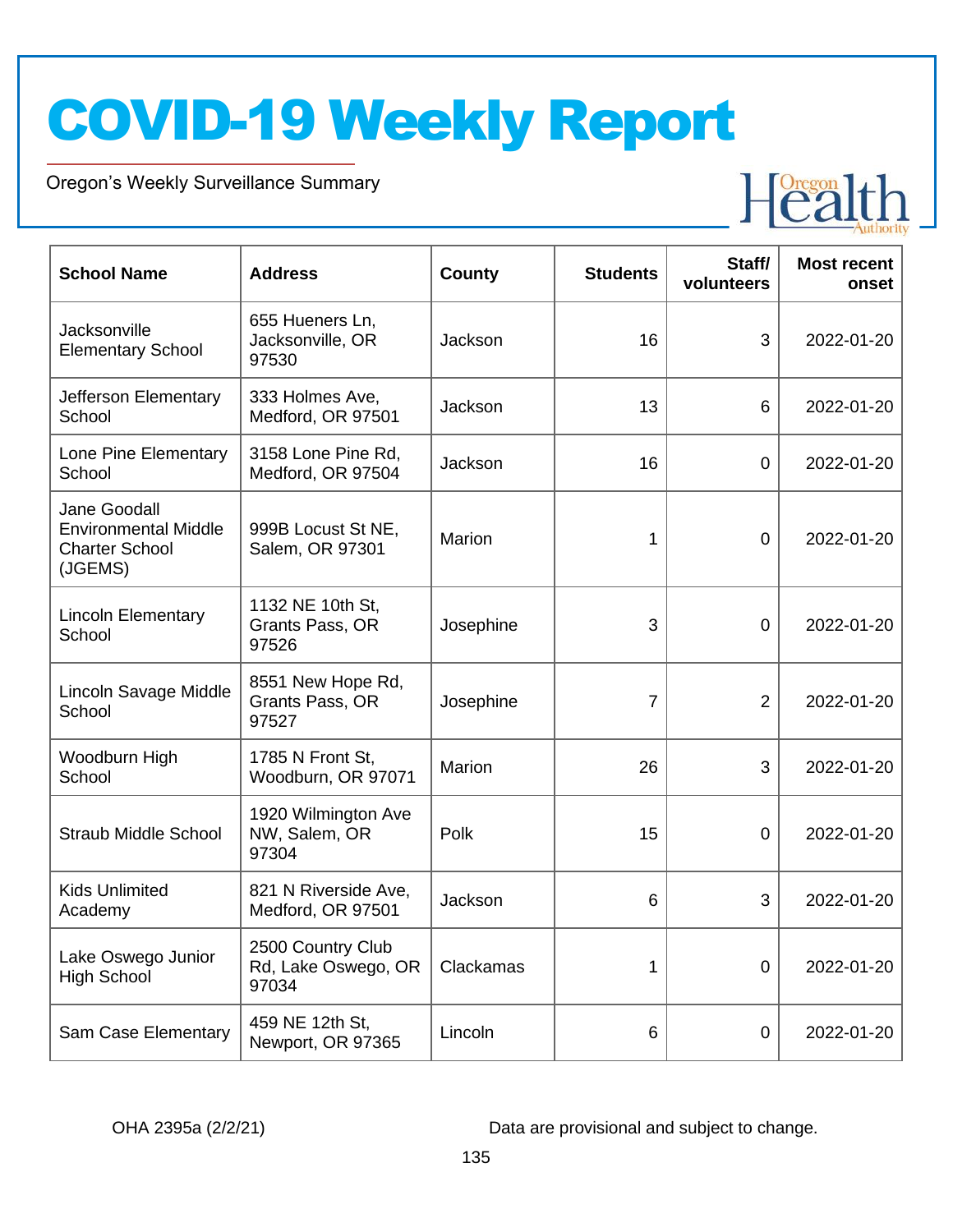Oregon's Weekly Surveillance Summary

Novel Coronavirus (COVID-19)



| <b>School Name</b>                                 | <b>Address</b>                             | <b>County</b> | <b>Students</b> | Staff/<br>volunteers | <b>Most recent</b><br>onset |
|----------------------------------------------------|--------------------------------------------|---------------|-----------------|----------------------|-----------------------------|
| <b>Mitchell School</b>                             | 340 SE High St,<br>Mitchell, OR 97750      | Wheeler       | $\overline{0}$  | 1                    | 2022-01-20                  |
| <b>Ontario Middle School</b>                       | 573 SW 2nd Ave,<br>Ontario, OR 97914       | Malheur       | 8               | $\mathbf 0$          | 2022-01-20                  |
| <b>Kennedy Elementary</b>                          | 4912 Noren Ave NE,<br>Keizer, OR 97303     | Marion        | 5               | 1                    | 2022-01-20                  |
| <b>Keizer Elementary</b><br>School                 | 5600 McClure St N,<br>Keizer, OR 97303     | Marion        | 3               | $\overline{0}$       | 2022-01-20                  |
| <b>Myers Elementary</b>                            | 2160 Jewel St NW,<br>Salem, OR 97304       | Polk          | 14              | $\mathbf 0$          | 2022-01-20                  |
| <b>Sumpter Elementary</b><br>School                | 525 Rockwood St SE,<br>Salem, OR 97306     | Marion        | 4               | $\mathbf 0$          | 2022-01-20                  |
| <b>Judson Middle School</b>                        | 4512 Jones Rd S,<br>Salem, OR 97302        | Marion        | 14              | 1                    | 2022-01-20                  |
| Leslie Middle School                               | 3850 Pringle Rd SE,<br>Salem, OR 97302     | Marion        | 13              | 1                    | 2022-01-20                  |
| Washington<br>Elementary                           | 777 E Lincoln St,<br>Woodburn, OR 97071    | Marion        | $\overline{2}$  | $\overline{2}$       | 2022-01-20                  |
| Oakdale Heights<br><b>Elementary School</b>        | 1375 SW Maple St,<br>Dallas, OR 97338      | Polk          | 22              | $\overline{0}$       | 2022-01-20                  |
| <b>Whitworth Elementary</b><br>School              | 1151 SE Miller Ave,<br>Dallas, OR 97338    | Polk          | 15              | 0                    | 2022-01-20                  |
| <b>Falls City Elementary</b><br>School             | 177 Prospect Ave,<br>Falls City, OR 97344  | Polk          | 5               | 1                    | 2022-01-19                  |
| La Grande Middle<br>School                         | 1108 4th St, La<br><b>Grande, OR 97850</b> | Union         | 6               | 1                    | 2022-01-19                  |
| <b>Yamhill Carlton</b><br><b>Elementary School</b> | 420 S Third St,<br>Carlton, OR 97111       | Yamhill       | 20              | 1                    | 2022-01-19                  |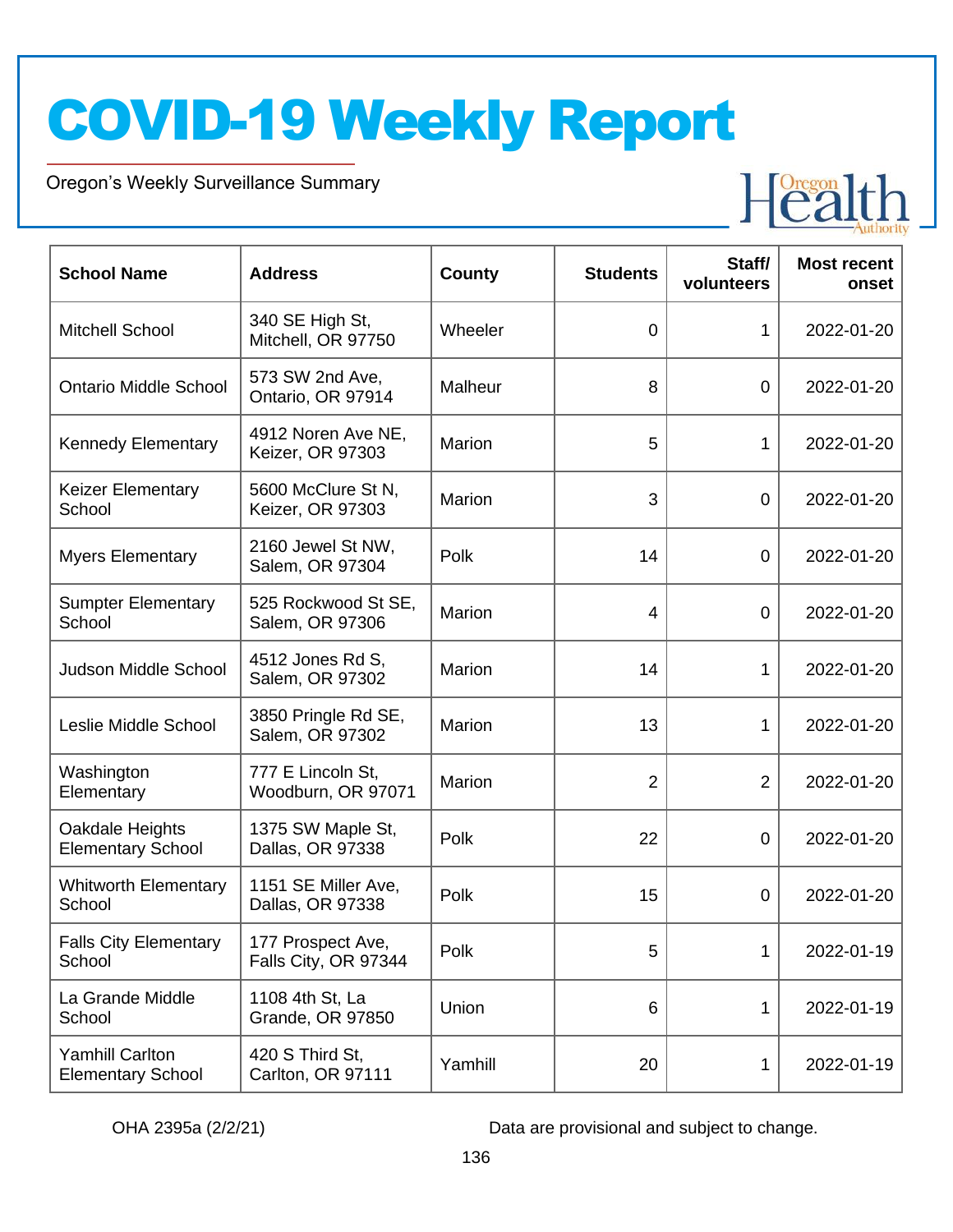Oregon's Weekly Surveillance Summary

Novel Coronavirus (COVID-19)



| <b>School Name</b>                                        | <b>Address</b>                                    | <b>County</b> | <b>Students</b> | Staff/<br>volunteers | <b>Most recent</b><br>onset |
|-----------------------------------------------------------|---------------------------------------------------|---------------|-----------------|----------------------|-----------------------------|
| <b>Columbus Elementary</b><br>School                      | 1600 SW Fellows St,<br>McMinnville, OR<br>97128   | Yamhill       | 14              | $\mathbf 0$          | 2022-01-19                  |
| <b>Memorial Elementary</b><br>School                      | 501 NW 14th St,<br>McMinnville, OR<br>97128       | Yamhill       | 8               | $\mathbf 0$          | 2022-01-19                  |
| <b>Wascher Elementary</b><br>School                       | 986 7th St, Lafayette,<br>OR 97127                | Yamhill       | 10              | $\mathbf 0$          | 2022-01-19                  |
| <b>Patton Middle School</b>                               | 1175 NE 19th St,<br>McMinnville, OR<br>97128      | Yamhill       | 9               | $\mathbf 0$          | 2022-01-19                  |
| <b>Lincoln Elementary</b>                                 | 1041 N Boones Ferry<br>Rd, Woodburn, OR<br>97071  | <b>Marion</b> | 8               | 3                    | 2022-01-19                  |
| <b>Duniway Middle</b><br>School                           | 575 NW Michelbook<br>Ln, McMinnville, OR<br>97128 | Yamhill       | 16              | 0                    | 2022-01-19                  |
| <b>Crossler Middle</b><br>School                          | 1155 Davis Rd S,<br>Salem, OR 97306               | Marion        | 24              | $\overline{0}$       | 2022-01-19                  |
| <b>Riverbend Elementary</b><br>School                     | 320 51st St,<br>Springfield, OR 97478             | Lane          | 1               | 0                    | 2022-01-19                  |
| Pine Eagle Charter<br>School                              | 375 North Main St.<br>Halfway, OR 97834           | <b>Baker</b>  | 3               | $\overline{0}$       | 2022-01-19                  |
| Glendale SD 77                                            | 10598 Azalea Glen<br>Rd, Glendale, OR<br>97442    | Douglas       | $\overline{2}$  | $\overline{2}$       | 2022-01-19                  |
| <b>Powell Butte</b><br><b>Community Charter</b><br>School | 13650 SW Hwy 126,<br>Powell Butte, OR<br>97753    | Crook         | 1               | $\mathbf 0$          | 2022-01-19                  |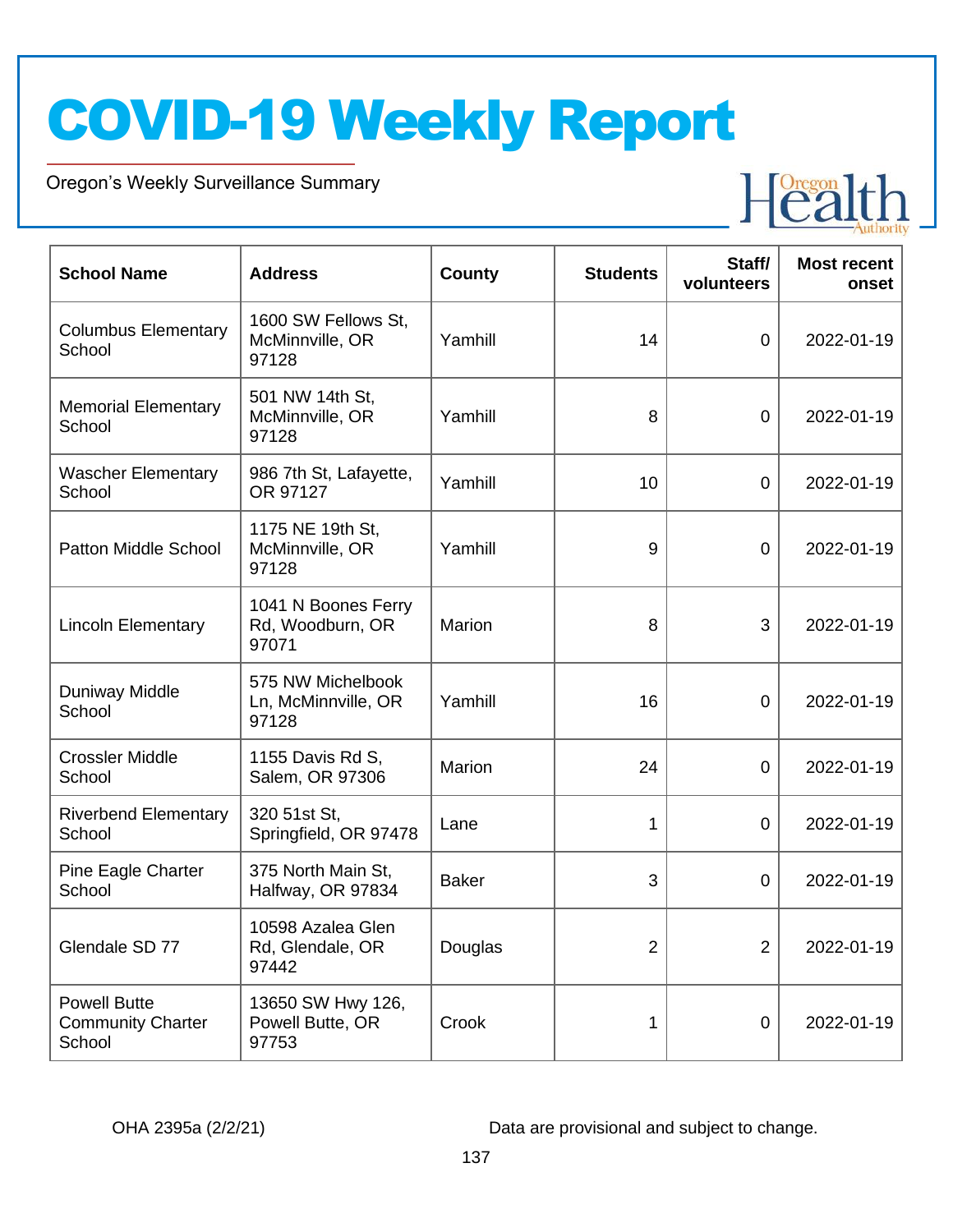Oregon's Weekly Surveillance Summary

Novel Coronavirus (COVID-19)



| <b>School Name</b>                              | <b>Address</b>                                    | <b>County</b>    | <b>Students</b> | Staff/<br>volunteers | <b>Most recent</b><br>onset |
|-------------------------------------------------|---------------------------------------------------|------------------|-----------------|----------------------|-----------------------------|
| Willamina High School                           | 1100 NE Oaken Hills<br>Dr, Willamina, OR<br>97396 | Yamhill          | 23              | $\overline{0}$       | 2022-01-19                  |
| Pacific High School                             | 45525 Hwy 101,<br>Sixes, OR 97476                 | Curry            | $\overline{2}$  | $\mathbf{1}$         | 2022-01-19                  |
| <b>Cascade Middle</b><br>School                 | 19619 Mountaineer<br>Wy, Bend, OR 97702           | <b>Deschutes</b> | 3               | $\overline{0}$       | 2022-01-19                  |
| <b>Green Elementary</b><br>School               | 4498 Carnes Rd,<br>Roseburg, OR 97471             | Douglas          | 3               | $\overline{0}$       | 2022-01-19                  |
| Grandhaven<br><b>Elementary School</b>          | 3200 NE McDonald<br>Ln, McMinnville, OR<br>97128  | Yamhill          | $\overline{4}$  | 0                    | 2022-01-19                  |
| Eagle Rock<br>Elementary                        | 1280 Barton Rd, Eagle<br>Point, OR 97524          | Jackson          | $\overline{4}$  | $\overline{0}$       | 2022-01-19                  |
| <b>Claggett Creek Middle</b><br>School          | 1810 Alder Dr NE,<br>Keizer, OR 97303             | Marion           | 13              | $\overline{0}$       | 2022-01-19                  |
| <b>Desert View</b><br><b>Elementary School</b>  | 1225 SW 9th St,<br>Hermiston, OR 97838            | Umatilla         | $\overline{4}$  | $\overline{0}$       | 2022-01-19                  |
| <b>Forest Ridge</b><br><b>Elementary School</b> | 7905 June Reid Pl,<br>Keizer, OR 97303            | Marion           | 9               | 1                    | 2022-01-19                  |
| <b>Phoenix Elementary</b><br>School             | 215 N Rose St,<br>Phoenix, OR 97535               | Jackson          | $\overline{7}$  | 0                    | 2022-01-19                  |
| Jewett Elementary                               | 1001 Manzanita St,<br>Central Point, OR<br>97502  | Jackson          | 7               | 1                    | 2022-01-19                  |
| Pine Ridge<br>Elementary                        | 19840 Hollygrape St,<br>Bend, OR 97702            | <b>Deschutes</b> | 6               | 0                    | 2022-01-19                  |
| Applegate School                                | 14188 Hwy 238,<br>Applegate, OR 97530             | Jackson          | 5               | $\overline{2}$       | 2022-01-19                  |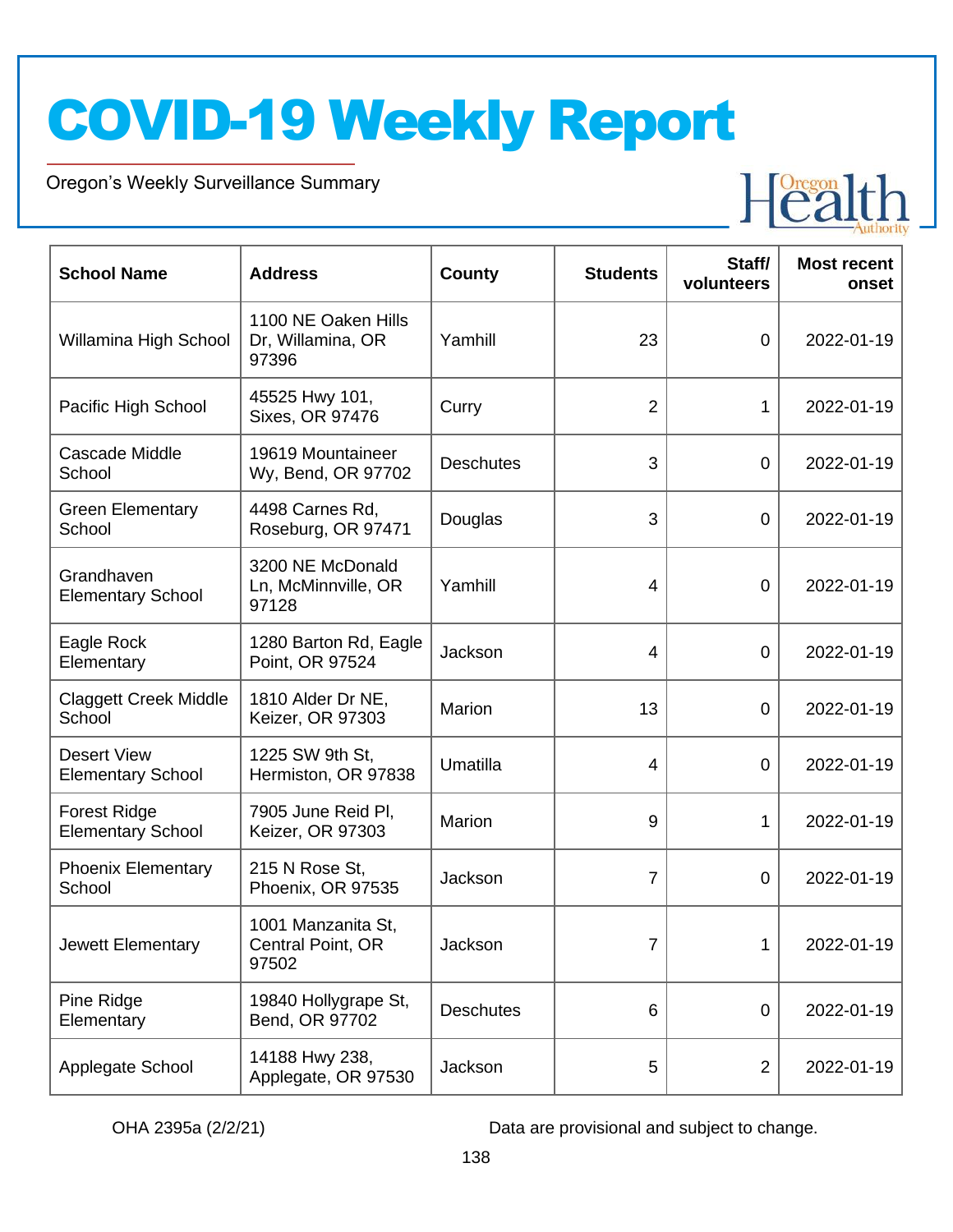Oregon's Weekly Surveillance Summary

Novel Coronavirus (COVID-19)



| <b>School Name</b>                                  | <b>Address</b>                                  | <b>County</b> | <b>Students</b> | Staff/<br>volunteers | <b>Most recent</b><br>onset |
|-----------------------------------------------------|-------------------------------------------------|---------------|-----------------|----------------------|-----------------------------|
| <b>Windy River</b><br><b>Elementary School</b>      | 500 Tatone St,<br>Boardman, OR 97818            | <b>Morrow</b> | 12              | $\overline{0}$       | 2022-01-19                  |
| <b>Hoover Elementary</b><br>School                  | 2323 Siskiyou Blvd,<br>Medford, OR 97504        | Jackson       | 21              | 3                    | 2022-01-19                  |
| McLoughlin Middle<br>School                         | 320 W Second St,<br>Medford, OR 97501           | Jackson       | $\overline{7}$  | $\overline{0}$       | 2022-01-19                  |
| <b>Buff Elementary</b><br>School                    | 375 SE Buff St,<br>Madras, OR 97741             | Jefferson     | $\overline{0}$  | 1                    | 2022-01-19                  |
| Academy of Arts and<br>Academics                    | 615 Main St,<br>Springfield, OR 97477           | Lane          | 1               | 1                    | 2022-01-19                  |
| Sue Buel Elementary<br>School                       | 1985 SE Davis St,<br>McMinnville, OR<br>97128   | Yamhill       | 3               | 0                    | 2022-01-19                  |
| Linwood<br>Elementary/Sojourner<br>School           | 11909 SE Linwood<br>Ave, Milwaukie, OR<br>97222 | Clackamas     | $\overline{2}$  | 0                    | 2022-01-19                  |
| <b>Pleasant Hill</b><br><b>Elementary School</b>    | 36386 Hwy 58,<br>Pleasant Hill, OR<br>97455     | Lane          | 3               | $\overline{0}$       | 2022-01-19                  |
| <b>Portland Christian</b><br>Elementary             | 11845 SE Market St,<br>Portland, OR 97216       | Multnomah     | $\overline{2}$  | 1                    | 2022-01-19                  |
| <b>Willamette Valley</b><br><b>Christian School</b> | 9075 Pueblo Ave NE,<br><b>Brooks, OR 97305</b>  | Marion        | 3               | 3                    | 2022-01-19                  |
| The Valley School of<br>Southern Oregon             | 857 Valley View Drive,<br>Medford, OR 97504     | Jackson       | 1               | 0                    | 2022-01-19                  |
| <b>Harrisburg Elementary</b><br>School              | 642 Smith St,<br>Harrisburg, OR 97446           | Linn          | 3               | $\overline{0}$       | 2022-01-19                  |
| Sweet Home High<br>School                           | 1641 Long St, Sweet<br>Home, OR 97386           | Linn          | 4               | $\sqrt{3}$           | 2022-01-19                  |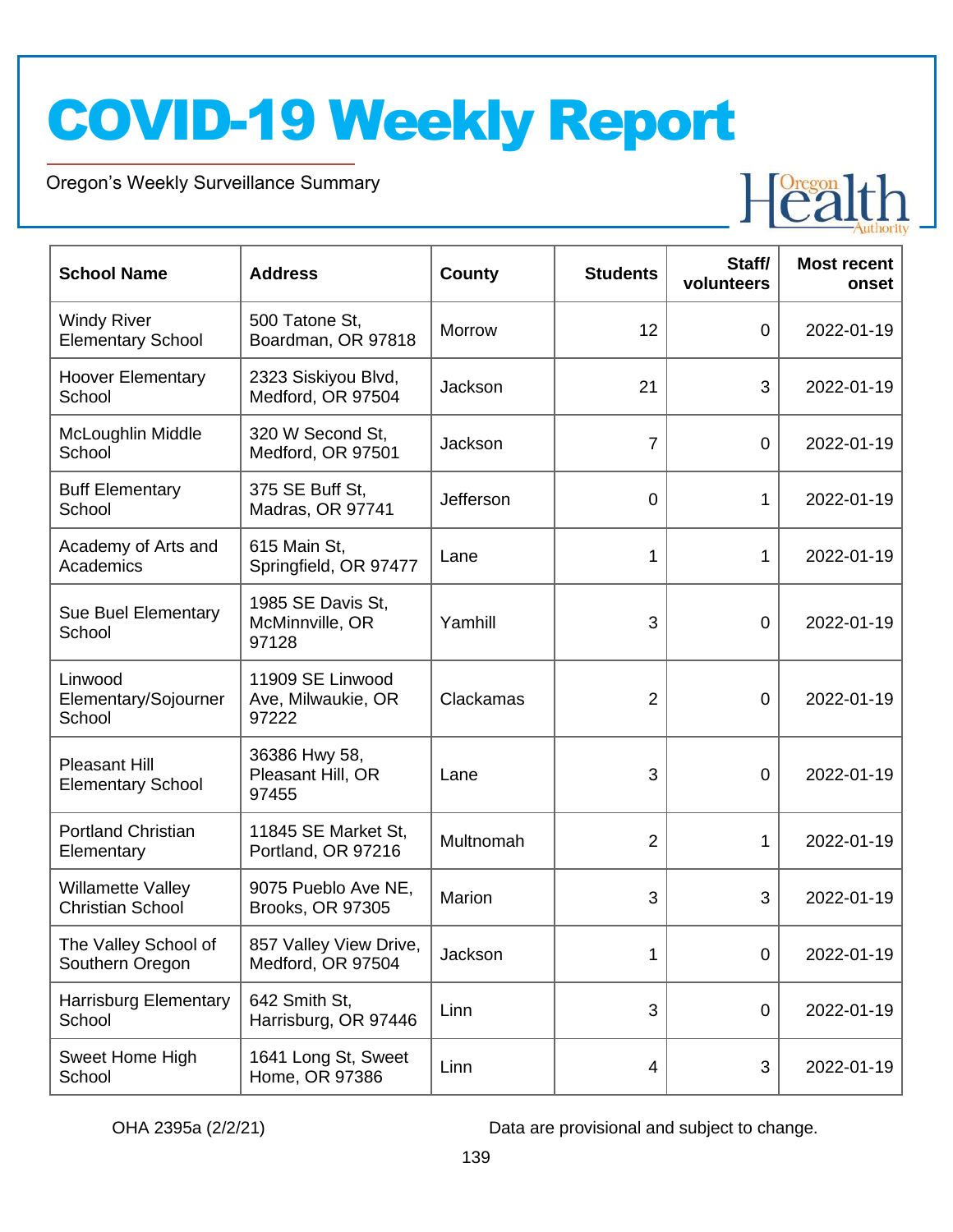Oregon's Weekly Surveillance Summary

Novel Coronavirus (COVID-19)



| <b>School Name</b>                            | <b>Address</b>                             | County       | <b>Students</b> | Staff/<br>volunteers | <b>Most recent</b><br>onset |
|-----------------------------------------------|--------------------------------------------|--------------|-----------------|----------------------|-----------------------------|
| South Baker<br>Intermediate                   | 1285 3rd St, Baker<br>City, OR 97814       | <b>Baker</b> | 6               | 1                    | 2022-01-19                  |
| Nyssa High School                             | 824 Adrian Blvd,<br>Nyssa, OR 97913        | Malheur      | 5               | $\mathbf 0$          | 2022-01-19                  |
| Candalaria<br><b>Elementary School</b>        | 935 Hansen Ave S,<br>Salem, OR 97302       | Marion       | $\mathbf{1}$    | $\overline{0}$       | 2022-01-19                  |
| <b>Clear Lake</b><br><b>Elementary School</b> | 7425 Meadowglen N,<br>Keizer, OR 97303     | Marion       | $\overline{4}$  | $\overline{0}$       | 2022-01-19                  |
| <b>Cummings Elementary</b><br>School          | 613 Cummings Ln N,<br>Keizer, OR 97303     | Marion       | 3               | $\mathbf{1}$         | 2022-01-19                  |
| <b>Four Corners</b><br>Elementary             | 500 Elma Ave SE,<br>Salem, OR 97317        | Marion       | 3               | $\mathbf 0$          | 2022-01-19                  |
| <b>Grant Community</b><br>School              | 725 Market St NE,<br>Salem, OR 97301       | Marion       | 11              | $\overline{2}$       | 2022-01-19                  |
| <b>Eyre Elementary</b><br>School              | 4868 Buffalo Dr SE,<br>Salem, OR 97317     | Marion       | $6\phantom{1}6$ | $\mathbf 0$          | 2022-01-19                  |
| Washington<br><b>Elementary School</b>        | 3165 Lansing Ave NE,<br>Salem, OR 97301    | Marion       | $\overline{2}$  | $\overline{0}$       | 2022-01-19                  |
| Silverton High School                         | 1456 Pine St,<br>Silverton, OR 97381       | Marion       | 19              | $\overline{2}$       | 2022-01-19                  |
| Lyle Elementary<br>School                     | 185 SW Levens St,<br>Dallas, OR 97338      | Polk         | 10              | $\mathbf 1$          | 2022-01-19                  |
| Independence<br>Elementary                    | 150 S 4th St,<br>Independence, OR<br>97351 | Polk         | 12              | 1                    | 2022-01-19                  |
| Sherwood Heights<br><b>Elementary School</b>  | 3235 SW Nye Ave,<br>Pendleton, OR 97801    | Umatilla     | $\overline{2}$  | $\mathbf 0$          | 2022-01-18                  |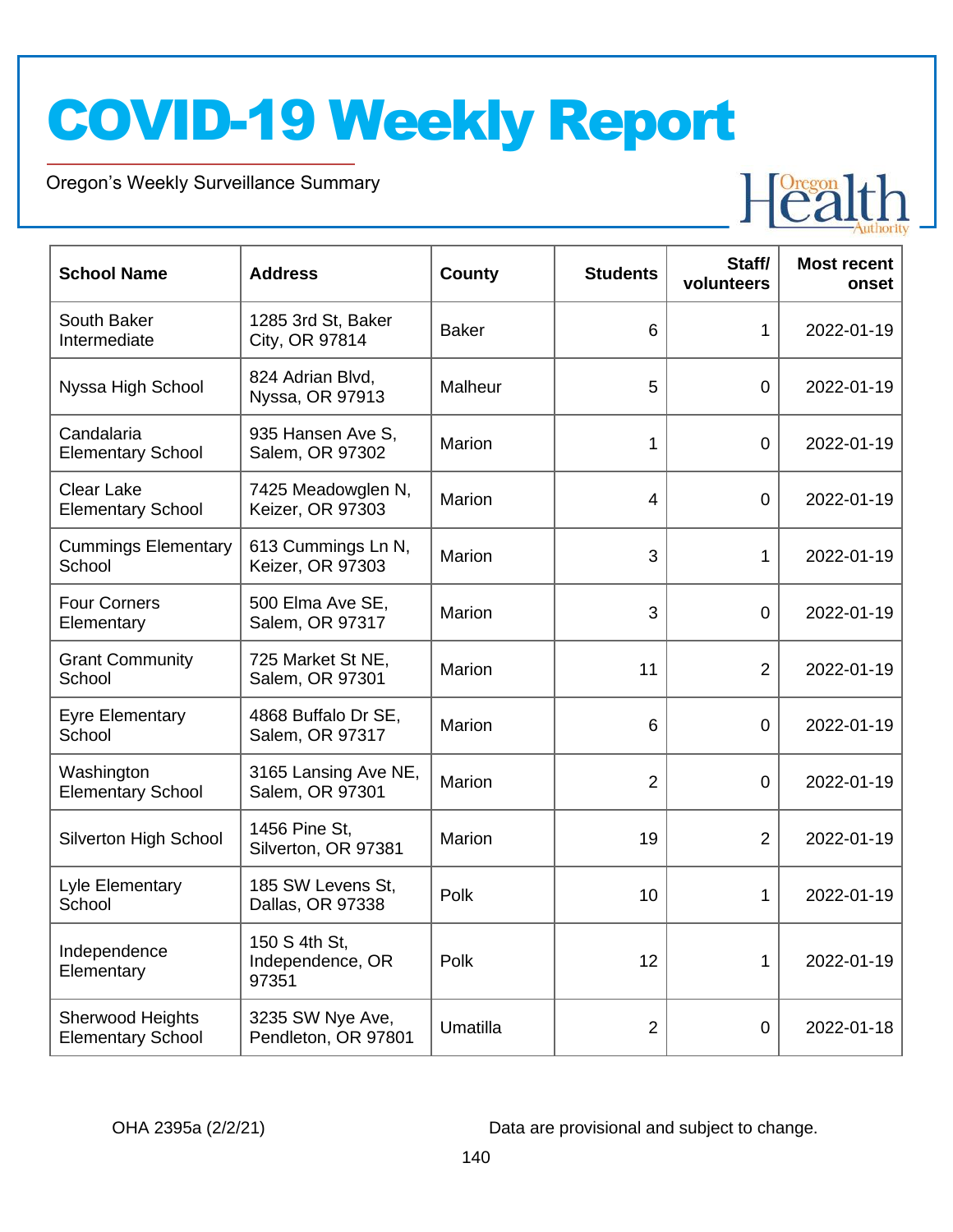Oregon's Weekly Surveillance Summary

Novel Coronavirus (COVID-19)



| <b>School Name</b>                       | <b>Address</b>                                  | <b>County</b>    | <b>Students</b> | Staff/<br>volunteers | <b>Most recent</b><br>onset |
|------------------------------------------|-------------------------------------------------|------------------|-----------------|----------------------|-----------------------------|
| South Wasco County<br><b>High School</b> | 699 4th St, Maupin,<br>OR 97037                 | Wasco            | 1               | $\mathbf 0$          | 2022-01-18                  |
| Newberg High School                      | 2400 Douglas Ave,<br>Newberg, OR 97132          | Yamhill          | 19              | $\mathbf 0$          | 2022-01-18                  |
| Faulconer-Chapman<br>School              | 332 SW Cornwall St,<br>Sheridan, OR 97378       | Yamhill          | $\overline{7}$  | $\mathbf 0$          | 2022-01-18                  |
| Yamhill Carlton High<br>School           | 275 N Maple St,<br>Yamhill, OR 97148            | Yamhill          | 26              | $\overline{0}$       | 2022-01-18                  |
| Ninety-One School                        | 5811 S Whiskey Hill<br>Rd, Hubbard, OR<br>97032 | Clackamas        | 5               | $\mathbf 0$          | 2022-01-18                  |
| <b>Stephens Middle</b><br>School         | 4962 Haysville Dr NE,<br>Salem, OR 97305        | Marion           | $\overline{7}$  | $\overline{0}$       | 2022-01-18                  |
| <b>Redland Elementary</b><br>School      | 18131 S Redland Rd,<br>Oregon City, OR<br>97045 | Clackamas        | 3               | $\overline{0}$       | 2022-01-18                  |
| Astoria Middle School                    | 1100 Klaskanine Ave,<br>Astoria, OR 97103       | Clatsop          | 3               | $\mathbf 0$          | 2022-01-18                  |
| Coquille Junior/Senior<br>High           | 499 W Central Blvd,<br>Coquille, OR 97423       | Coos             | 4               | $\mathbf 0$          | 2022-01-18                  |
| <b>Powers Elementary</b><br>School       | Poplar St, Powers, OR<br>97466                  | Coos             | 1               | 0                    | 2022-01-18                  |
| <b>Tumalo Community</b><br>School        | 19835 2nd St, Bend,<br>OR 97703                 | <b>Deschutes</b> | 9               | 1                    | 2022-01-18                  |
| <b>Obsidian Middle</b><br>School         | 1335 SW Obsidian<br>Ave, Redmond, OR<br>97756   | <b>Deschutes</b> | 4               | 1                    | 2022-01-18                  |
| Eastwood Elementary<br>School            | 2550 SE Waldon Ave,<br>Roseburg, OR 97470       | Douglas          | 5               | $\mathbf 0$          | 2022-01-18                  |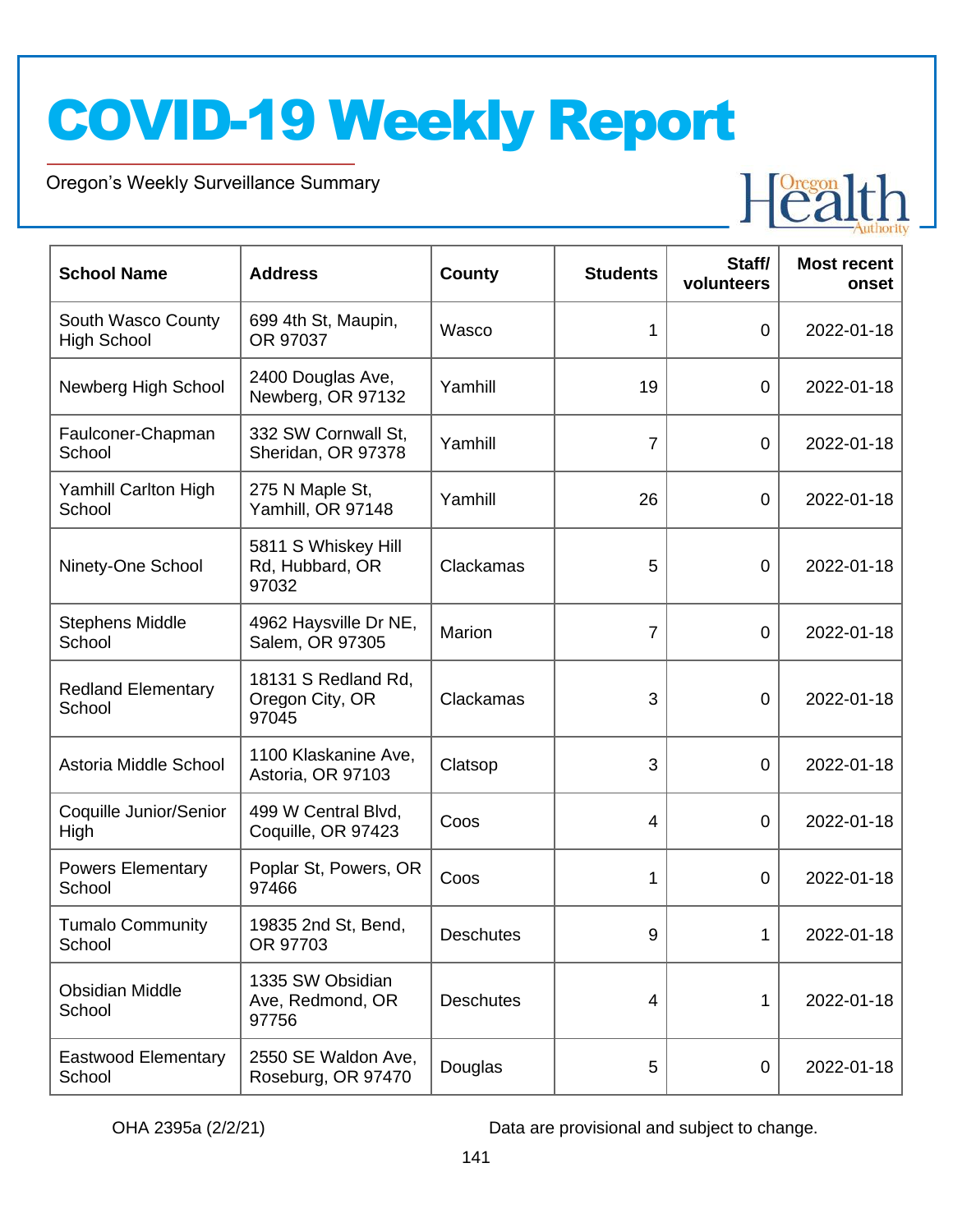Oregon's Weekly Surveillance Summary

Novel Coronavirus (COVID-19)



| <b>School Name</b>                            | <b>Address</b>                                   | <b>County</b> | <b>Students</b> | Staff/<br>volunteers | <b>Most recent</b><br>onset |
|-----------------------------------------------|--------------------------------------------------|---------------|-----------------|----------------------|-----------------------------|
| <b>Tri City Elementary</b><br>School          | 546 SW Chadwick Ln,<br>Myrtle Creek, OR<br>97457 | Douglas       | $\overline{2}$  | 1                    | 2022-01-18                  |
| <b>Humbolt Elementary</b><br>School           | 329 N Humbolt St.<br>Canyon City, OR<br>97820    | Grant         | 11              | $\overline{2}$       | 2022-01-18                  |
| <b>Eddyville Charter</b><br>School            | 1 Eddyville School Rd<br>, Eddyville, OR 97343   | Lincoln       | 5               | $\overline{0}$       | 2022-01-18                  |
| <b>Table Rock</b><br><b>Elementary School</b> | 2830 Maple Ct, White<br>City, OR 97503           | Jackson       | 13              | $\overline{0}$       | 2022-01-18                  |
| <b>Irrigon Elementary</b><br>School           | 490 SE Wyoming,<br>Irrigon, OR 97844             | <b>Morrow</b> | 8               | $\overline{0}$       | 2022-01-18                  |
| <b>Griffin Creek</b><br>Elementary            | 2430 Griffin Creek Rd,<br>Medford, OR 97501      | Jackson       | 20              | 3                    | 2022-01-18                  |
| <b>Culver Elementary</b><br>School            | 310 West E St, Culver,<br>OR 97734               | Jefferson     | $\overline{2}$  | $\mathbf 0$          | 2022-01-18                  |
| Valley Inquiry Charter<br>School              | 5774 Hazelgreen Rd<br>NE, Salem, OR 97305        | Marion        | 1               | $\overline{0}$       | 2022-01-18                  |
| <b>Yamhill Carlton</b><br>Intermediate School | 310 E Main St,<br>Yamhill, OR 97148              | Yamhill       | $\overline{7}$  | 0                    | 2022-01-18                  |
| St. Helens-Yankton<br>Arthur Academy          | 33035 Pittsburg Rd, St<br>Helens, OR 97051       | Columbia      | 9               | $\overline{0}$       | 2022-01-18                  |
| Mills Elementary<br>School                    | 520 E Main St,<br>Klamath Falls, OR<br>97601     | Klamath       | 7               | $\overline{2}$       | 2022-01-18                  |
| <b>Ardenwald Elementary</b><br>School         | 8950 SE 36th St.<br>Milwaukie, OR 97222          | Clackamas     | $\overline{2}$  | $\overline{0}$       | 2022-01-18                  |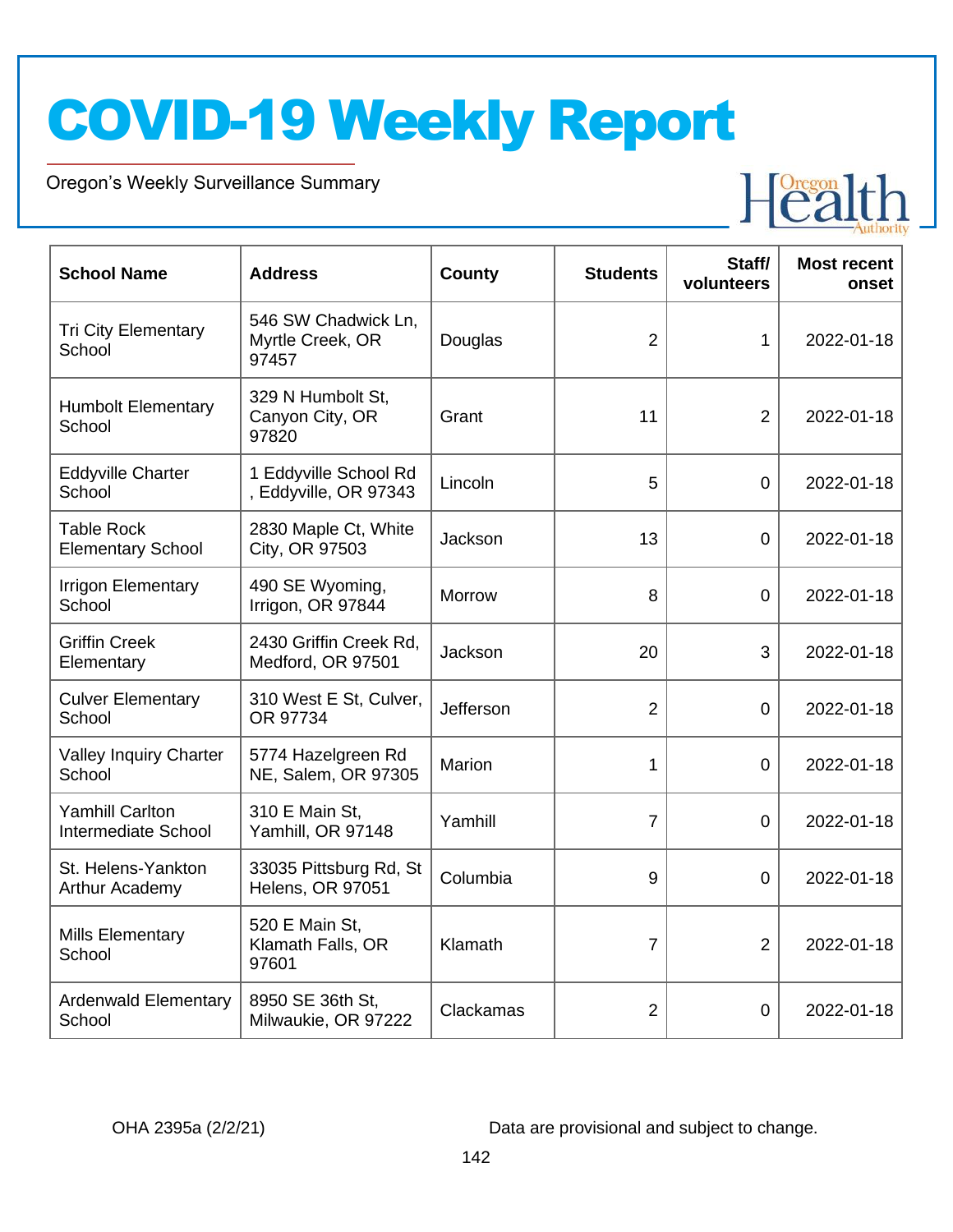Oregon's Weekly Surveillance Summary

Novel Coronavirus (COVID-19)



| <b>School Name</b>                      | <b>Address</b>                                              | <b>County</b> | <b>Students</b> | Staff/<br>volunteers | <b>Most recent</b><br>onset |
|-----------------------------------------|-------------------------------------------------------------|---------------|-----------------|----------------------|-----------------------------|
| <b>Stearns Elementary</b><br>School     | 3641 Crest St,<br>Klamath Falls, OR<br>97603                | Klamath       | $\overline{4}$  | $\overline{0}$       | 2022-01-18                  |
| Oregon Trail Academy                    | 36225 SE Proctor Rd.<br>Boring, OR 97009                    | Clackamas     | $\overline{2}$  | $\overline{0}$       | 2022-01-18                  |
| Chiloquin High School                   | 300 Elm St, Chiloquin,<br>OR 97624                          | Klamath       | 11              | $\overline{0}$       | 2022-01-18                  |
| Cascade Christian<br><b>High School</b> | 855 Chevy Wy,<br>Medford, OR 97504                          | Jackson       | 6               | 0                    | 2022-01-18                  |
| Taft Middle/High<br>School              | 3780 SE Spy Glass<br>Ridge Drive, Lincoln<br>City, OR 97367 | Lincoln       | 19              | 0                    | 2022-01-18                  |
| O'Hara Catholic<br>School               | 715 W 18th Ave,<br>Eugene, OR 97402                         | Lane          | 12              | 0                    | 2022-01-18                  |
| St. Anne Catholic<br>School             | 1131 NE 10th St,<br>Grants Pass, OR<br>97526                | Josephine     | 5               | $\overline{2}$       | 2022-01-18                  |
| Gib Olinger<br><b>Elementary School</b> | 1011 S Mill St, Milton-<br>Freewater, OR 97862              | Umatilla      | 1               | 0                    | 2022-01-18                  |
| <b>Periwinkle Elementary</b>            | 2196 21st Ave SE,<br>Albany, OR 97322                       | Linn          | 1               | 0                    | 2022-01-18                  |
| South Albany High<br>School             | 3705 SE Columbus St.<br>Albany, OR 97322                    | Linn          | $\overline{2}$  | 0                    | 2022-01-18                  |
| <b>Foster Elementary</b>                | 5526 Poplar St, Sweet<br>Home, OR 97386                     | Linn          | 6               | 3                    | 2022-01-18                  |
| Aiken Elementary<br>School              | 1297 W Idaho Ave,<br>Ontario, OR 97914                      | Malheur       | $\overline{2}$  | 1                    | 2022-01-18                  |
| Nyssa Middle School                     | 101 S 11th St, Nyssa,<br>OR 97913                           | Malheur       | 3               | 0                    | 2022-01-18                  |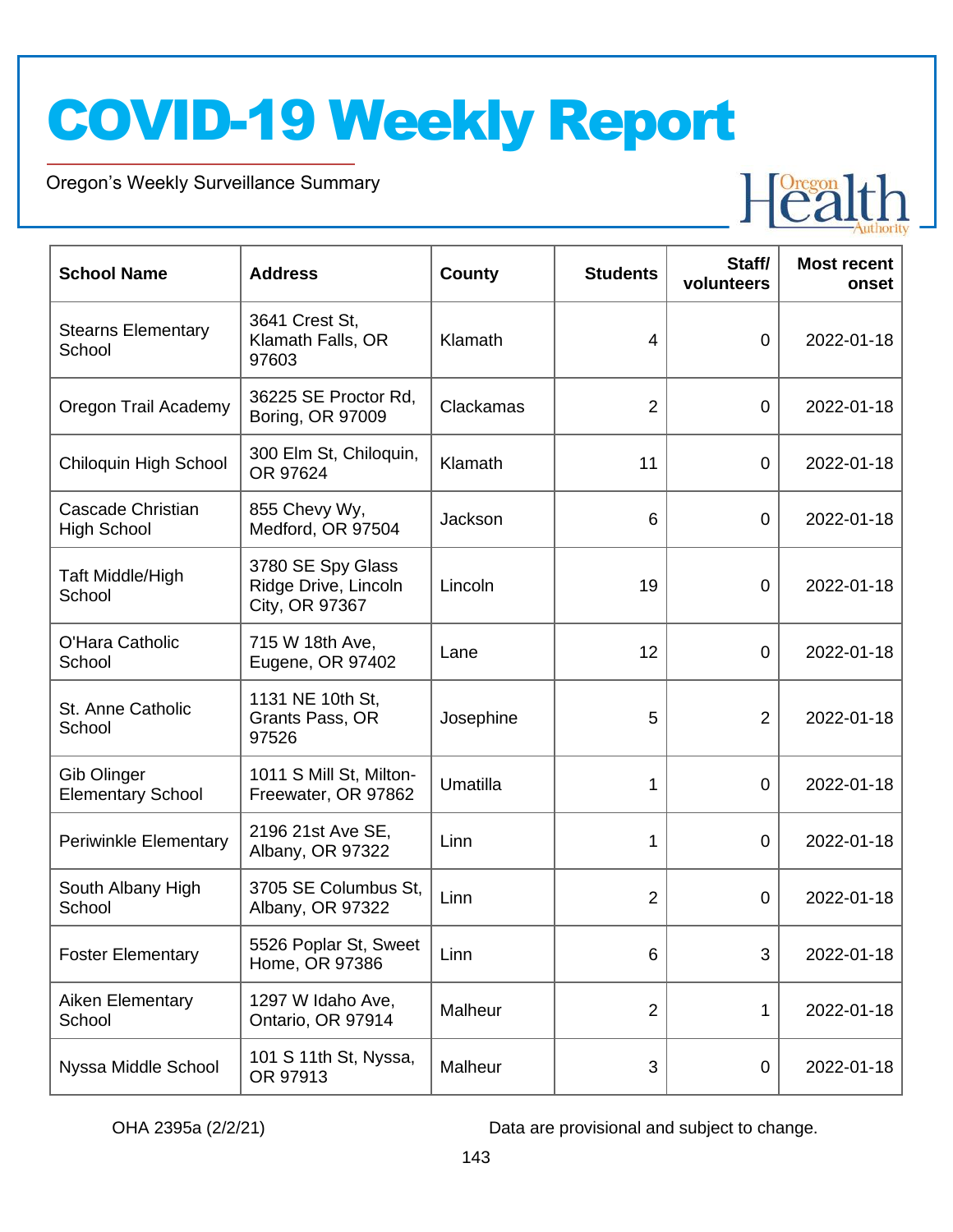Oregon's Weekly Surveillance Summary

Novel Coronavirus (COVID-19)



| <b>School Name</b>                               | <b>Address</b>                                    | County        | <b>Students</b> | Staff/<br>volunteers | <b>Most recent</b><br>onset |
|--------------------------------------------------|---------------------------------------------------|---------------|-----------------|----------------------|-----------------------------|
| <b>Sublimity School</b>                          | 431 E Main St,<br>Sublimity, OR 97385             | Marion        | 14              | $\overline{0}$       | 2022-01-18                  |
| <b>North Marion Middle</b><br>School             | 20246 Grim Rd NE,<br>Aurora, OR 97002             | Marion        | 5               | 3                    | 2022-01-18                  |
| <b>Gubser Elementary</b><br>School               | 6610 14th Ave NE,<br>Keizer, OR 97303             | Marion        | 3               | $\mathbf 0$          | 2022-01-18                  |
| <b>Richmond Elementary</b><br>School             | 466 Richmond Ave<br>SE, Salem, OR 97301           | Marion        | $\overline{4}$  | $\overline{0}$       | 2022-01-18                  |
| <b>Stayton Middle School</b>                     | 1021 Shaff Rd,<br>Stayton, OR 97383               | <b>Marion</b> | 4               | 0                    | 2022-01-18                  |
| Heppner Junior/Senior<br><b>High School</b>      | 710 NW Morgan St,<br>Heppner, OR 97836            | Morrow        | 1               | $\mathbf 0$          | 2022-01-18                  |
| <b>South Prairie</b><br><b>Elementary School</b> | 6855 S Prairie Rd,<br>Tillamook, OR 97141         | Tillamook     | 4               | $\overline{0}$       | 2022-01-17                  |
| Greenwood<br><b>Elementary School</b>            | 2300 N Spruce St, La<br><b>Grande, OR 97850</b>   | Union         | 6               | 0                    | 2022-01-17                  |
| Holcomb Elementary<br>School                     | 14625 S Holcomb<br>Blvd, Oregon City, OR<br>97045 | Clackamas     | $\overline{2}$  | 0                    | 2022-01-17                  |
| <b>Mosier Community</b><br>School                | 1204 1st Ave, Mosier,<br>OR 97040                 | Wasco         | 3               | 0                    | 2022-01-17                  |
| <b>Mountain View Middle</b><br>School            | 2015 N Emery Dr,<br>Newberg, OR 97132             | Yamhill       | $\overline{2}$  | $\mathbf 0$          | 2022-01-17                  |
| Oak Creek Elementary<br>School                   | 55 Kingsgate Rd, Lake<br>Oswego, OR 97035         | Clackamas     | $\mathbf 1$     | $\overline{0}$       | 2022-01-17                  |
| <b>Franklin School</b>                           | 750 NW 18th St,<br>Corvallis, OR 97330            | Benton        | 4               | $\mathbf 0$          | 2022-01-17                  |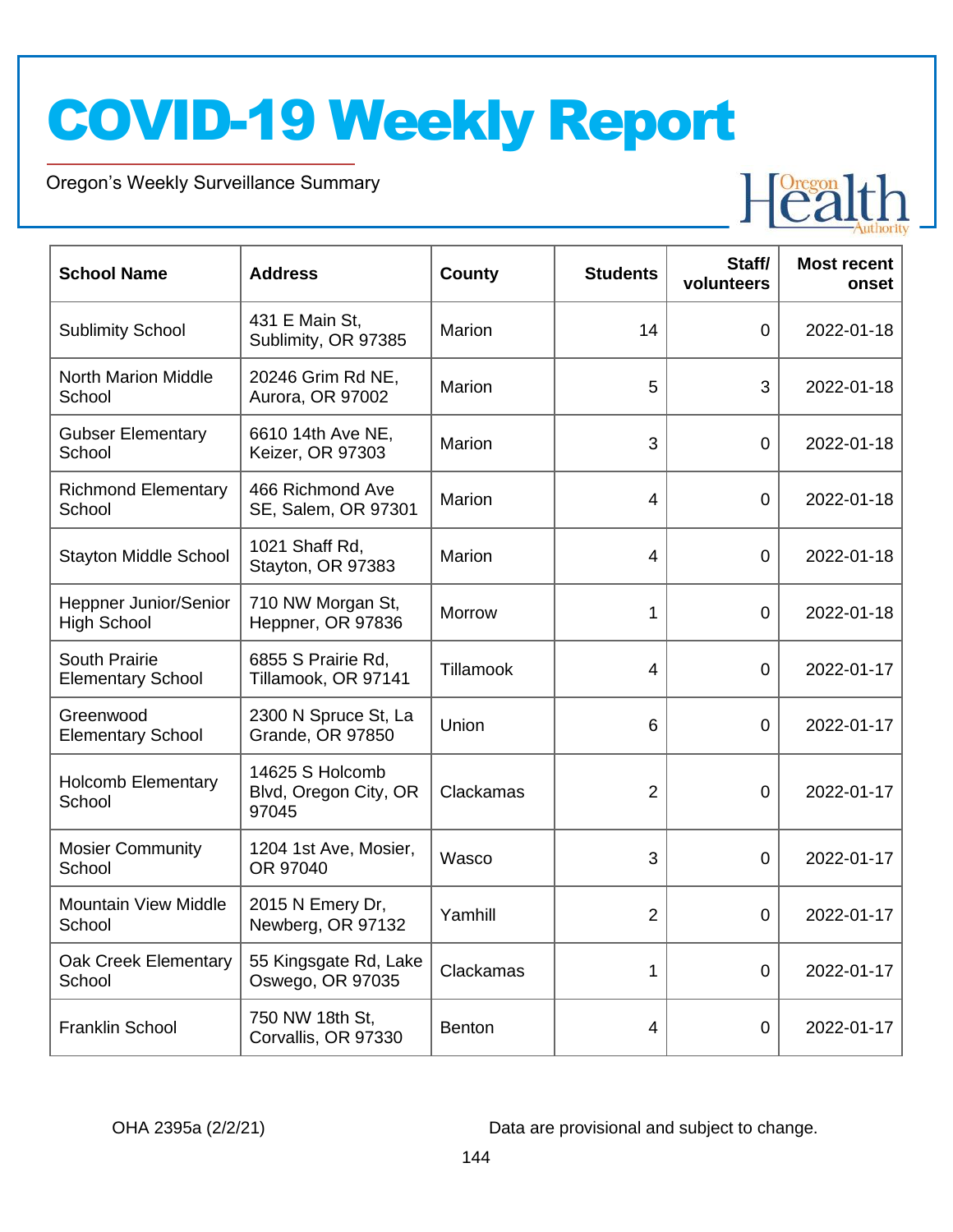Oregon's Weekly Surveillance Summary

Novel Coronavirus (COVID-19)



| <b>School Name</b>                                 | <b>Address</b>                             | <b>County</b>    | <b>Students</b> | Staff/<br>volunteers | <b>Most recent</b><br>onset |
|----------------------------------------------------|--------------------------------------------|------------------|-----------------|----------------------|-----------------------------|
| <b>Vern Patrick</b><br><b>Elementary School</b>    | 3001 SW Obsidian,<br>Redmond, OR 97756     | <b>Deschutes</b> | 3               | $\overline{0}$       | 2022-01-17                  |
| <b>Warrenton Grade</b><br>School                   | 820 SW Cedar St,<br>Warrenton, OR 97146    | Clatsop          | 1               | $\overline{0}$       | 2022-01-17                  |
| Oregon School for the<br>Deaf                      | 999 Locust St NE,<br>Salem, OR 97301       | Marion           | 1               | 2                    | 2022-01-17                  |
| Lincoln School of<br>Early Learning                | 1366 N Gould St,<br>Coquille, OR 97423     | Coos             | 1               | $\mathbf 0$          | 2022-01-17                  |
| <b>Crooked River</b><br><b>Elementary School</b>   | 1400 SE 2nd St,<br>Prineville, OR 97754    | Crook            | $\overline{2}$  | $\mathbf 0$          | 2022-01-17                  |
| Glide High School                                  | 18990 N Umpqua<br>Hwy, Glide, OR 97443     | Douglas          | 3               | 0                    | 2022-01-17                  |
| Canyonville School                                 | 124 N Main,<br>Canyonville, OR<br>97417    | Douglas          | 3               | $\overline{0}$       | 2022-01-17                  |
| <b>West Sutherlin</b><br>Intermediate              | 531 N Comstock Ave,<br>Sutherlin, OR 97479 | Douglas          | 3               | 1                    | 2022-01-17                  |
| <b>Grant Union</b><br>Junior/Senior High<br>School | 911 S Canyon Blvd,<br>John Day, OR 97845   | Grant            | 8               | $\overline{2}$       | 2022-01-17                  |
| <b>Meridian Creek Middle</b><br>School             | 6300 SW Hazel St,<br>Wilsonville, OR 97070 | Clackamas        | 1               | 0                    | 2022-01-17                  |
| Lee Elementary<br>School                           | 5650 Venice St SE,<br>Salem, OR 97306      | Marion           | 6               | $\mathbf 0$          | 2022-01-17                  |
| <b>Central Medford High</b><br>School              | 815 S Oakdale Ave,<br>Medford, OR 97501    | Jackson          | 0               | 1                    | 2022-01-17                  |
| Eagle Point High<br>School                         | 203 N Platt Ave, Eagle<br>Point, OR 97524  | Jackson          | 22              | 4                    | 2022-01-17                  |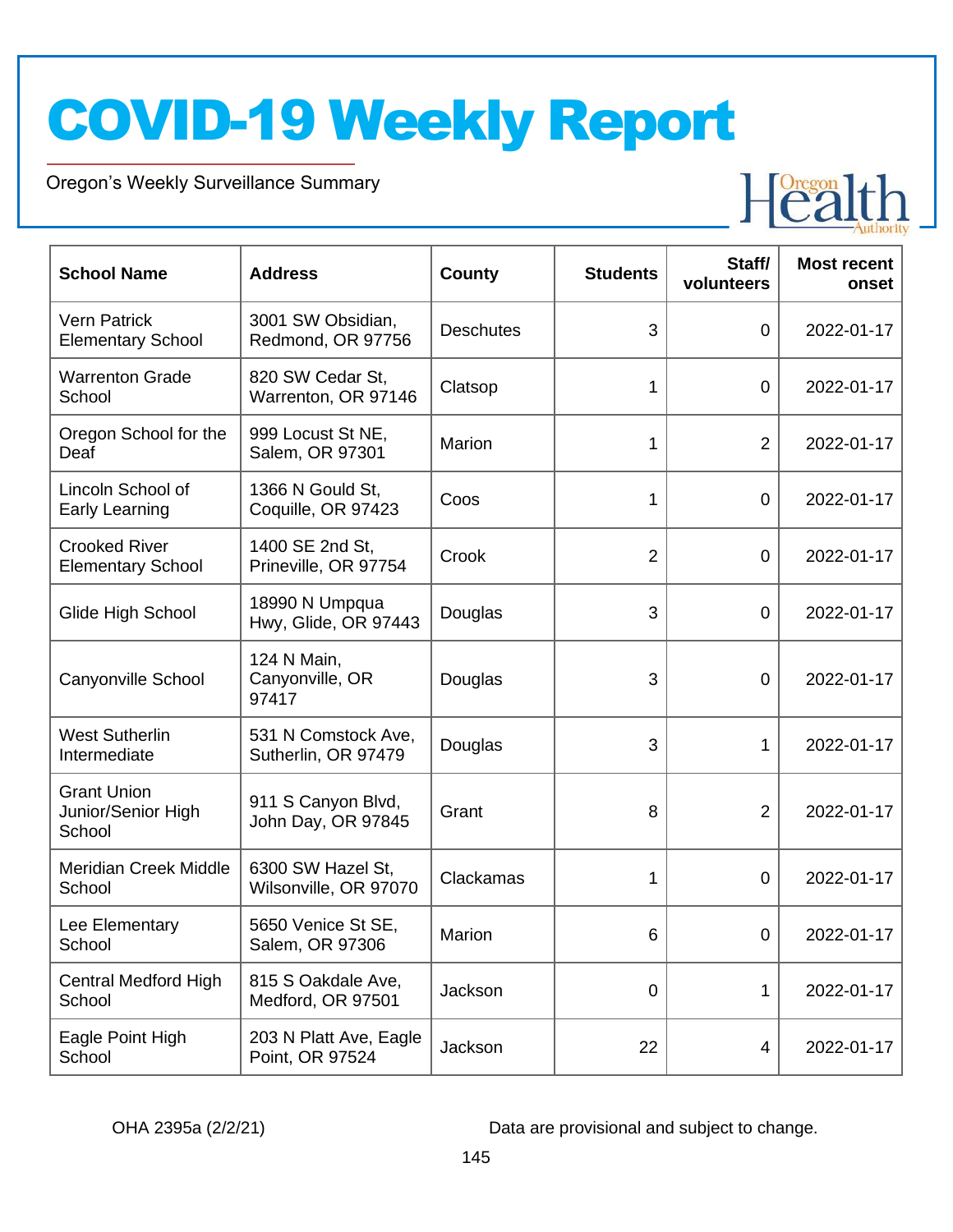Oregon's Weekly Surveillance Summary

Novel Coronavirus (COVID-19)



| <b>School Name</b>                            | <b>Address</b>                                     | <b>County</b>    | <b>Students</b> | Staff/<br>volunteers | <b>Most recent</b><br>onset |
|-----------------------------------------------|----------------------------------------------------|------------------|-----------------|----------------------|-----------------------------|
| <b>Roosevelt Elementary</b><br>School         | 1212 Queen Anne<br>Ave, Medford, OR<br>97504       | Jackson          | 9               | $\overline{0}$       | 2022-01-17                  |
| <b>Highland Elementary</b><br>School          | 1845 NW Highland<br>Ave, Grants Pass, OR<br>97526  | Josephine        | 5               | 1                    | 2022-01-17                  |
| <b>Redwood Elementary</b><br>School           | 3163 Leonard Rd,<br>Grants Pass, OR<br>97527       | Josephine        | 3               | $\overline{0}$       | 2022-01-17                  |
| Eagle Ridge High<br>School                    | 677 South 7th St,<br>Klamath Falls, OR<br>97601    | Klamath          | $\overline{4}$  | $\overline{0}$       | 2022-01-17                  |
| Roosevelt Elementary<br>School                | 1125 N Eldorado Ave,<br>Klamath Falls, OR<br>97601 | Klamath          | 2               | $\overline{0}$       | 2022-01-17                  |
| <b>Redmond Proficiency</b><br>Academy         | 657 SW Glacier Ave,<br>Redmond, OR 97756           | <b>Deschutes</b> | $\overline{7}$  | $\overline{0}$       | 2022-01-17                  |
| <b>Crater High School</b>                     | 655 N 3rd St, Central<br>Point, OR 97502           | Jackson          | 24              | $\overline{2}$       | 2022-01-17                  |
| Henley High School                            | 8245 Hwy 39, Klamath<br>Falls, OR 97603            | Klamath          | 4               | $\overline{0}$       | 2022-01-17                  |
| <b>Kids Unlimited</b><br>Academy - White City | 7445 Crater Lake<br>Hwy, White City, OR<br>97503   | Jackson          | $\overline{0}$  | 1                    | 2022-01-17                  |
| <b>Applegate Elementary</b><br>School         | 85955 Territorial Rd,<br>Eugene, OR 97402          | Lane             | 3               | 1                    | 2022-01-17                  |
| Crow Middle/High<br>School                    | 25863 Crow Rd,<br>Eugene, OR 97402                 | Lane             | $\overline{2}$  | 1                    | 2022-01-17                  |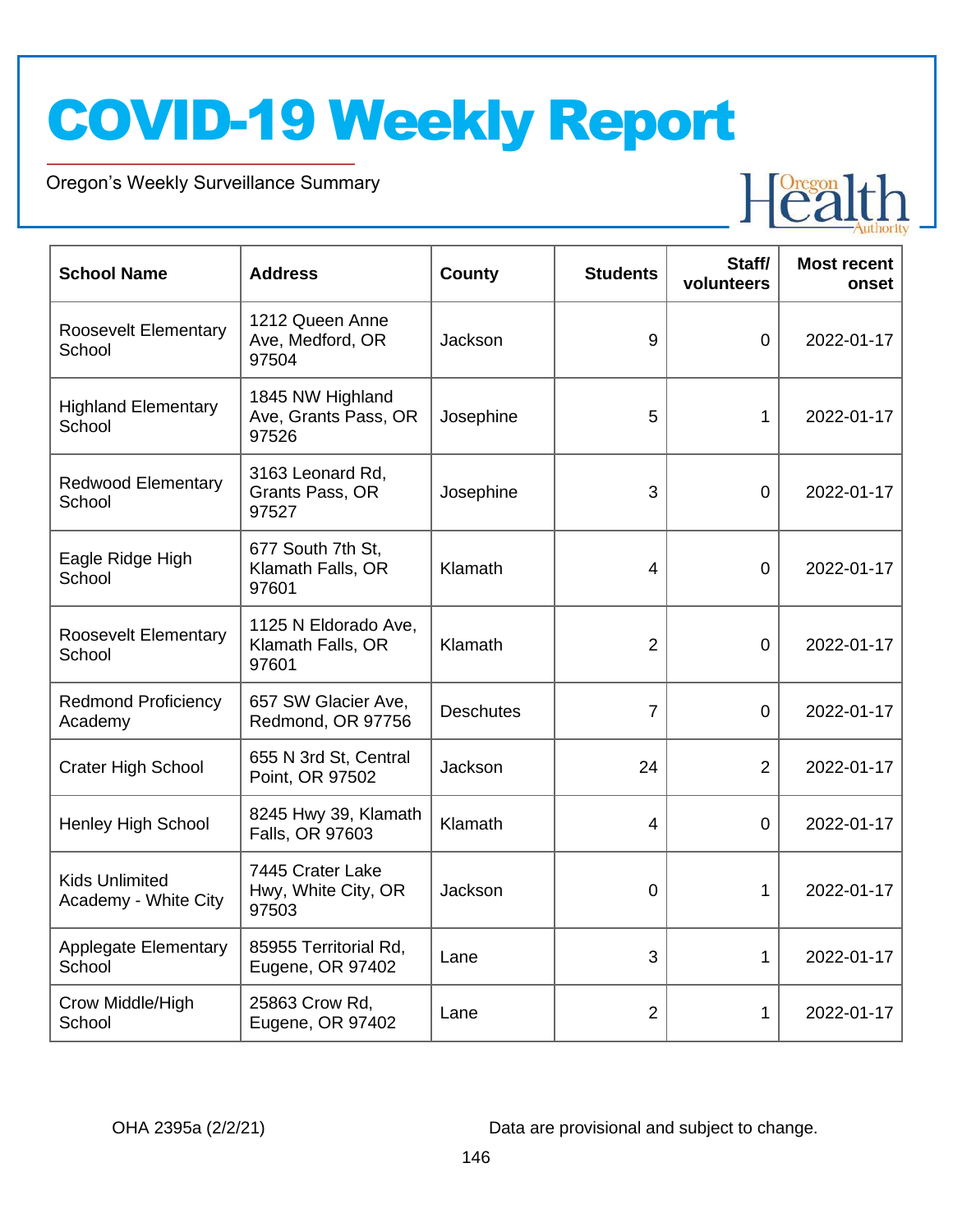Oregon's Weekly Surveillance Summary

Novel Coronavirus (COVID-19)



| <b>School Name</b>                              | <b>Address</b>                                      | <b>County</b>    | <b>Students</b> | Staff/<br>volunteers | <b>Most recent</b><br>onset |
|-------------------------------------------------|-----------------------------------------------------|------------------|-----------------|----------------------|-----------------------------|
| <b>Holley Elementary</b>                        | 40336 Crawfordsville<br>Dr, Sweet Home, OR<br>97386 | Linn             | $\overline{4}$  | $\overline{0}$       | 2022-01-17                  |
| <b>Sweet Home Junior</b><br><b>High School</b>  | 880 22nd Ave, Sweet<br>Home, OR 97386               | Linn             | 3               | $\mathbf{1}$         | 2022-01-17                  |
| <b>Centennial Elementary</b><br>School          | 38875 NW First Ave,<br>Scio, OR 97374               | Linn             | $\overline{4}$  | 1                    | 2022-01-17                  |
| <b>Wright Elementary</b><br>School              | 4060 Lone Oak Rd<br>SE, Salem, OR 97302             | Marion           | $\overline{2}$  | $\overline{0}$       | 2022-01-17                  |
| <b>Liberty Elementary</b>                       | 4871 Liberty Rd S,<br>Salem, OR 97306               | Marion           | 3               | 1                    | 2022-01-17                  |
| <b>Whiteaker Middle</b><br>School               | 1605 Lockhaven Dr<br>NE, Keizer, OR 97303           | Marion           | 9               | 1                    | 2022-01-17                  |
| <b>Wilbur Rowe Middle</b><br>School             | 3606 SE Lake Rd,<br>Milwaukie, OR 97222             | Clackamas        | $\overline{2}$  | $\overline{0}$       | 2022-01-17                  |
| Milwaukie High School                           | 2301 SE Willard St,<br>Milwaukie, OR 97222          | Clackamas        | $\overline{2}$  | 0                    | 2022-01-17                  |
| Geneva Academy                                  | 2152 NE Vine St,<br>Roseburg, OR 97470              | Douglas          | $\overline{2}$  | $\overline{0}$       | 2022-01-17                  |
| <b>Gaffney Lane</b><br><b>Elementary School</b> | 13521 S Gaffney Ln,<br>Oregon City, OR<br>97045     | Clackamas        | $\overline{2}$  | 0                    | 2022-01-16                  |
| <b>Metzger Elementary</b><br>School             | 10350 SW Lincoln St,<br>Tigard, OR 97223            | Washington       | 1               | $\overline{0}$       | 2022-01-16                  |
| <b>Trillium Creek Primary</b><br>School         | 1025 SW Rosemont<br>Rd, West Linn, OR<br>97068      | Clackamas        | $\overline{2}$  | 0                    | 2022-01-16                  |
| La Pine Middle School                           | 16360 1st St, La Pine,<br>OR 97739                  | <b>Deschutes</b> | 3               | 0                    | 2022-01-16                  |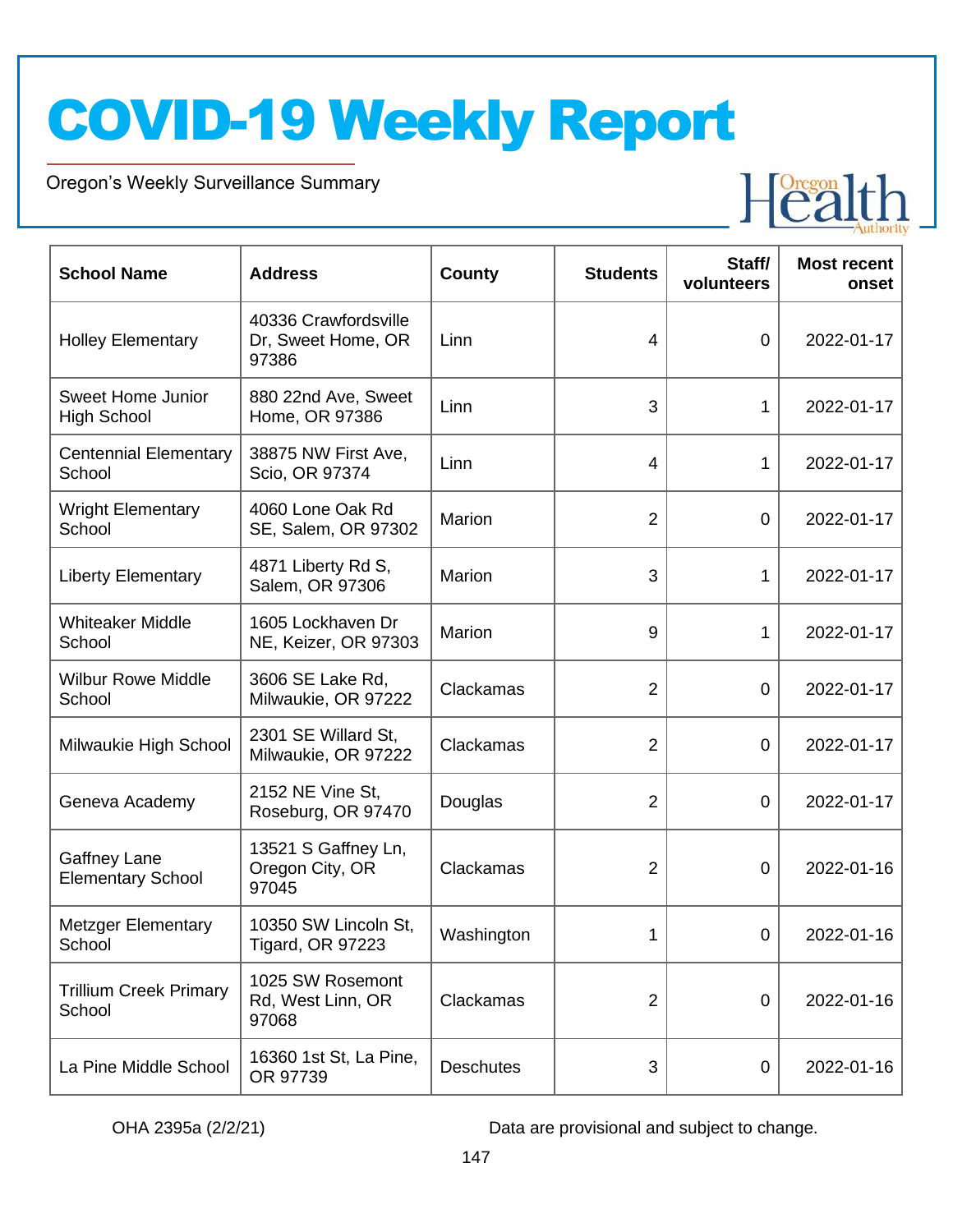Oregon's Weekly Surveillance Summary

Novel Coronavirus (COVID-19)



| <b>School Name</b>                         | <b>Address</b>                                  | County            | <b>Students</b> | Staff/<br>volunteers | <b>Most recent</b><br>onset |
|--------------------------------------------|-------------------------------------------------|-------------------|-----------------|----------------------|-----------------------------|
| <b>River Mill Elementary</b>               | 850 N Broadway St,<br>Estacada, OR 97023        | Clackamas         | $\overline{4}$  | $\overline{0}$       | 2022-01-16                  |
| Terrebonne<br><b>Community School</b>      | 1199 B Ave,<br>Terrebonne, OR<br>97760          | <b>Deschutes</b>  | 1               | $\overline{0}$       | 2022-01-16                  |
| <b>Monument School</b>                     | 127 North St,<br>Monument, OR 97864             | Grant             | $\overline{2}$  | 1                    | 2022-01-16                  |
| Eagle Cap Innovative<br><b>High School</b> | 2725 Seventh St.<br>Baker City, OR 97814        | <b>Baker</b>      | 1               | $\overline{0}$       | 2022-01-16                  |
| Pioneer School                             | 500 N 5th St,<br>Lebanon, OR 97355              | Linn              | 1               | 0                    | 2022-01-16                  |
| Parkdale Elementary<br>School              | 4880 Van Nuys Dr,<br>Parkdale, OR 97041         | <b>Hood River</b> | 6               | $\overline{2}$       | 2022-01-16                  |
| <b>Orchard Hill</b><br>Elementary          | 1011 La Loma Dr,<br>Medford, OR 97504           | Jackson           | $\overline{4}$  | $\overline{0}$       | 2022-01-16                  |
| <b>Ashland High School</b>                 | 201 S Mountain Ave,<br>Ashland, OR 97520        | Jackson           | 3               | $\overline{0}$       | 2022-01-16                  |
| <b>Shady Cove School</b>                   | 37 Schoolhouse Ln,<br>Shady Cove, OR<br>97539   | Jackson           | 1               | 0                    | 2022-01-16                  |
| Eagle Point Middle<br>School               | 477 Reese Creek Rd,<br>Eagle Point, OR<br>97524 | Jackson           | 6               | 0                    | 2022-01-16                  |
| <b>White Mountain</b><br>Middle School     | 550 Wilson Way,<br>White City, OR 97503         | Jackson           | 6               | $\overline{2}$       | 2022-01-16                  |
| Jackson Elementary<br>School               | 713 Summit Ave,<br>Medford, OR 97501            | Jackson           | $\overline{7}$  | 1                    | 2022-01-16                  |
| <b>Chiloquin Elementary</b><br>School      | 548 2nd Ave,<br>Chiloquin, OR 97624             | Klamath           | 6               | 0                    | 2022-01-16                  |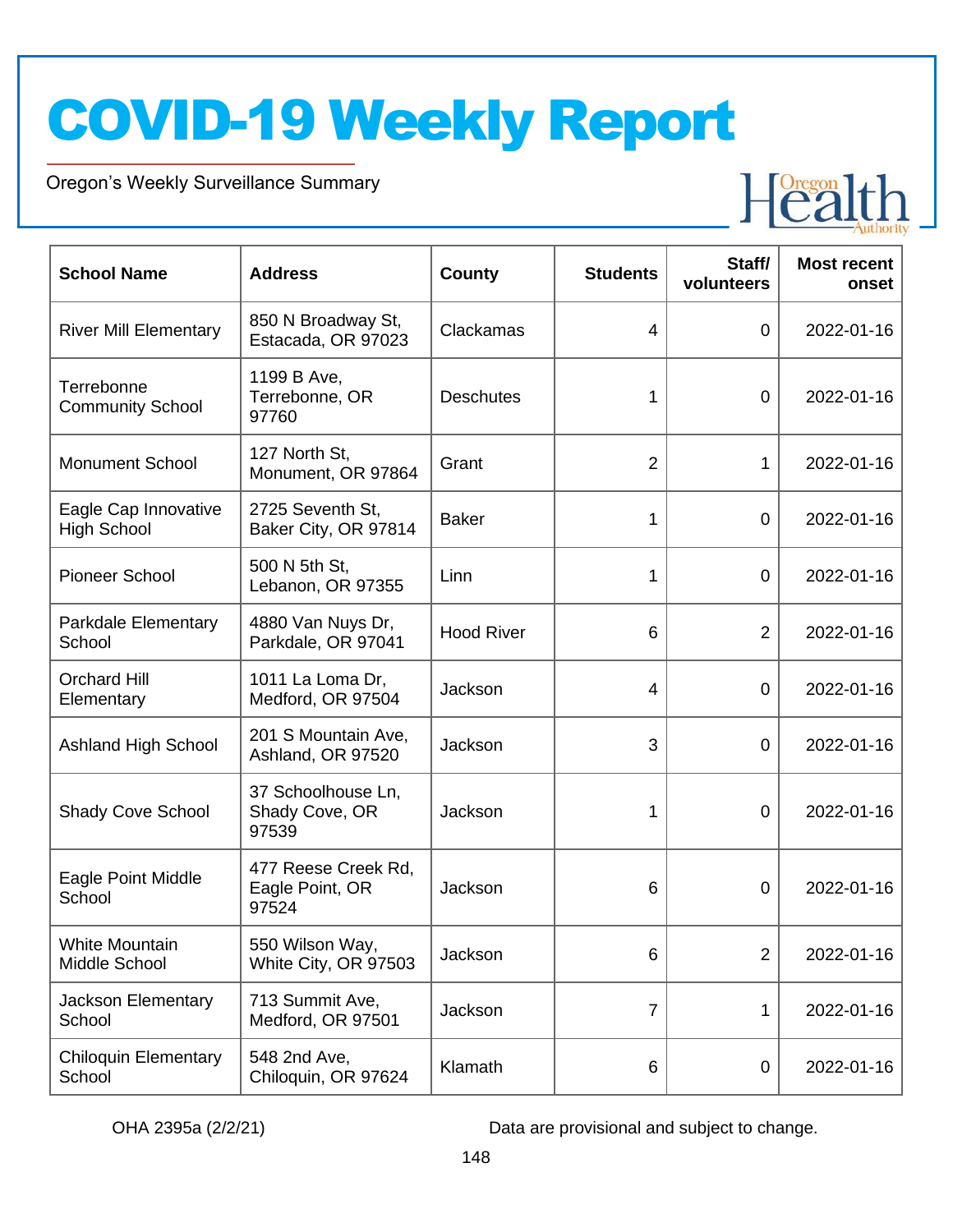Oregon's Weekly Surveillance Summary

Novel Coronavirus (COVID-19)



| <b>School Name</b>                                  | <b>Address</b>                                     | <b>County</b> | <b>Students</b> | Staff/<br>volunteers | <b>Most recent</b><br>onset |
|-----------------------------------------------------|----------------------------------------------------|---------------|-----------------|----------------------|-----------------------------|
| Verne A Duncan<br><b>Elementary School</b>          | 14898 SE Parklane<br>Dr, Happy Valley, OR<br>97015 | Clackamas     | $\overline{0}$  | 1                    | 2022-01-16                  |
| <b>Henley Elementary</b><br>School                  | 8227 Hwy 39, Klamath<br>Falls, OR 97603            | Klamath       | 9               | $\mathbf{1}$         | 2022-01-16                  |
| Brixner Jr. High<br>School                          | 4727 Homedale Rd,<br>Klamath Falls, OR<br>97603    | Klamath       | $\overline{2}$  | $\overline{0}$       | 2022-01-16                  |
| Mazama High School                                  | 3009 Summers Ln,<br>Klamath Falls, OR<br>97603     | Klamath       | 8               | $\overline{0}$       | 2022-01-16                  |
| Cascade Christian<br>Middle School                  | 855 Chevy Wy,<br>Medford, OR 97504                 | Jackson       | 6               | $\overline{0}$       | 2022-01-16                  |
| Marist Catholic High<br>School                      | 1900 Kingsley Rd,<br>Eugene, OR 97401              | Lane          | $\overline{4}$  | $\overline{0}$       | 2022-01-16                  |
| <b>Centennial Elementary</b><br>School              | 1315 Aspen St,<br>Springfield, OR 97477            | Lane          | 0               | $\mathbf{1}$         | 2022-01-16                  |
| Oak Elementary                                      | 3610 Oak St SE,<br>Albany, OR 97322                | Linn          | 1               | $\overline{0}$       | 2022-01-16                  |
| Oak Heights<br>Elementary                           | 605 Elm St, Sweet<br>Home, OR 97386                | Linn          | 4               | 1                    | 2022-01-16                  |
| <b>Central Linn</b><br>Junior/Senior High<br>School | 32433 Hwy 228,<br>Halsey, OR 97348                 | Linn          | $\overline{2}$  | 4                    | 2022-01-16                  |
| North Marion High<br>School                         | 20167 Grim Rd NE,<br>Aurora, OR 97002              | Marion        | $\overline{7}$  | 1                    | 2022-01-16                  |
| Morningside<br>Elementary                           | 3513 12th St SE,<br>Salem, OR 97302                | Marion        | $\overline{2}$  | $\mathbf 0$          | 2022-01-16                  |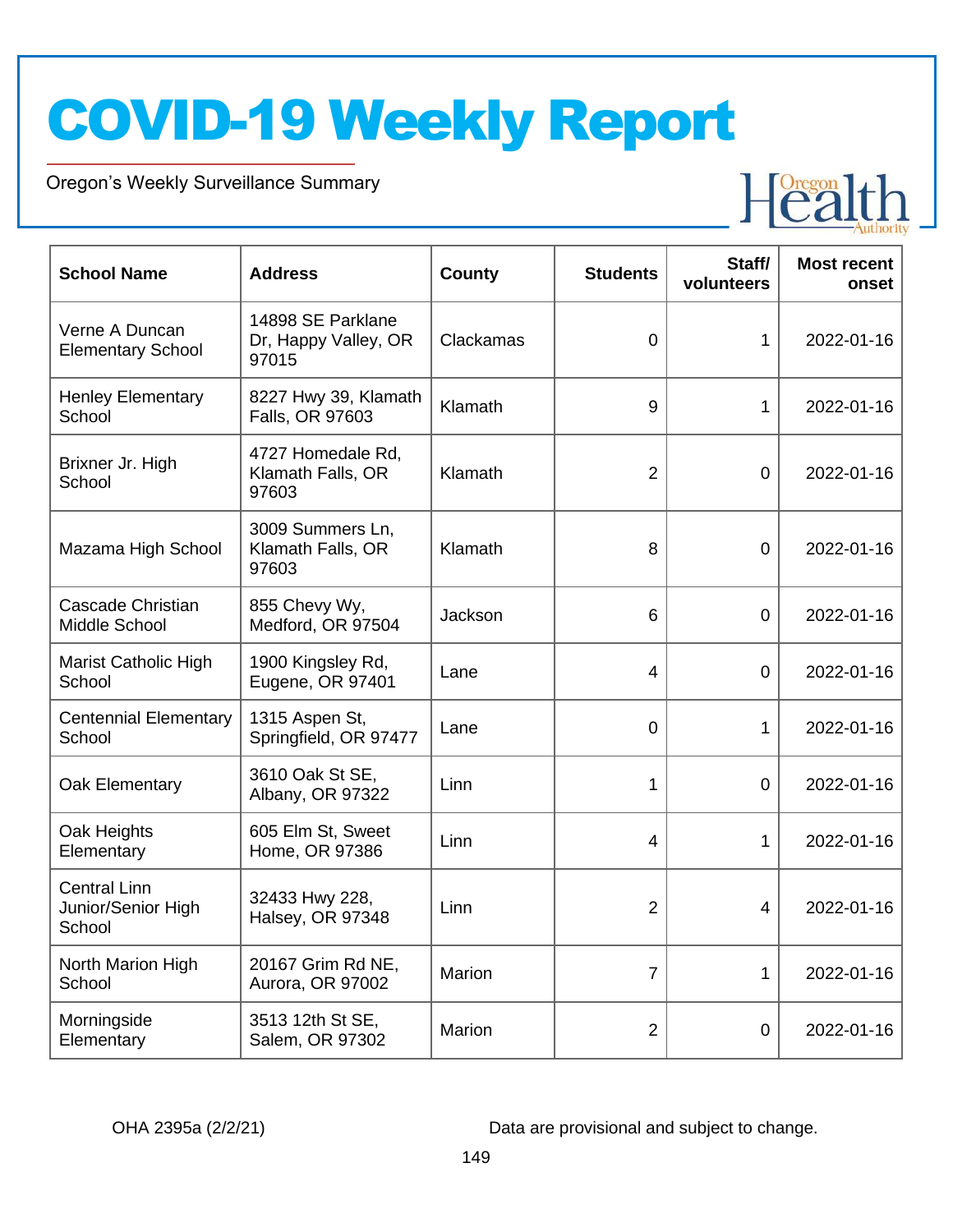Oregon's Weekly Surveillance Summary

Novel Coronavirus (COVID-19)



| <b>School Name</b>                               | <b>Address</b>                                    | County            | <b>Students</b> | Staff/<br>volunteers | <b>Most recent</b><br>onset |
|--------------------------------------------------|---------------------------------------------------|-------------------|-----------------|----------------------|-----------------------------|
| <b>Stayton High School</b>                       | 757 W Locust St,<br>Stayton, OR 97383             | Marion            | 3               | $\mathbf 0$          | 2022-01-16                  |
| McLoughlin High<br>School                        | 120 S Main St, Milton-<br>Freewater, OR 97862     | Umatilla          | 1               | $\mathbf 0$          | 2022-01-15                  |
| <b>Sisters Middle School</b>                     | 15200 McKenzie Hwy,<br>Sisters, OR 97759          | <b>Deschutes</b>  | 6               | $\boldsymbol{0}$     | 2022-01-15                  |
| <b>Sisters High School</b>                       | 1700 W McKinney<br>Butte Rd, Sisters, OR<br>97759 | <b>Deschutes</b>  | 12              | $\mathbf 0$          | 2022-01-15                  |
| <b>Buckingham</b><br><b>Elementary School</b>    | 62560 Hamby Rd,<br>Bend, OR 97701                 | <b>Deschutes</b>  | 5               | $\mathbf 0$          | 2022-01-15                  |
| Sage Elementary<br>School                        | 2790 SW Wickiup<br>Ave, Redmond, OR<br>97756      | <b>Deschutes</b>  | 6               | 0                    | 2022-01-15                  |
| John Tuck Elementary<br>School                   | 209 NW 10th St,<br>Redmond, OR 97756              | <b>Deschutes</b>  | 3               | 6                    | 2022-01-15                  |
| <b>Sisters Elementary</b><br>School              | 611 E Cascade,<br>Sisters, OR 97759               | <b>Deschutes</b>  | 8               | $\overline{2}$       | 2022-01-15                  |
| <b>Coffenberry Middle</b><br>School              | 591 NE Rice St, Myrtle<br>Creek, OR 97457         | Douglas           | 1               | $\mathbf 0$          | 2022-01-15                  |
| Dayville School                                  | 285 School House Rd,<br>Dayville, OR 97825        | Grant             | 2               | 0                    | 2022-01-15                  |
| <b>Cascade Locks</b><br><b>Elementary School</b> | 300 Wa Na Pa,<br>Cascade Locks, OR<br>97014       | <b>Hood River</b> | 1               | 0                    | 2022-01-15                  |
| Oregon Youth<br>Challenge                        | 23861 Dodds Road,<br>Bend, OR 97701               | <b>Deschutes</b>  | 1               | $\mathbf 0$          | 2022-01-15                  |
| Phoenix High School                              | 745 N Rose St,<br>Phoenix, OR 97535               | Jackson           | 8               | 1                    | 2022-01-15                  |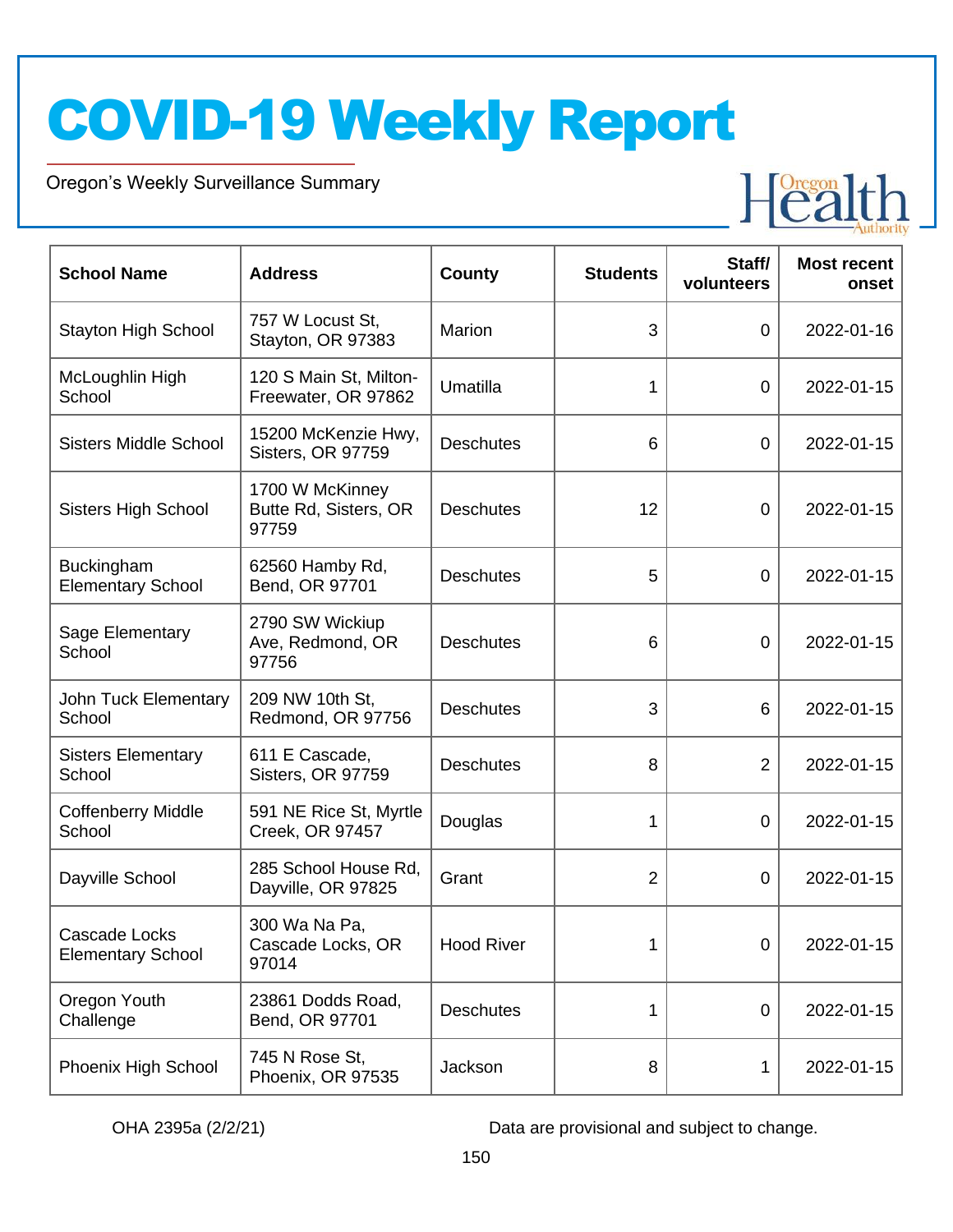Oregon's Weekly Surveillance Summary

Novel Coronavirus (COVID-19)



| <b>School Name</b>                                            | <b>Address</b>                                       | <b>County</b> | <b>Students</b> | Staff/<br>volunteers | <b>Most recent</b><br>onset |
|---------------------------------------------------------------|------------------------------------------------------|---------------|-----------------|----------------------|-----------------------------|
| <b>Howard Elementary</b><br>School                            | 286 Mace Rd,<br>Medford, OR 97501                    | Jackson       | 12              | $\overline{2}$       | 2022-01-15                  |
| Kennedy Elementary<br>School                                  | 2860 N Keene Way<br>Dr, Medford, OR<br>97504         | Jackson       | 4               | $\overline{2}$       | 2022-01-15                  |
| <b>Upper Rogue Center</b><br>for Educational<br>Opportunities | 140 E Main St, Eagle<br>Point, OR 97524              | Jackson       | $\overline{0}$  | 1                    | 2022-01-15                  |
| <b>Ferguson Elementary</b><br>School                          | 2901 Homedale Rd,<br>Klamath Falls, OR<br>97603      | Klamath       | $\overline{2}$  | $\Omega$             | 2022-01-15                  |
| <b>Malin Elementary</b><br>School                             | 2153 Third St, Malin,<br>OR 97632                    | Klamath       | 1               | 0                    | 2022-01-15                  |
| Lost River Jr./Sr. High<br>School                             | 23330 Hwy 50, Merrill,<br>OR 97633                   | Klamath       | 4               | 0                    | 2022-01-15                  |
| <b>Sacred Heart Catholic</b><br>School - Medford              | 431 S Ivy St, Medford,<br>OR 97501                   | Jackson       | $\overline{2}$  | $\overline{2}$       | 2022-01-15                  |
| <b>McMinnville Adventist</b><br><b>Christian School</b>       | 1349 NW Elm St,<br>McMinnville, OR<br>97128          | Yamhill       | $\overline{2}$  | $\overline{0}$       | 2022-01-15                  |
| Lake Oswego High<br>School                                    | 2501 SW Country<br>Club Rd, Lake<br>Oswego, OR 97034 | Clackamas     | 3               | 0                    | 2022-01-15                  |
| North Albany<br><b>Elementary School</b>                      | 815 Thornton Lake Dr<br>NW, Albany, OR<br>97321      | <b>Benton</b> | $\overline{2}$  | 0                    | 2022-01-15                  |
| <b>Auburn Elementary</b><br>School                            | 4612 Auburn Rd NE,<br>Salem, OR 97301                | Marion        | $\overline{2}$  | 0                    | 2022-01-15                  |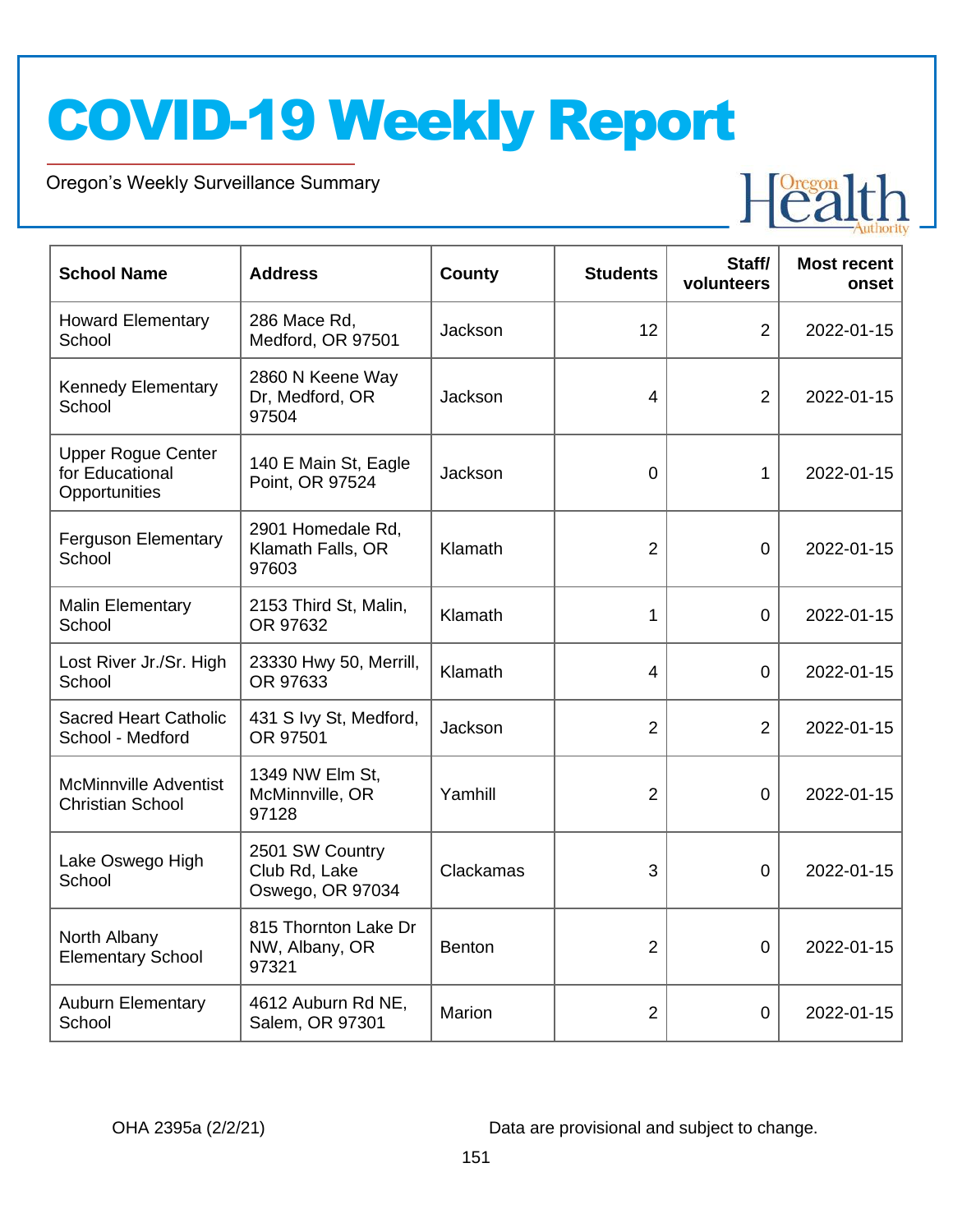Oregon's Weekly Surveillance Summary

Novel Coronavirus (COVID-19)



| <b>School Name</b>                                   | <b>Address</b>                                    | <b>County</b> | <b>Students</b> | Staff/<br>volunteers | <b>Most recent</b><br>onset |
|------------------------------------------------------|---------------------------------------------------|---------------|-----------------|----------------------|-----------------------------|
| <b>Swegle Elementary</b><br>School                   | 1751 Aguilas Ct NE,<br>Salem, OR 97301            | Marion        | $\overline{2}$  | $\mathbf{1}$         | 2022-01-15                  |
| <b>Scotts Mills</b><br><b>Elementary School</b>      | 805 First St, Scotts<br>Mills, OR 97375           | Marion        | $\overline{4}$  | $\overline{0}$       | 2022-01-15                  |
| <b>Carus Elementary</b><br>School                    | 14412 S Carus Rd,<br>Oregon City, OR<br>97045     | Clackamas     | 1               | $\overline{0}$       | 2022-01-15                  |
| Fremont/AD Hay<br><b>Elementary Schools</b>          | 500 S I St, Lakeview,<br>OR 97630                 | Lake          | $\overline{2}$  | $\overline{0}$       | 2022-01-15                  |
| Jennings Lodge<br><b>Elementary School</b>           | 18521 SE River Rd,<br>Milwaukie, OR 97267         | Clackamas     | 1               | $\overline{0}$       | 2022-01-14                  |
| <b>Edwards Elementary</b><br>School                  | 715 E 8th, Newberg,<br>OR 97132                   | Yamhill       | 3               | $\overline{0}$       | 2022-01-14                  |
| <b>Ewing Young</b><br><b>Elementary School</b>       | 17600 NE North<br>Valley Rd, Newberg,<br>OR 97132 | Yamhill       | $\overline{4}$  | 0                    | 2022-01-14                  |
| <b>Newby Elementary</b><br>School                    | 1125 NW 2nd St,<br>McMinnville, OR<br>97128       | Yamhill       | $\overline{2}$  | $\overline{0}$       | 2022-01-14                  |
| <b>Willamette Primary</b>                            | 1403 12th St, West<br>Linn, OR 97068              | Clackamas     | 1               | $\overline{0}$       | 2022-01-14                  |
| Joseph Lane Middle<br>School                         | 2153 NE Vine St,<br>Roseburg, OR 97470            | Douglas       | 6               | 1                    | 2022-01-14                  |
| The Village School                                   | 3411 Willamette St,<br>Eugene, OR 97405           | Lane          | $\overline{2}$  | 0                    | 2022-01-14                  |
| Ridgeline Montessori<br><b>Public Charter School</b> | 4500 W Amazon Dr,<br>Eugene, OR 97405             | Lane          | 3               | 0                    | 2022-01-14                  |
| <b>Talent Middle School</b>                          | 102 Christian Ave,<br>Talent, OR 97540            | Jackson       | 9               | 1                    | 2022-01-14                  |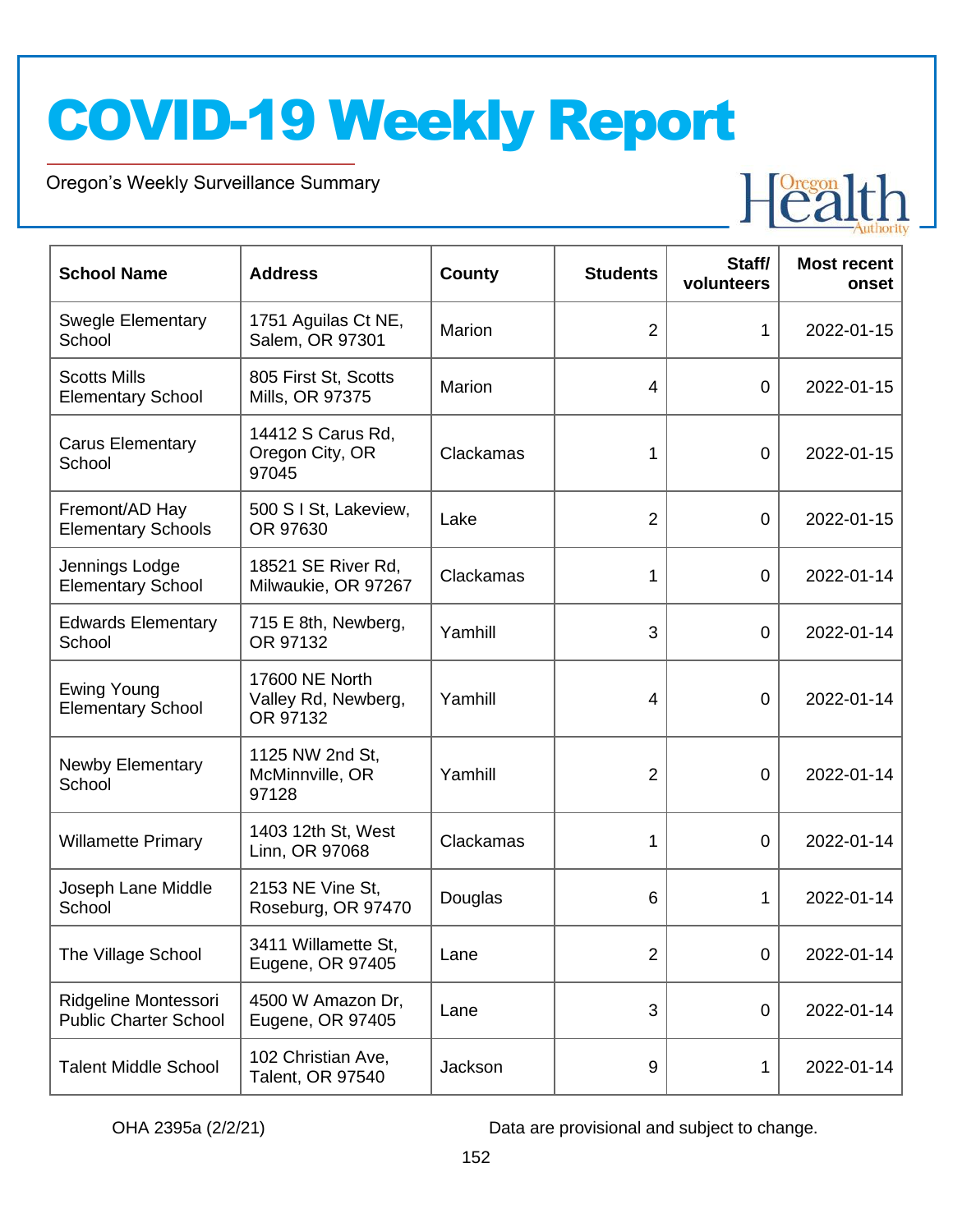Oregon's Weekly Surveillance Summary

Novel Coronavirus (COVID-19)



| <b>School Name</b>                                | <b>Address</b>                                  | <b>County</b>    | <b>Students</b> | Staff/<br>volunteers | <b>Most recent</b><br>onset |
|---------------------------------------------------|-------------------------------------------------|------------------|-----------------|----------------------|-----------------------------|
| <b>Scenic Middle School</b>                       | 1955 Scenic Ave,<br>Central Point, OR<br>97502  | Jackson          | 13              | 1                    | 2022-01-14                  |
| <b>Ensworth Elementary</b>                        | 2150 NE Daggett Ln,<br>Bend, OR 97701           | <b>Deschutes</b> | 3               | $\mathbf 0$          | 2022-01-14                  |
| Bonanza Junior/Senior<br><b>High School</b>       | 31601 Mission St,<br>Bonanza, OR 97623          | Klamath          | 1               | 0                    | 2022-01-14                  |
| <b>North Clackamas</b><br><b>Christian School</b> | 19575 Sebastian Wy,<br>Oregon City, OR<br>97045 | Clackamas        | 1               | 0                    | 2022-01-14                  |
| Spring Mountain<br><b>Christian Academy</b>       | 12152 SE Mather Rd.<br>Clackamas, OR 97015      | Clackamas        | 0               | 1                    | 2022-01-14                  |
| <b>Pacific Crest Middle</b><br>School             | 3030 NW Elwood<br>Lane, Bend, OR<br>97703       | <b>Deschutes</b> | 1               | $\mathbf 0$          | 2022-01-14                  |
| Mt. Vernon<br><b>Elementary School</b>            | 935 Filbert Ln,<br>Springfield, OR 97478        | Lane             | 0               | 1                    | 2022-01-14                  |
| Lot Whitcomb<br><b>Elementary School</b>          | 7400 SE Thompson<br>Rd, Milwaukie, OR<br>97222  | Clackamas        | 1               | 0                    | 2022-01-14                  |
| <b>Scott Elementary</b>                           | 4700 Arizona Ave NE,<br>Salem, OR 97305         | Marion           | 4               | 1                    | 2022-01-14                  |
| <b>Schirle Elementary</b>                         | 4875 Justice Way S,<br>Salem, OR 97302          | Marion           | 3               | 1                    | 2022-01-14                  |
| <b>Wallowa Elementary</b><br>School               | 315 First St, Wallowa,<br>OR 97885              | Wallowa          | 5               | $\boldsymbol{0}$     | 2022-01-13                  |
| Molalla High School                               | 357 Francis St,<br>Molalla, OR 97038            | Clackamas        | $\overline{2}$  | $\pmb{0}$            | 2022-01-13                  |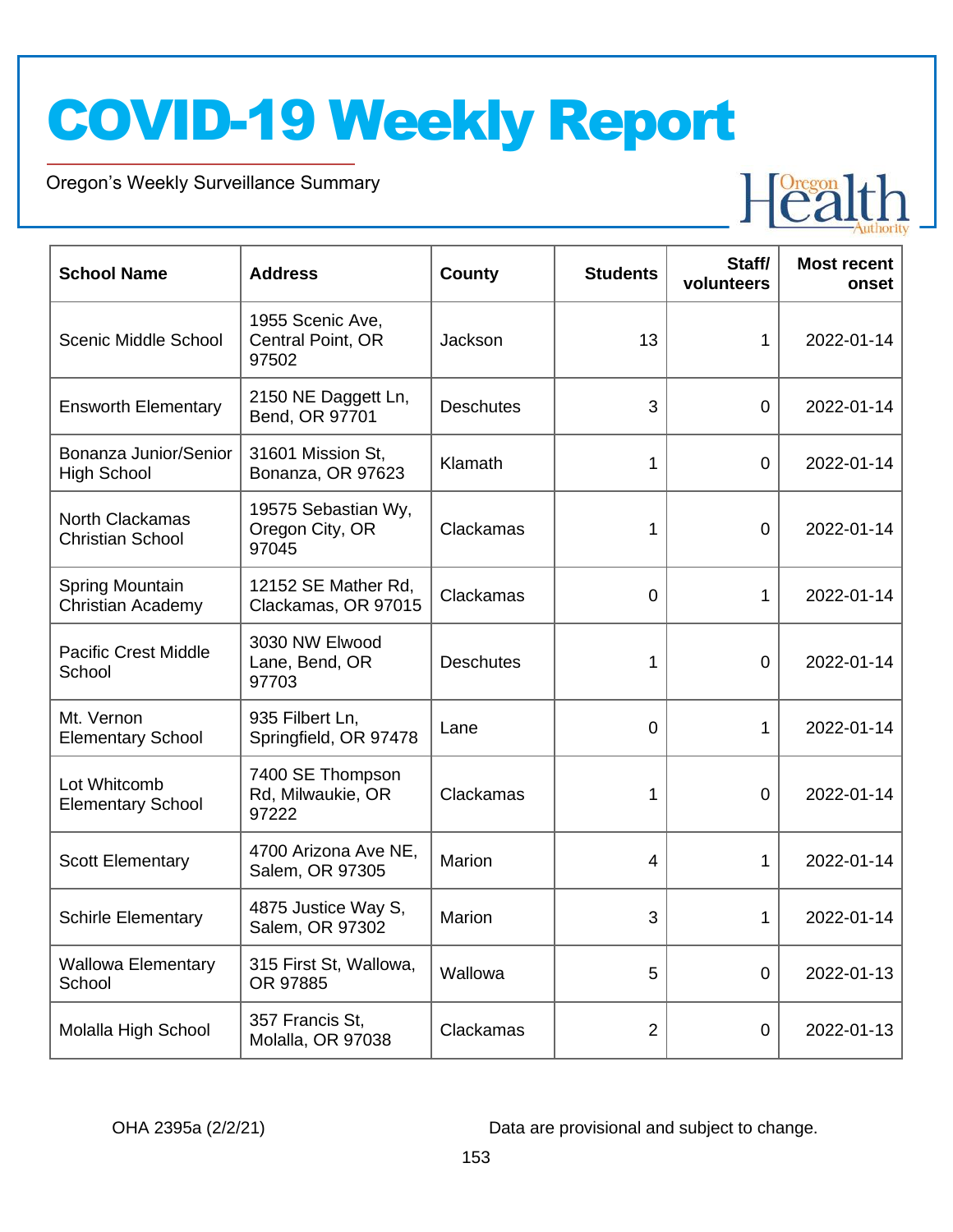Oregon's Weekly Surveillance Summary

Novel Coronavirus (COVID-19)



| <b>School Name</b>                                 | <b>Address</b>                                 | <b>County</b>     | <b>Students</b> | Staff/<br>volunteers | <b>Most recent</b><br>onset |
|----------------------------------------------------|------------------------------------------------|-------------------|-----------------|----------------------|-----------------------------|
| <b>Crook County High</b><br>School                 | 1100 SE Lynn Blvd,<br>Prineville, OR 97754     | Crook             | $\overline{2}$  | $\mathbf 0$          | 2022-01-13                  |
| <b>Bear Creek</b><br>Elementary                    | 51 SE 13th St, Bend,<br>OR 97702               | <b>Deschutes</b>  | 3               | $\mathbf 0$          | 2022-01-13                  |
| Juniper Elementary<br>School                       | 1300 NE Norton St.<br>Bend, OR 97701           | <b>Deschutes</b>  | 3               | $\boldsymbol{0}$     | 2022-01-13                  |
| <b>Bend High School</b>                            | 230 NE 6th St, Bend,<br>OR 97701               | <b>Deschutes</b>  | 4               | $\boldsymbol{0}$     | 2022-01-13                  |
| Yoncalla High School                               | 292 Fifth St, Yoncalla,<br>OR 97499            | Douglas           | 3               | $\mathbf 0$          | 2022-01-13                  |
| <b>Alder Creek Middle</b><br>School                | 13801 SE Webster<br>Rd, Milwaukie, OR<br>97267 | Clackamas         | 1               | 0                    | 2022-01-13                  |
| <b>MITCH Charter School</b>                        | 19550 SW 90th Court,<br>Tualatin, OR 97062     | Washington        | 1               | $\mathbf 0$          | 2022-01-13                  |
| <b>Hood River Middle</b><br>School                 | 1602 May St, Hood<br><b>River, OR 97031</b>    | <b>Hood River</b> | 1               | $\overline{2}$       | 2022-01-13                  |
| <b>Talent Elementary</b><br>School                 | 307 Wagner Creek<br>Rd, Talent, OR 97540       | Jackson           | 3               | $\mathbf 0$          | 2022-01-13                  |
| <b>Crescent Valley High</b><br>School              | 4444 NW Highland Dr,<br>Corvallis, OR 97330    | Benton            | 19              | 0                    | 2022-01-13                  |
| <b>Hawthorne Alternative</b><br><b>High School</b> | 1700 NW 15th Dr,<br>Pendleton, OR 97801        | Umatilla          | 1               | $\mathbf 0$          | 2022-01-13                  |
| <b>Wilson Elementary</b><br>School                 | 1400 Johnson St,<br>Medford, OR 97504          | Jackson           | 3               | 1                    | 2022-01-13                  |
| <b>Hedrick Middle School</b>                       | 1501 E Jackson St,<br>Medford, OR 97504        | Jackson           | 14              | 7                    | 2022-01-13                  |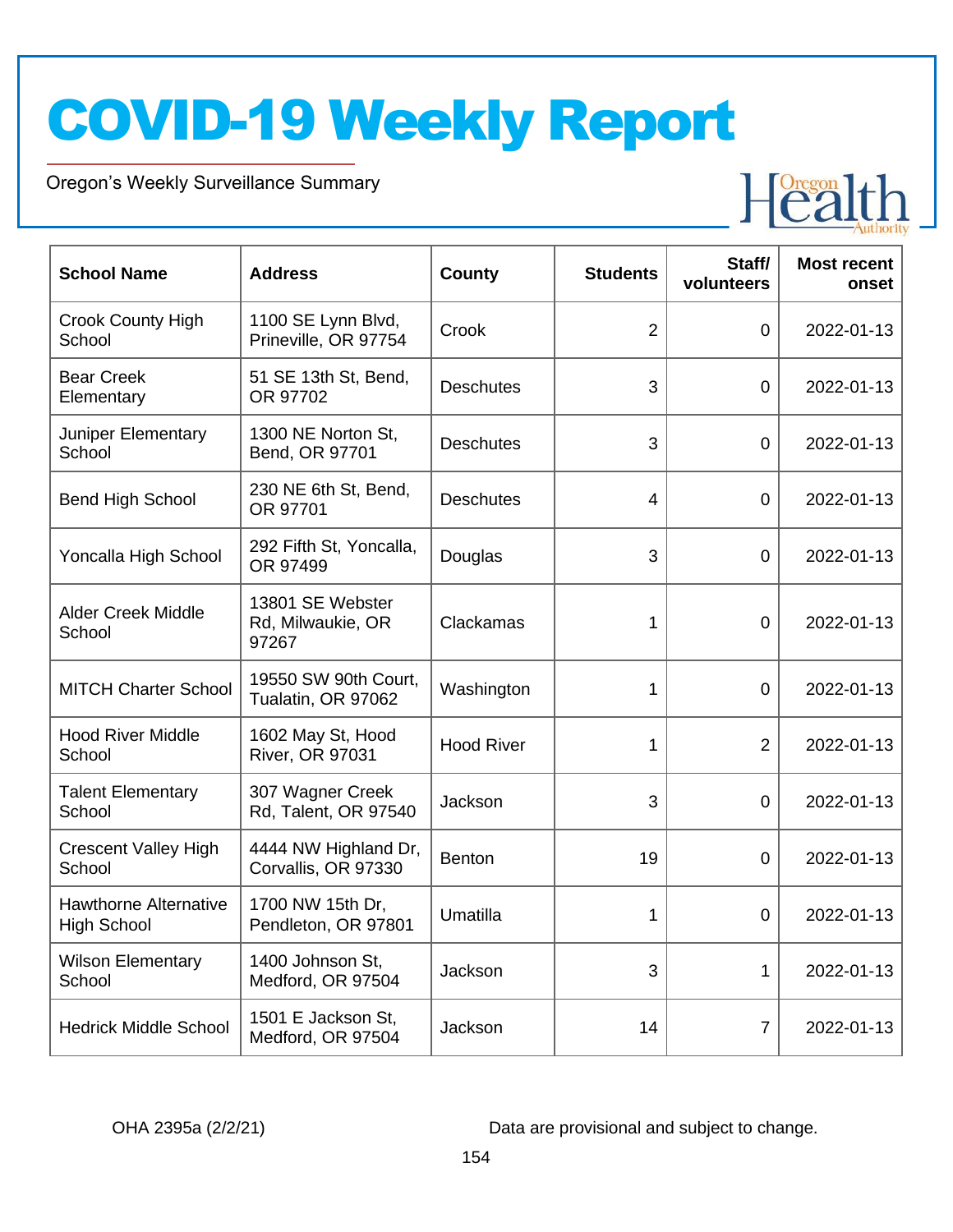Oregon's Weekly Surveillance Summary

Novel Coronavirus (COVID-19)



| <b>School Name</b>                              | <b>Address</b>                                           | <b>County</b>    | <b>Students</b> | Staff/<br>volunteers | <b>Most recent</b><br>onset |
|-------------------------------------------------|----------------------------------------------------------|------------------|-----------------|----------------------|-----------------------------|
| <b>Metolius Elementary</b><br>School            | 420 SW Butte Ave,<br>Madras, OR 97741                    | Jefferson        | $\overline{2}$  | $\overline{0}$       | 2022-01-13                  |
| Seth Lewelling<br><b>Elementary School</b>      | 5325 SE Logus Rd,<br>Milwaukie, OR 97222                 | Clackamas        | 1               | 0                    | 2022-01-13                  |
| The Marylhurst School                           | 15544 SW Clackamas<br>River Dr, Oregon City,<br>OR 97045 | Clackamas        | 1               | $\overline{0}$       | 2022-01-13                  |
| <b>Trinity Lutheran</b><br>School               | 2550 NE Butler Market<br>Rd, Bend, OR 97701              | <b>Deschutes</b> | 9               | $\overline{0}$       | 2022-01-13                  |
| <b>Hayesville Elementary</b><br>School          | 4545 Ward Dr NE,<br>Salem, OR 97305                      | Marion           | 0               | $\overline{2}$       | 2022-01-13                  |
| Yoshikai Elementary<br>School                   | 4900 Jade St NE,<br>Salem, OR 97305                      | Marion           | 3               | 1                    | 2022-01-13                  |
| <b>Molalla Elementary</b><br>School             | 910 Toliver Rd,<br>Molalla, OR 97038                     | Clackamas        | 3               | $\overline{0}$       | 2022-01-13                  |
| <b>Umpqua Valley</b><br><b>Christian School</b> | 18585 Dixonville Rd,<br>Roseburg, OR 97470               | Douglas          | 1               | $\Omega$             | 2022-01-13                  |
| Oregon City High<br>School                      | 19761 S Beavercreek<br>Rd, Oregon City, OR<br>97045      | Clackamas        | 4               | $\Omega$             | 2022-01-12                  |
| Dayton Grade School                             | 526 Ferry St, Dayton,<br>OR 97114                        | Yamhill          | 6               | $\overline{0}$       | 2022-01-12                  |
| <b>Culver Middle School</b>                     | 218 West F St, Culver,<br>OR 97734                       | Jefferson        | $\overline{2}$  | 0                    | 2022-01-12                  |
| Lewis and Clark<br><b>Elementary School</b>     | 92179 Lewis and<br>Clark Rd, Astoria, OR<br>97103        | Clatsop          | 3               | $\overline{0}$       | 2022-01-12                  |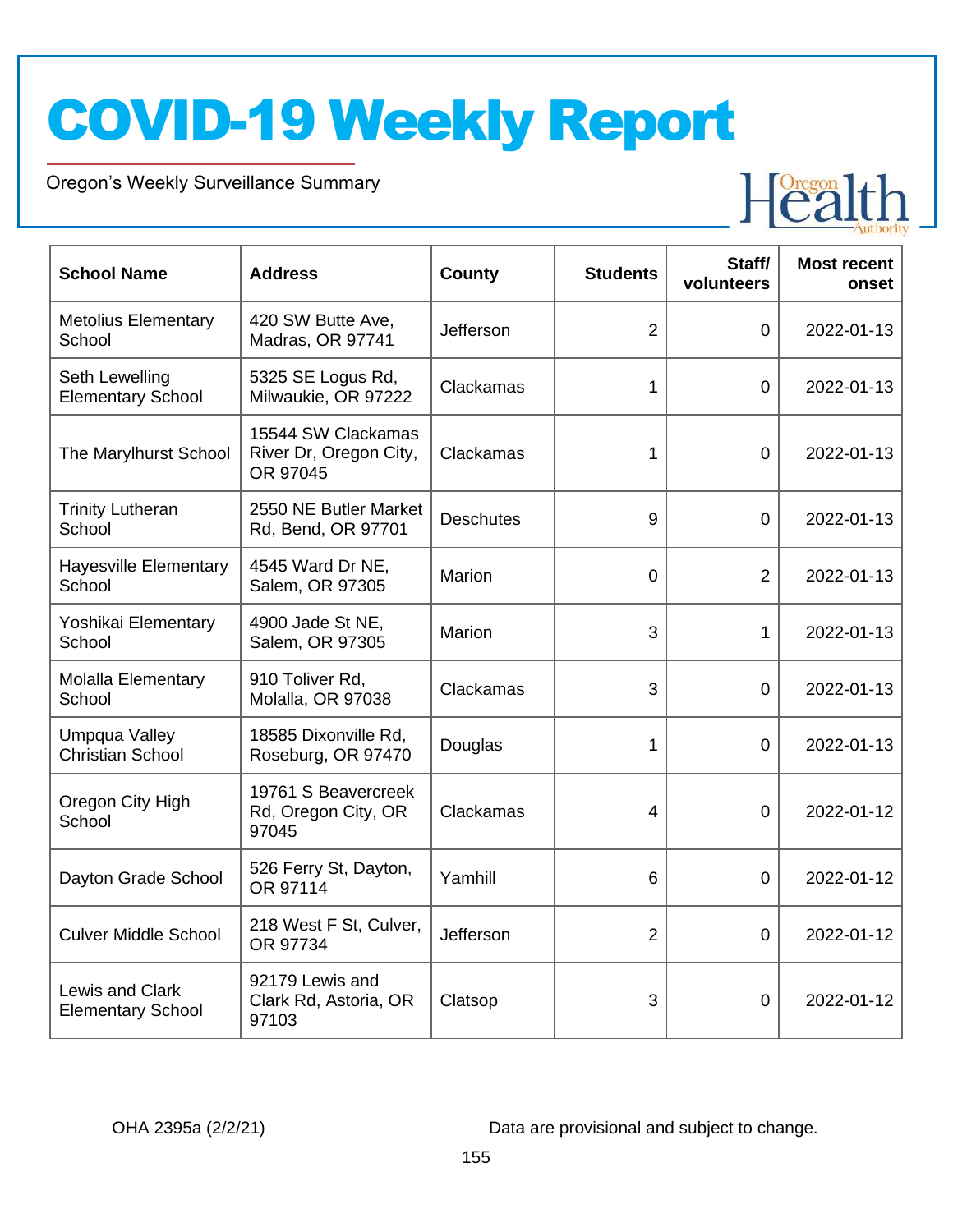Oregon's Weekly Surveillance Summary

Novel Coronavirus (COVID-19)



| <b>School Name</b>                          | <b>Address</b>                                             | <b>County</b>     | <b>Students</b> | Staff/<br>volunteers | <b>Most recent</b><br>onset |
|---------------------------------------------|------------------------------------------------------------|-------------------|-----------------|----------------------|-----------------------------|
| <b>Garfield Elementary</b><br>School        | 1205 NW Garfield<br>Ave, Corvallis, OR<br>97330            | <b>Benton</b>     | $\overline{7}$  | $\mathbf 0$          | 2022-01-12                  |
| <b>Mid Valley Elementary</b><br>School      | 3686 Davis Dr, Hood<br><b>River, OR 97031</b>              | <b>Hood River</b> | 6               | 1                    | 2022-01-12                  |
| <b>Bonanza Elementary</b><br>School         | 31601 Mission St,<br>Bonanza, OR 97623                     | Klamath           | 1               | 1                    | 2022-01-12                  |
| <b>Henley Middle School</b>                 | 7925 Hwy 39, Klamath<br>Falls, OR 97603                    | Klamath           | $\overline{2}$  | $\mathbf 0$          | 2022-01-12                  |
| Winter Lakes High<br>School                 | 180 N Baxter,<br>Coquille, OR 97423                        | Coos              | 1               | 0                    | 2022-01-12                  |
| Jesuit High School                          | 9000 SW Beaverton-<br>Hillsdale Hwy,<br>Portland, OR 97225 | Washington        | 1               | $\mathbf 0$          | 2022-01-12                  |
| <b>Chavez Elementary</b><br>School          | 2400 Walker Rd NE,<br>Salem, OR 97305                      | Marion            | 1               | $\overline{2}$       | 2022-01-12                  |
| <b>Hallinan Elementary</b><br>School        | 16800 Hawthorne Dr,<br>Lake Oswego, OR<br>97034            | Clackamas         | 1               | 0                    | 2022-01-12                  |
| South Valley Academy                        | 518 Main St, Ste B,<br>Rogue River, OR<br>97537            | Jackson           | 5               | 0                    | 2022-01-12                  |
| Oaklea Middle School                        | 1515 Rose St,<br>Junction City, OR<br>97448                | Lane              | 1               | 1                    | 2022-01-12                  |
| <b>Community Roots</b><br>School            | 229 Eureka Ave,<br>Silverton, OR 97381                     | Marion            | 4               | $\boldsymbol{0}$     | 2022-01-12                  |
| Santiam Junior/Senior<br><b>High School</b> | 265 SW Evergreen St,<br>Mill City, OR 97360                | Linn              | 1               | $\boldsymbol{0}$     | 2022-01-12                  |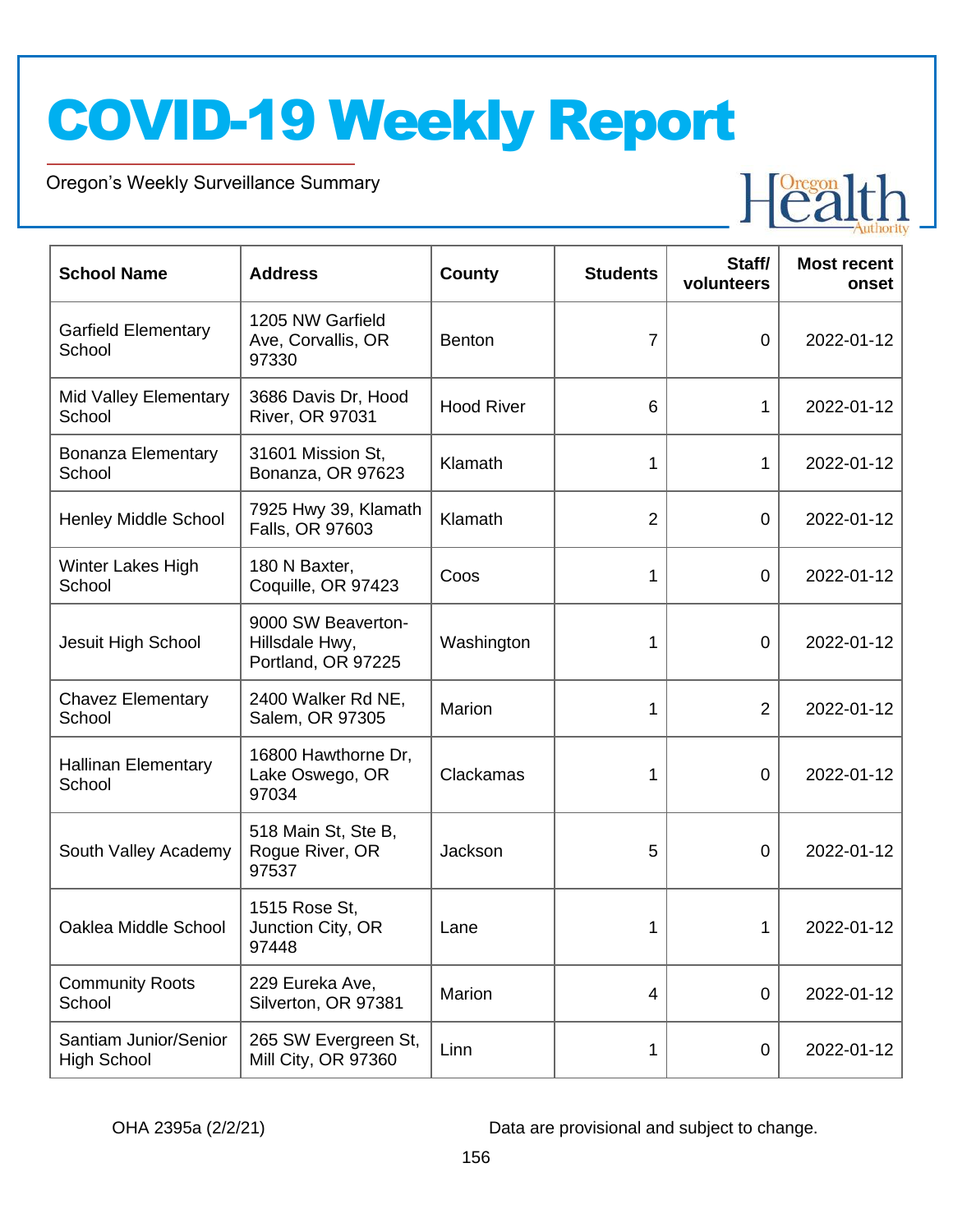Oregon's Weekly Surveillance Summary

Novel Coronavirus (COVID-19)



| <b>School Name</b>                              | <b>Address</b>                                  | <b>County</b>     | <b>Students</b> | Staff/<br>volunteers | <b>Most recent</b><br>onset |
|-------------------------------------------------|-------------------------------------------------|-------------------|-----------------|----------------------|-----------------------------|
| <b>Mark Twain</b><br><b>Elementary School</b>   | 425 Church St,<br>Silverton, OR 97381           | Marion            | 1               | $\overline{0}$       | 2022-01-12                  |
| Aloha High School                               | 18550 SW Kinnaman<br>Rd, Beaverton, OR<br>97078 | Washington        | $\overline{0}$  | $\overline{2}$       | 2022-01-11                  |
| <b>Gaston Union Jr/Sr</b><br><b>High School</b> | 300 Park St, Gaston,<br>OR 97119                | Washington        | 1               | $\overline{0}$       | 2022-01-11                  |
| <b>Three Rivers School</b>                      | 56900 Enterprise Dr,<br>Sunriver, OR 97707      | <b>Deschutes</b>  | $\overline{2}$  | 1                    | 2022-01-11                  |
| <b>High Desert Middle</b><br>School             | 61111 SE 27th St,<br>Bend, OR 97702             | <b>Deschutes</b>  | 1               | $\overline{0}$       | 2022-01-11                  |
| Lava Ridge<br>Elementary                        | 20805 Cooley Rd,<br>Bend, OR 97701              | <b>Deschutes</b>  | $\overline{7}$  | 1                    | 2022-01-11                  |
| <b>Howard Street Charter</b><br>School          | 625 Marion St NE,<br>Salem, OR 97301            | <b>Marion</b>     | 1               | $\overline{0}$       | 2022-01-11                  |
| Canby High School                               | 721 SW 4th Ave,<br>Canby, OR 97013              | Clackamas         | 1               | $\overline{0}$       | 2022-01-11                  |
| <b>Crook County Middle</b><br>School            | 100 NE Knowledge St,<br>Prineville, OR 97754    | Crook             | 3               | $\overline{0}$       | 2022-01-11                  |
| <b>RE Jewell Elementary</b><br>School           | 20550 Murphy Rd,<br>Bend, OR 97702              | <b>Deschutes</b>  | 3               | 0                    | 2022-01-11                  |
| <b>Sky View Middle</b><br>School                | 63555 18th St, Bend,<br>OR 97701                | <b>Deschutes</b>  | 4               | 0                    | 2022-01-11                  |
| <b>Lighthouse Charter</b><br>School             | 62858 HWY 101,<br>Coos Bay, OR 97420            | Coos              | 3               | $\mathbf 0$          | 2022-01-11                  |
| <b>May Street</b><br><b>Elementary School</b>   | 1001 10th St, Hood<br><b>River, OR 97031</b>    | <b>Hood River</b> | 3               | 0                    | 2022-01-11                  |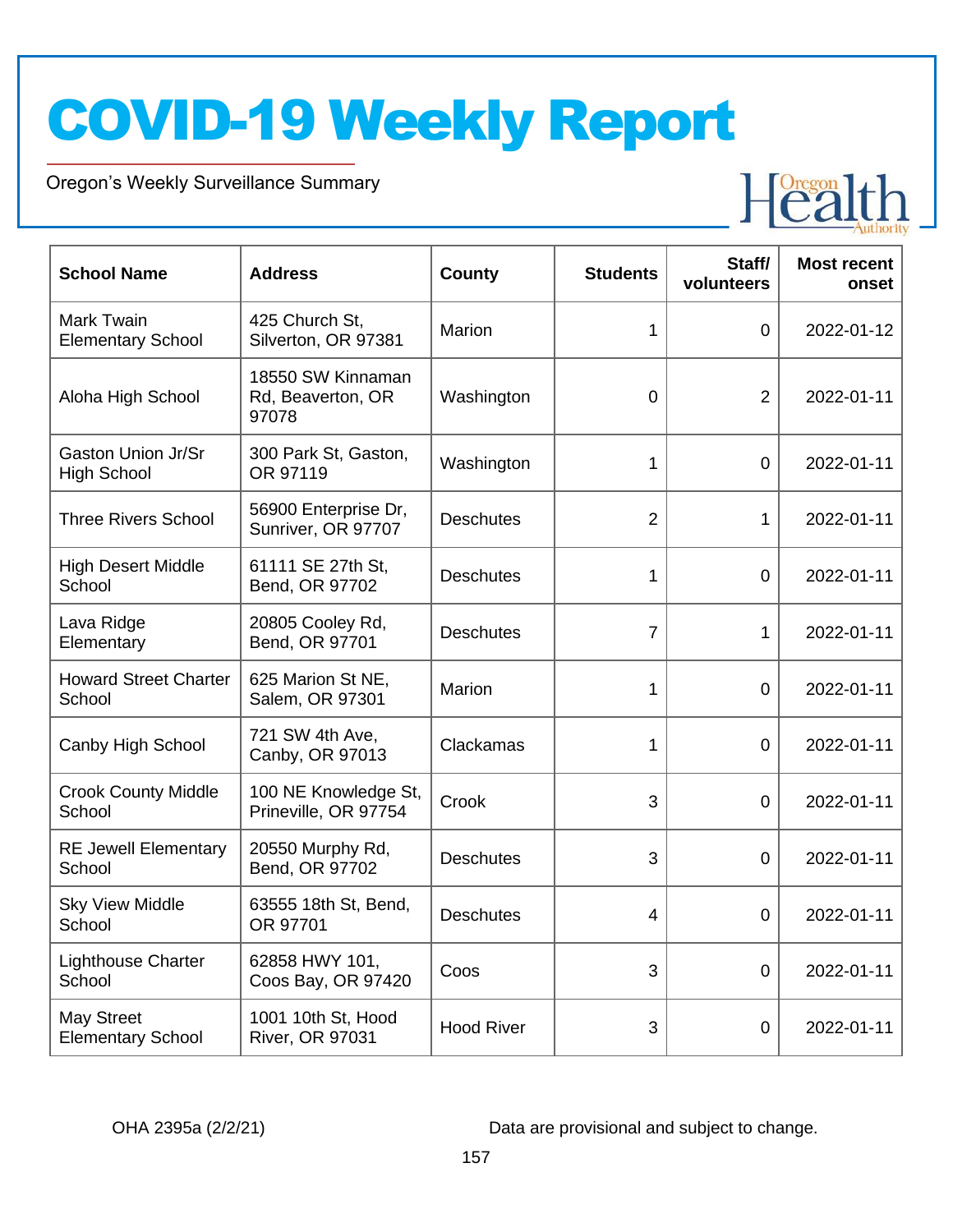Oregon's Weekly Surveillance Summary

Novel Coronavirus (COVID-19)



| <b>School Name</b>                                     | <b>Address</b>                                        | <b>County</b>    | <b>Students</b> | Staff/<br>volunteers | <b>Most recent</b><br>onset |
|--------------------------------------------------------|-------------------------------------------------------|------------------|-----------------|----------------------|-----------------------------|
| <b>Linus Pauling Middle</b><br>School                  | 1111 NW Cleveland<br>Ave, Corvallis, OR<br>97330      | <b>Benton</b>    | 14              | 0                    | 2022-01-11                  |
| Sams Valley<br><b>Elementary School</b>                | 14235 Table Rock Rd,<br>Central Point, OR<br>97502    | Jackson          | $\overline{2}$  | $\mathbf 0$          | 2022-01-11                  |
| <b>Ruch Outdoor</b><br><b>Community School</b>         | 156 Upper Applegate<br>Rd, Jacksonville, OR<br>97530  | Jackson          | 5               | 3                    | 2022-01-11                  |
| <b>Woodburn Arthur</b><br>Academy                      | 575 Gatch St,<br>Woodburn, OR 97071                   | Marion           | 1               | 0                    | 2022-01-11                  |
| <b>Tom McCall</b><br><b>Elementary School</b>          | 1200 NW Upas Ave,<br>Redmond, OR 97756                | <b>Deschutes</b> | $\overline{2}$  | 1                    | 2022-01-11                  |
| Springwater<br>Environmental<br><b>Sciences School</b> | 16491 S Springwater<br>Rd, Oregon City, OR<br>97045   | Clackamas        | 1               | $\overline{0}$       | 2022-01-11                  |
| <b>Boeckman Creek</b><br>Primary                       | 6700 SW Wilsonville<br>Road, Wilsonville, OR<br>97070 | Clackamas        | 3               | 0                    | 2022-01-11                  |
| <b>Happy Valley Middle</b><br>School                   | 13865 SE King Rd,<br>Happy Valley, OR<br>97086        | Clackamas        | 3               | $\mathbf 0$          | 2022-01-11                  |
| St. Vincent de Paul<br><b>Dual Immersion</b><br>School | 1015 Columbia St NE,<br>Salem, OR 97301               | Marion           | 1               | 0                    | 2022-01-11                  |
| Lowrie Primary                                         | 28995 SW Brown Rd,<br>Wilsonville, OR 97070           | Clackamas        | 3               | $\mathbf 0$          | 2022-01-11                  |
| <b>Silver Rail Elementary</b>                          | 61530 SE Stone<br>Creek Ln, Bend, OR<br>97702         | <b>Deschutes</b> | 7               | 1                    | 2022-01-11                  |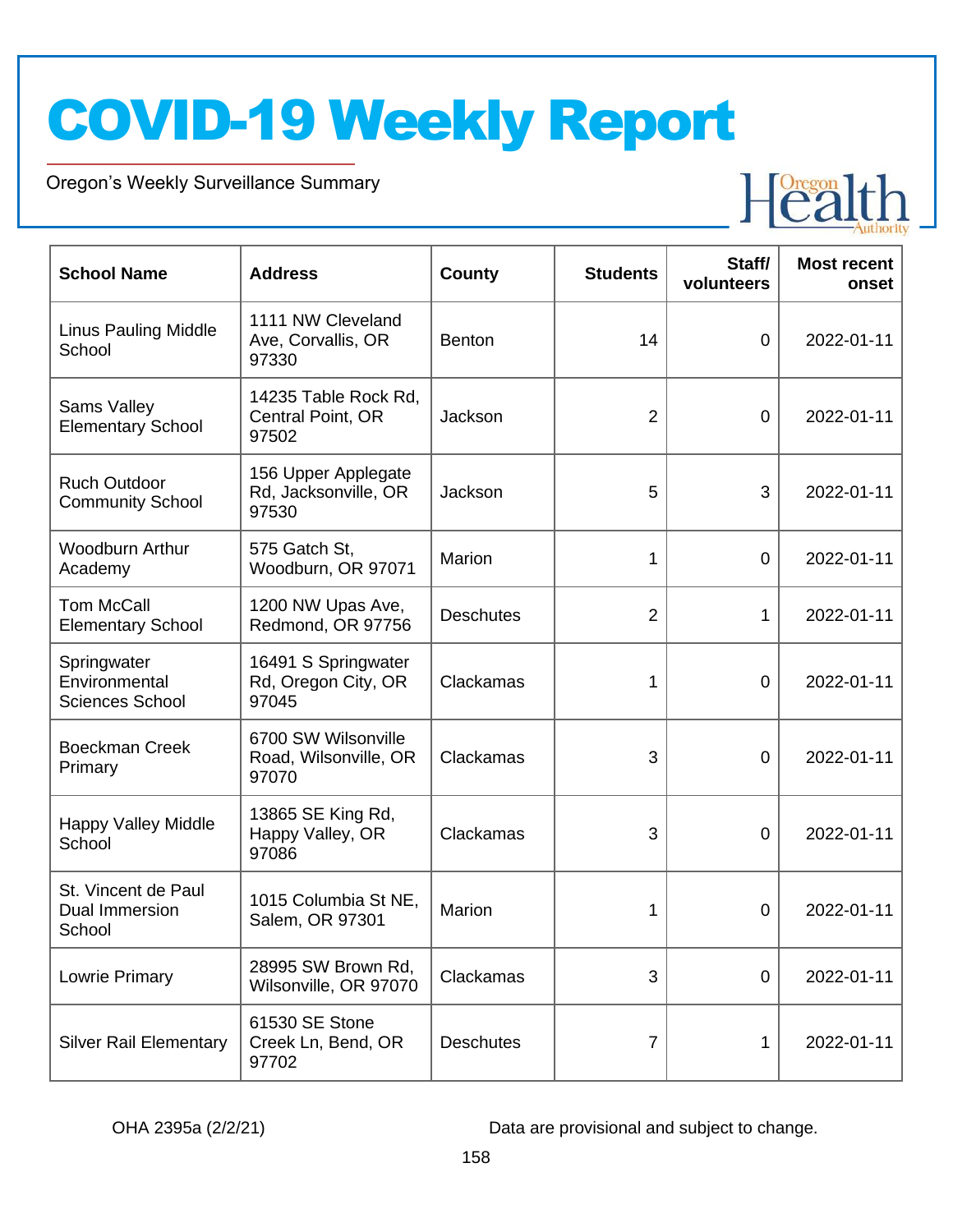Oregon's Weekly Surveillance Summary

Novel Coronavirus (COVID-19)



| <b>School Name</b>                              | <b>Address</b>                                          | <b>County</b>    | <b>Students</b> | Staff/<br>volunteers | <b>Most recent</b><br>onset |
|-------------------------------------------------|---------------------------------------------------------|------------------|-----------------|----------------------|-----------------------------|
| Desert Sky Montessori                           | 150 NE Bend River<br>Mall Dr Ste 260, Bend,<br>OR 97703 | <b>Deschutes</b> | 2               | $\mathbf 0$          | 2022-01-11                  |
| Lake Grove<br><b>Elementary School</b>          | 15777 SW Boones<br>Ferry Rd, Lake<br>Oswego, OR 97035   | Clackamas        | 1               | $\mathbf 0$          | 2022-01-11                  |
| <b>Robert Frost</b><br><b>Elementary School</b> | 201 Westfield St,<br>Silverton, OR 97381                | Marion           | $\overline{2}$  | $\mathbf 0$          | 2022-01-11                  |
| <b>Evergreen Elementary</b><br>School           | 3727 Cascade Hwy<br>NE, Silverton, OR<br>97381          | Marion           | $\overline{2}$  | $\mathbf{1}$         | 2022-01-11                  |
| <b>East Orient</b><br><b>Elementary School</b>  | 7431 SE 302nd Ave,<br>Gresham, OR 97080                 | Multnomah        | 1               | $\overline{0}$       | 2022-01-11                  |
| <b>Holy Redeemer</b>                            | 127 N Rosa Parks Wy,<br>Portland, OR 97217              | Multnomah        | 1               | $\mathbf 0$          | 2022-01-11                  |
| <b>Burlingame Creek</b><br>School               | 876 NE 8th St,<br>Gresham, OR 97030                     | Multnomah        | $\overline{0}$  | $\mathbf{1}$         | 2022-01-11                  |
| <b>Firwood Elementary</b><br>School             | 42900 SE Trubel Rd,<br>Sandy, OR 97055                  | Clackamas        | 1               | $\overline{0}$       | 2022-01-10                  |
| <b>West Park Elementary</b><br>School           | 555 SW 7th St,<br>Hermiston, OR 97838                   | Umatilla         | 1               | 0                    | 2022-01-10                  |
| <b>Sherwood Middle</b><br>School                | 16956 SW Meinecke<br>Rd, Sherwood, OR<br>97140          | Washington       | 1               | $\overline{0}$       | 2022-01-10                  |
| Reynolds Middle<br>School                       | 1200 NE 201st Ave,<br>Fairview, OR 97024                | Multnomah        | 0               | 1                    | 2022-01-10                  |
| <b>Elk Meadow</b><br><b>Elementary School</b>   | 60880 Brookswood<br>Blvd, Bend, OR 97702                | <b>Deschutes</b> | 3               | $\mathbf 0$          | 2022-01-10                  |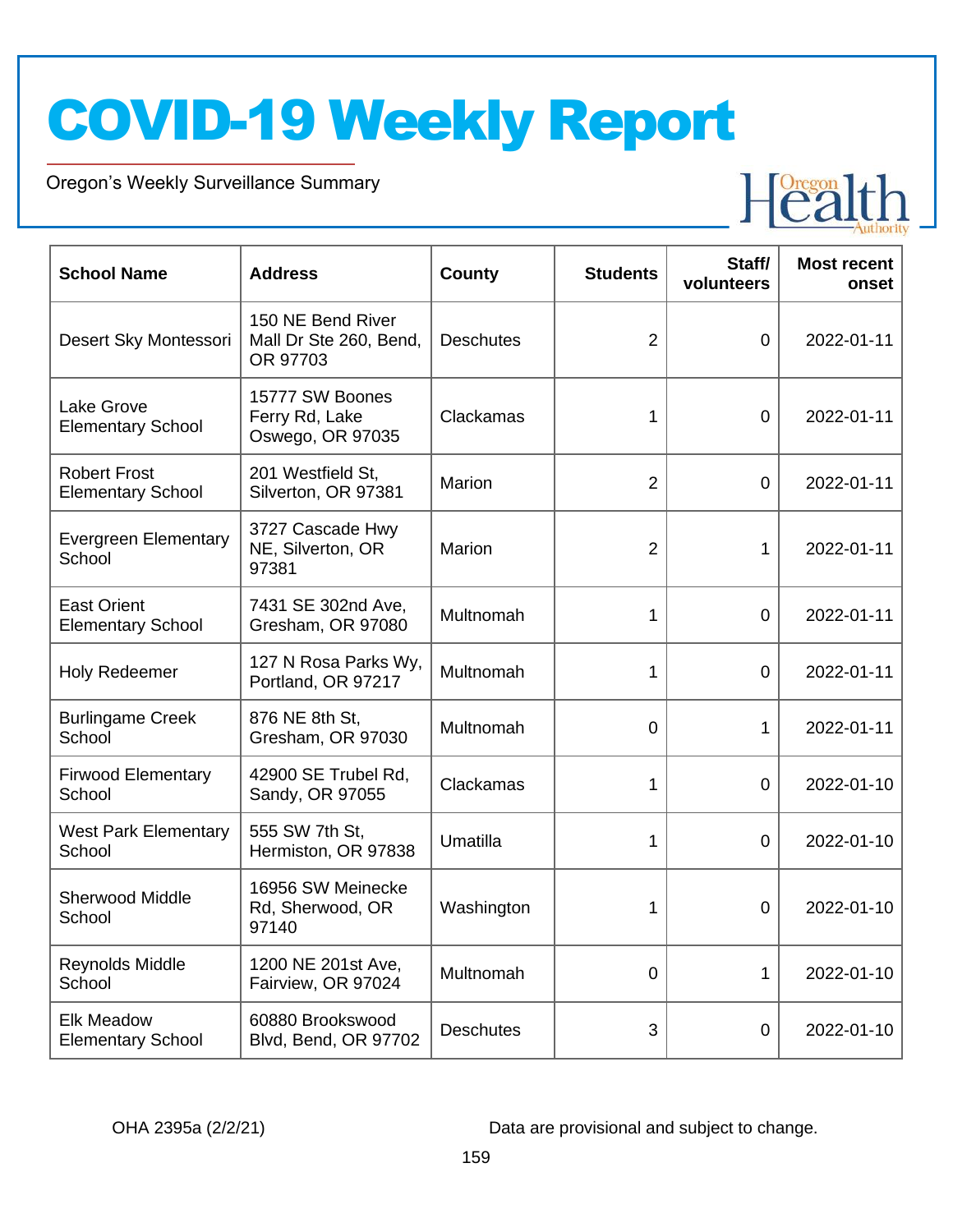Oregon's Weekly Surveillance Summary

Novel Coronavirus (COVID-19)



| <b>School Name</b>                               | <b>Address</b>                                 | <b>County</b>    | <b>Students</b> | Staff/<br>volunteers | <b>Most recent</b><br>onset |
|--------------------------------------------------|------------------------------------------------|------------------|-----------------|----------------------|-----------------------------|
| Monroe Grade School                              | 600 Dragon Dr,<br>Monroe, OR 97456             | <b>Benton</b>    | $\overline{2}$  | 0                    | 2022-01-10                  |
| <b>Heritage Elementary</b>                       | 440 Parr Rd NE,<br>Woodburn, OR 97071          | <b>Marion</b>    | 3               | 1                    | 2022-01-10                  |
| Philomath High School                            | 2054 Applegate St,<br>Philomath, OR 97370      | <b>Benton</b>    | $\overline{2}$  | 0                    | 2022-01-10                  |
| La Pine Elementary                               | 51615 Coach Rd, La<br>Pine, OR 97739           | <b>Deschutes</b> | 3               | 0                    | 2022-01-10                  |
| <b>Adams Elementary</b>                          | 1615 SW 35th St.<br>Corvallis, OR 97333        | <b>Benton</b>    | 14              | 0                    | 2022-01-10                  |
| <b>Cheldelin Middle</b><br>School                | 987 Conifer Blvd NE,<br>Corvallis, OR 97330    | <b>Benton</b>    | 6               | 0                    | 2022-01-10                  |
| <b>Clemens Primary</b><br>School                 | 535 S 19th St,<br>Philomath, OR 97370          | <b>Benton</b>    | 4               | 0                    | 2022-01-10                  |
| <b>Highland Magnet</b><br>School at Kenwood      | 701 NW Newport Ave,<br>Bend, OR 97703          | <b>Deschutes</b> | 8               | 0                    | 2022-01-10                  |
| <b>Weddle Elementary</b><br>School               | 1825 Alder Dr NE,<br>Keizer, OR 97303          | Marion           | 1               | 0                    | 2022-01-10                  |
| <b>Mountain View</b><br><b>Elementary School</b> | 340 NE Granger Ave,<br>Corvallis, OR 97330     | <b>Benton</b>    | 12              | 0                    | 2022-01-10                  |
| <b>Ashland Middle</b><br>School                  | 100 Walker Ave,<br>Ashland, OR 97520           | Jackson          | 1               | $\overline{0}$       | 2022-01-10                  |
| <b>Baker Prairie Middle</b><br>School            | 1859 SE Township<br>Rd, Canby, OR 97013        | Clackamas        | 1               | $\mathbf 0$          | 2022-01-10                  |
| <b>Gresham Arthur</b><br>Academy                 | 1890 NE Cleveland<br>Ave, Gresham, OR<br>97030 | Multnomah        | 1               | $\mathbf 0$          | 2022-01-10                  |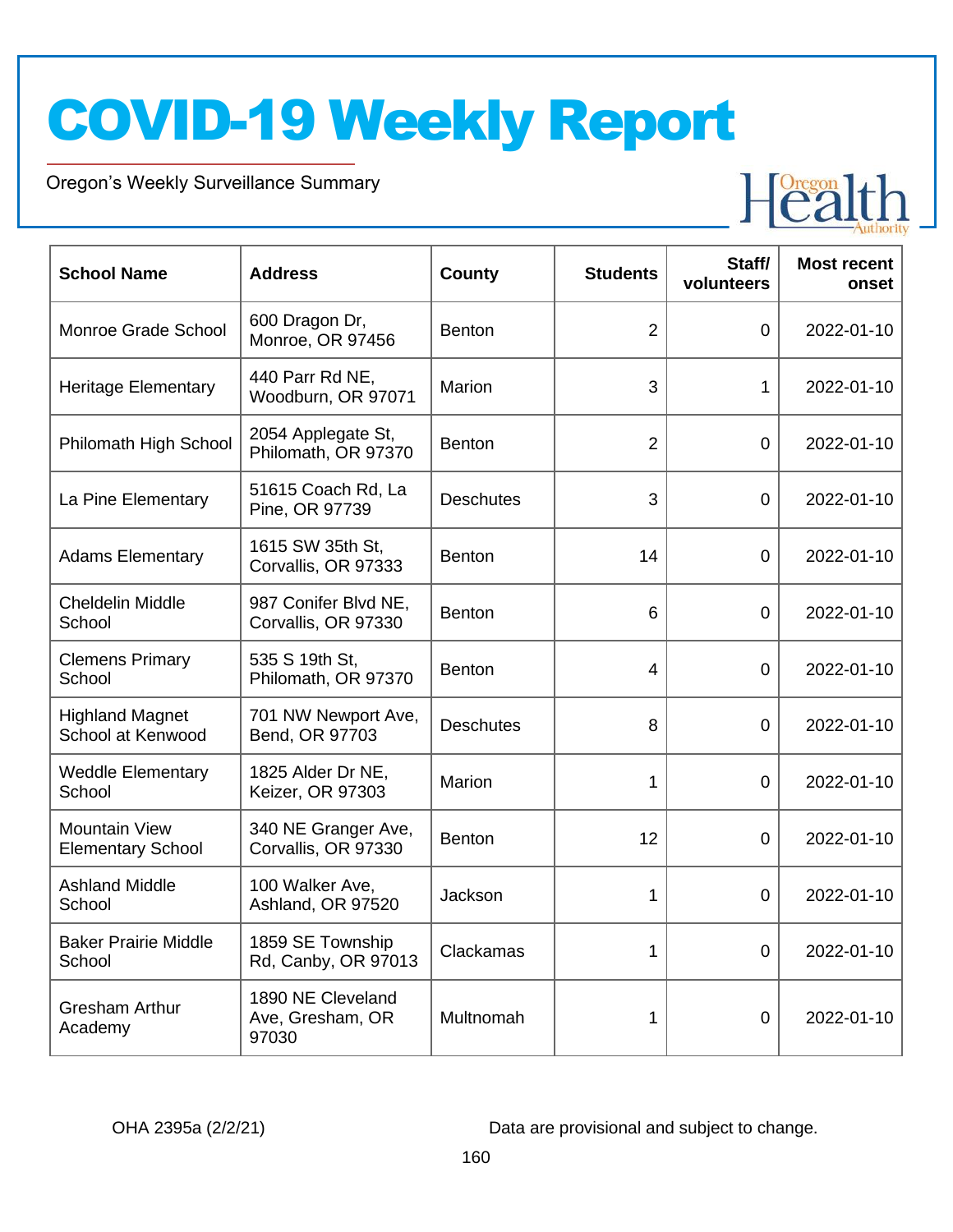Oregon's Weekly Surveillance Summary

Novel Coronavirus (COVID-19)



| <b>School Name</b>                                    | <b>Address</b>                                       | <b>County</b> | <b>Students</b> | Staff/<br>volunteers | <b>Most recent</b><br>onset |
|-------------------------------------------------------|------------------------------------------------------|---------------|-----------------|----------------------|-----------------------------|
| Inza R. Wood Middle<br>School                         | 11055 SW Wilsonville<br>Rd, Wilsonville, OR<br>97070 | Clackamas     | 1               | $\overline{0}$       | 2022-01-10                  |
| Damascus Christian<br>School                          | 14251 SE Rust Wy,<br>Damascus, OR 97089              | Clackamas     | $\overline{2}$  | $\mathbf 0$          | 2022-01-10                  |
| Our Lady of the Lake<br><b>Catholic School</b>        | 650 A Ave, Lake<br>Oswego, OR 97034                  | Clackamas     | 1               | 0                    | 2022-01-10                  |
| St. Therese Catholic<br>School                        | 1260 NE 132nd Ave,<br>Portland, OR 97230             | Multnomah     | 1               | $\overline{0}$       | 2022-01-10                  |
| <b>Maple Elementary</b><br>School                     | 2109 J St, Springfield,<br>OR 97477                  | Lane          | 1               | 1                    | 2022-01-10                  |
| <b>Sutherlin Adventist</b><br><b>Christian School</b> | 845 W Central<br>Avenue, Sutherlin, OR<br>97479      | Douglas       | 1               | 0                    | 2022-01-10                  |
| <b>Highland Elementary</b><br>School                  | 530 Highland Ave NE,<br>Salem, OR 97301              | Marion        | 1               | $\mathbf 0$          | 2022-01-10                  |
| <b>Waldo Middle School</b>                            | 2805 Lansing Ave NE,<br>Salem, OR 97301              | Marion        | 4               | 1                    | 2022-01-10                  |
| <b>Bethany Charter</b><br>School                      | 11824 Hazelgreen Rd<br>NE, Silverton, OR<br>97381    | Marion        | 4               | 3                    | 2022-01-10                  |
| Riviera Christian<br>School                           | 1650 Brush College<br>Rd NW, Salem, OR<br>97304      | Polk          | $\overline{2}$  | 0                    | 2022-01-10                  |
| <b>Banks Elementary</b><br>School                     | 42350 NW Trellis<br>Way, Banks, OR<br>97106          | Washington    | 5               | $\mathbf 0$          | 2022-01-09                  |
| <b>Gardiner Middle</b><br>School                      | 180 Ethel St, Oregon<br>City, OR 97045               | Clackamas     | 1               | $\mathbf 0$          | 2022-01-09                  |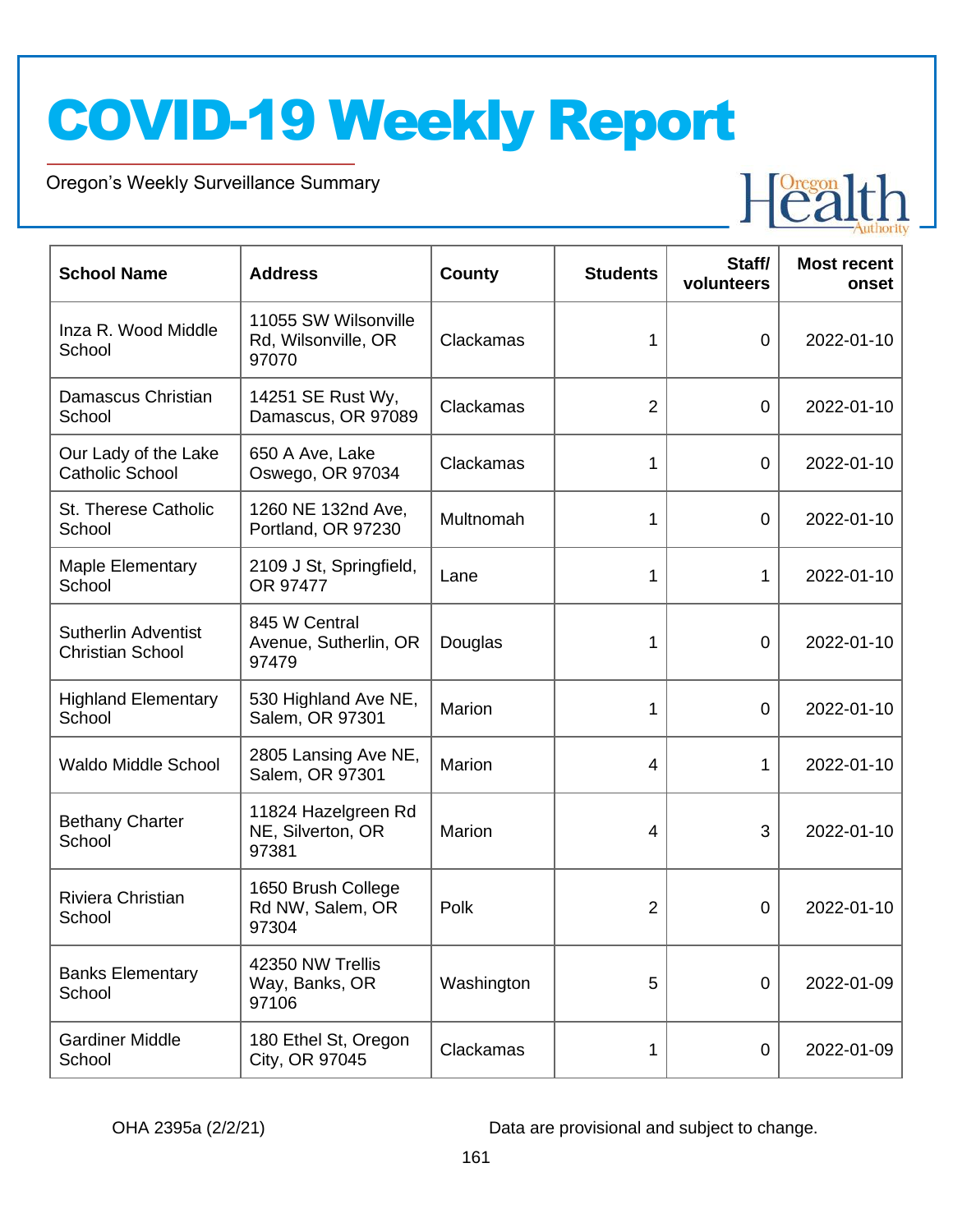Oregon's Weekly Surveillance Summary

Novel Coronavirus (COVID-19)



| <b>School Name</b>                                | <b>Address</b>                                    | <b>County</b>    | <b>Students</b> | Staff/<br>volunteers | <b>Most recent</b><br>onset |
|---------------------------------------------------|---------------------------------------------------|------------------|-----------------|----------------------|-----------------------------|
| Arts & Communication<br>Magnet Academy            | 11375 SW Center St,<br>Beaverton, OR 97005        | Washington       | 1               | 1                    | 2022-01-09                  |
| Vale Middle School                                | 505 Viking Dr, Vale,<br>OR 97918                  | Malheur          | 1               | $\mathbf 0$          | 2022-01-09                  |
| College Hill                                      | 510 NW 31st St,<br>Corvallis, OR 97330            | <b>Benton</b>    | $\overline{2}$  | $\mathbf 0$          | 2022-01-09                  |
| <b>High Lakes</b><br>Elementary                   | 2500 NW High Lakes<br>Lp, Bend, OR 97701          | <b>Deschutes</b> | $\overline{2}$  | $\mathbf 0$          | 2022-01-09                  |
| <b>Bessie Coleman</b><br><b>Elementary School</b> | 3838 NW Walnut Blvd,<br>Corvallis, OR 97330       | Benton           | $\overline{2}$  | 1                    | 2022-01-09                  |
| <b>Hallman Elementary</b><br>School               | 4000 Deerhaven Dr<br>NE, Salem, OR 97301          | Marion           | 1               | $\overline{0}$       | 2022-01-09                  |
| Kings Valley Charter<br>School                    | 38840 Kings Valley<br>Hwy, Philomath, OR<br>97370 | <b>Benton</b>    | 1               | $\overline{0}$       | 2022-01-09                  |
| Jaguar Elementary<br>School                       | 1825 NW 27th St,<br>Corvallis, OR 97330           | <b>Benton</b>    | 4               | $\mathbf 0$          | 2022-01-09                  |
| <b>Lincoln Elementary</b><br>School               | 110 SE Alexander<br>Ave, Corvallis, OR<br>97333   | Benton           | 8               | $\overline{0}$       | 2022-01-09                  |
| <b>Patrick Elementary</b><br>School               | 1500 2nd Ave, Gold<br>Hill, OR 97525              | Jackson          | 1               | $\overline{0}$       | 2022-01-09                  |
| Hanby Middle School                               | 806 6th Ave, Gold Hill,<br>OR 97525               | Jackson          | 1               | 2                    | 2022-01-09                  |
| <b>Wildcat Elementary</b><br>School               | 2701 NW Satinwood,<br>Corvallis, OR 97330         | Benton           | 5               | 0                    | 2022-01-09                  |
| <b>Haines Elementary</b>                          | 400 School St,<br>Haines, OR 97833                | <b>Baker</b>     | $\overline{2}$  | $\mathbf 0$          | 2022-01-09                  |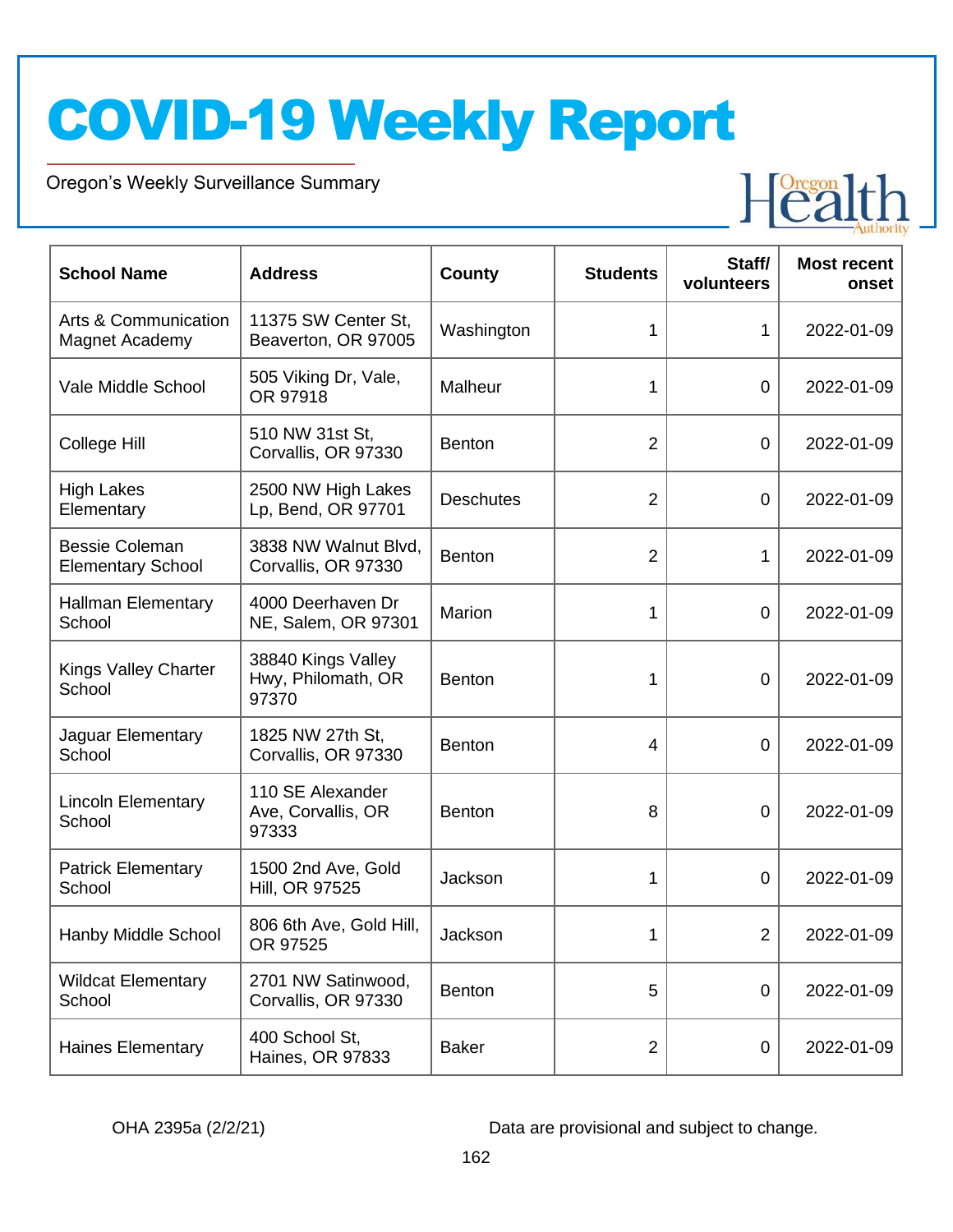Oregon's Weekly Surveillance Summary

Novel Coronavirus (COVID-19)



| <b>School Name</b>                              | <b>Address</b>                                       | <b>County</b> | <b>Students</b> | Staff/<br>volunteers | <b>Most recent</b><br>onset |
|-------------------------------------------------|------------------------------------------------------|---------------|-----------------|----------------------|-----------------------------|
| <b>Corvallis High School</b>                    | 1400 NW Buchanan<br>Ave, Corvallis, OR<br>97330      | <b>Benton</b> | 11              | $\overline{0}$       | 2022-01-09                  |
| Muddy Creek Charter<br>School                   | 30252 Bellfountain Rd,<br>Corvallis, OR 97333        | <b>Benton</b> | 1               | $\overline{0}$       | 2022-01-09                  |
| Logos Public Charter<br>School                  | 1203 N Ross Ln,<br>Medford, OR 97501                 | Jackson       | 1               | $\overline{0}$       | 2022-01-09                  |
| <b>All Saints School</b>                        | 601 NE Cesar E<br>Chavez Blvd,<br>Portland, OR 97232 | Multnomah     | 1               | $\overline{0}$       | 2022-01-09                  |
| <b>Zion Lutheran</b><br><b>Christian School</b> | 2800 NW Tyler Ave,<br>Corvallis, OR 97330            | <b>Benton</b> | 3               | $\overline{0}$       | 2022-01-09                  |
| Lakeridge Middle<br>School                      | 4700 Jean Rd, Lake<br>Oswego, OR 97035               | Clackamas     | $\overline{2}$  | $\overline{0}$       | 2022-01-09                  |
| North Albany Middle<br>School                   | 1205 North Albany Rd<br>NW, Albany, OR<br>97321      | <b>Benton</b> | $\overline{2}$  | $\overline{0}$       | 2022-01-09                  |
| Sunnyside Elementary<br>School                  | 13401 SE 132nd Ave,<br>Clackamas, OR 97015           | Clackamas     | 1               | $\overline{0}$       | 2022-01-09                  |
| <b>Silver Crest</b><br><b>Elementary School</b> | 365 Loar Rd SE,<br>Silverton, OR 97381               | Marion        | 0               | $\overline{2}$       | 2022-01-09                  |
| <b>Bush Elementary</b>                          | 410 14th St SE,<br>Salem, OR 97301                   | Marion        | $\overline{2}$  | 1                    | 2022-01-09                  |
| <b>Beaverton High</b><br>School                 | 13000 SW 2nd St,<br>Beaverton, OR 97005              | Washington    | 1               | $\overline{0}$       | 2022-01-08                  |
| <b>Philomath Elementary</b><br>School           | 239 S 16th St,<br>Philomath, OR 97370                | <b>Benton</b> | $\overline{4}$  | 0                    | 2022-01-08                  |
| <b>Philomath Middle</b><br>School               | 2021 Chapel Dr,<br>Philomath, OR 97370               | <b>Benton</b> | 1               | 0                    | 2022-01-08                  |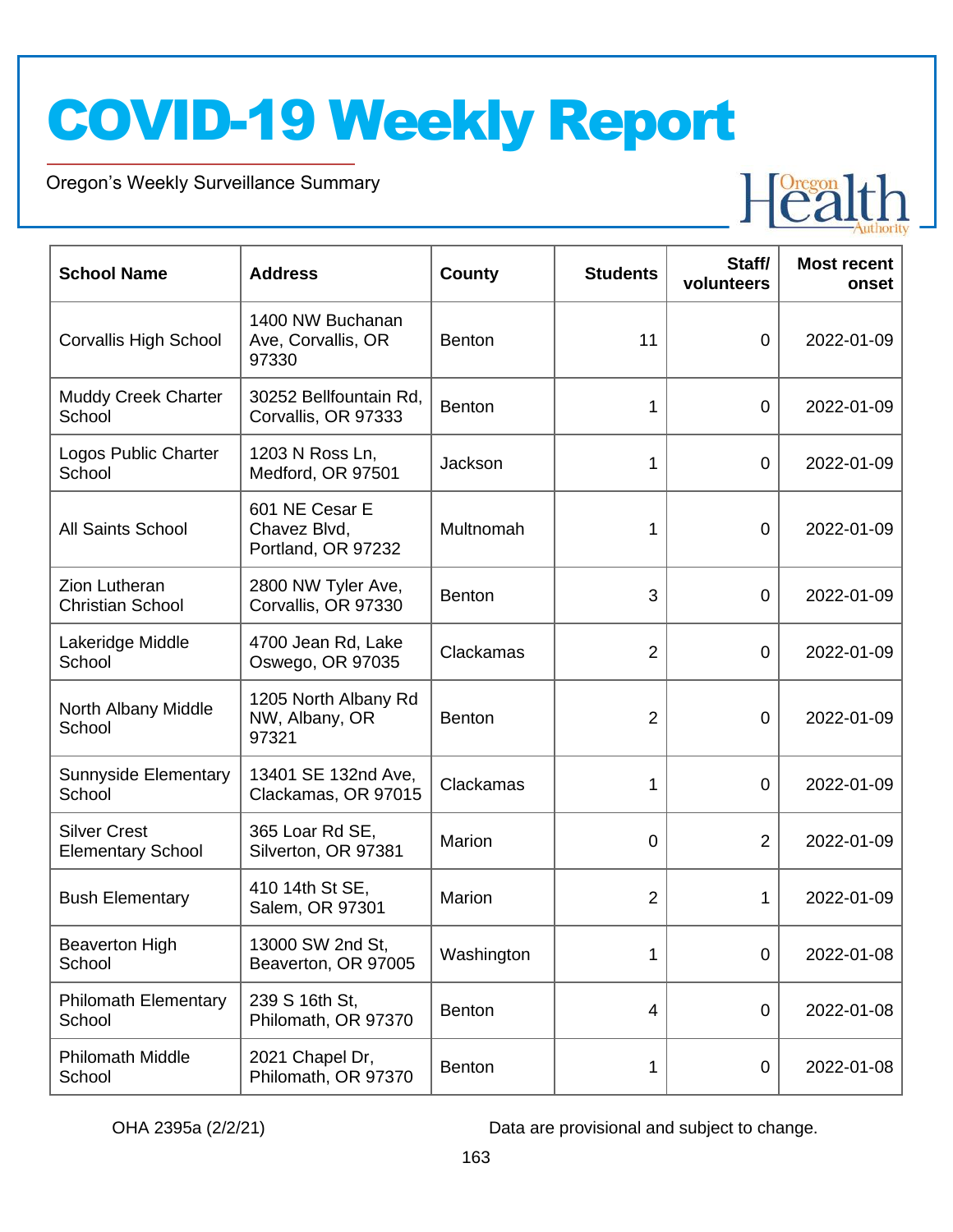Oregon's Weekly Surveillance Summary

Novel Coronavirus (COVID-19)



| <b>School Name</b>                             | <b>Address</b>                                  | <b>County</b>    | <b>Students</b> | Staff/<br>volunteers | <b>Most recent</b><br>onset |
|------------------------------------------------|-------------------------------------------------|------------------|-----------------|----------------------|-----------------------------|
| M.A. Lynch<br><b>Elementary School</b>         | 1314 SW Kalama Ave,<br>Redmond, OR 97756        | <b>Deschutes</b> | 1               | $\mathbf 0$          | 2022-01-08                  |
| Summit High School                             | 2855 NW Clearwater<br>Dr, Bend, OR 97703        | <b>Deschutes</b> | $\overline{2}$  | $\mathbf 0$          | 2022-01-08                  |
| <b>Burns High School</b>                       | 1100 Oregon Ave,<br>Burns, OR 97720             | Harney           | 1               | $\mathbf 0$          | 2022-01-08                  |
| William E Miller<br>Elementary                 | 300 NW Crosby Dr,<br>Bend, OR 97703             | <b>Deschutes</b> | $\overline{2}$  | 1                    | 2022-01-08                  |
| Keno Elementary<br>School                      | 11110 Keno-Worden<br>Rd, Keno, OR 97627         | Klamath          | 1               | $\mathbf 0$          | 2022-01-08                  |
| <b>Peterson Elementary</b><br>School           | 4856 Clinton Ave,<br>Klamath Falls, OR<br>97603 | Klamath          | $\overline{4}$  | $\overline{2}$       | 2022-01-08                  |
| Abiqua Academy                                 | 6974 Bates Road SE,<br>Salem, OR 97306          | Marion           | 1               | $\mathbf 0$          | 2022-01-08                  |
| St. John the Baptist<br><b>Catholic School</b> | 10956 SE 25th Ave,<br>Milwaukie, OR 97222       | Clackamas        | 1               | $\mathbf 0$          | 2022-01-08                  |
| St. Luke Catholic<br>School                    | 529 Harrison St,<br>Woodburn, OR 97071          | Marion           | $\overline{2}$  | $\overline{0}$       | 2022-01-08                  |
| <b>Bend International</b><br>School            | 63034 OB Riley Road,<br>Bend, OR 97703          | <b>Deschutes</b> | $\overline{2}$  | $\overline{0}$       | 2022-01-08                  |
| <b>Laurel Elementary</b><br>School             | 1401 Laurel St,<br>Junction City, OR<br>97448   | Lane             | 3               | $\mathbf 0$          | 2022-01-08                  |
| Junction City High<br>School                   | 1135 W 6th Ave,<br>Junction City, OR<br>97448   | Lane             | $\overline{2}$  | $\overline{0}$       | 2022-01-08                  |
| <b>Hood View Adventist</b><br>School           | 26505 SE Kelso Rd,<br>Boring, OR 97009          | Clackamas        | 1               | $\mathbf 0$          | 2022-01-08                  |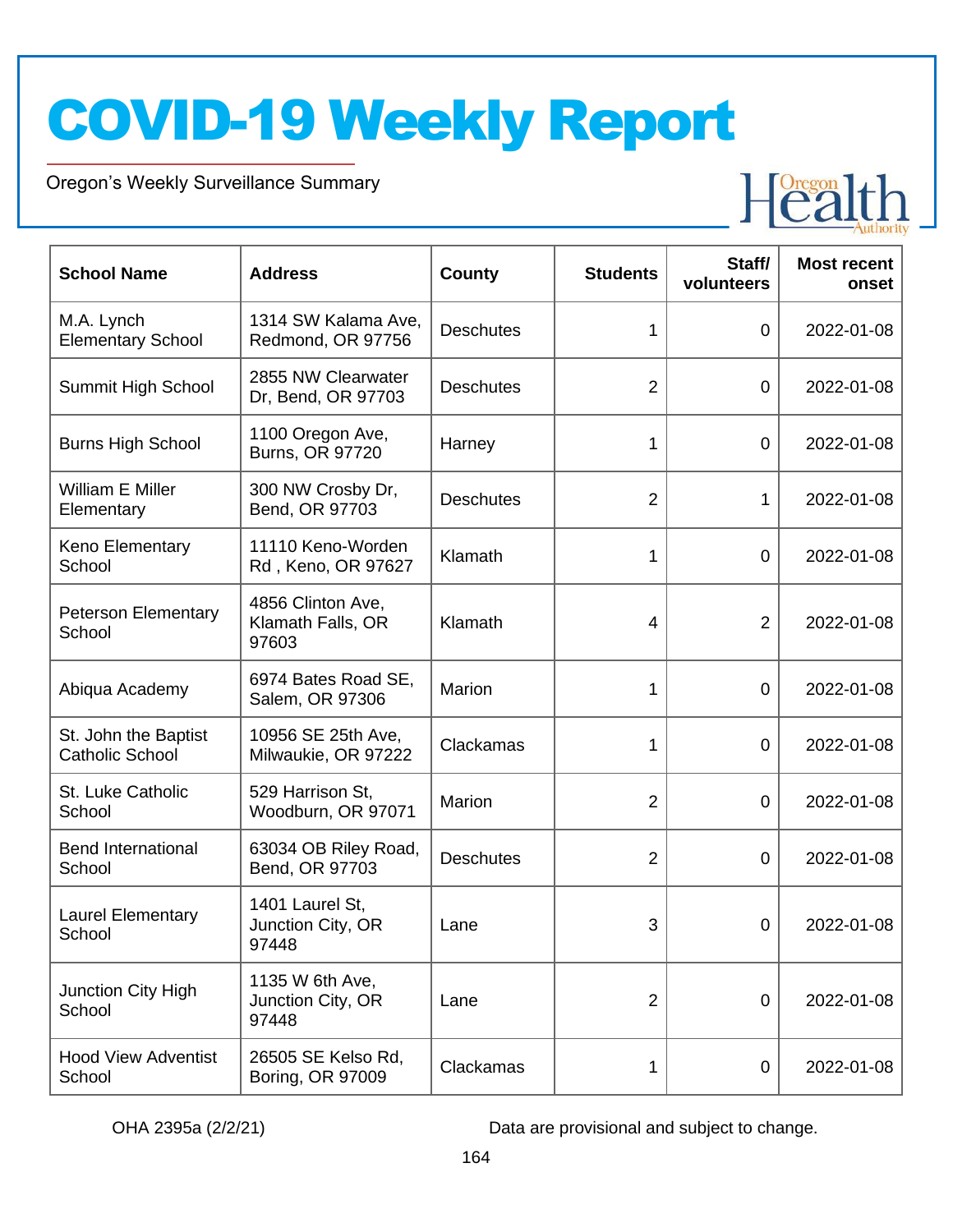Oregon's Weekly Surveillance Summary

Novel Coronavirus (COVID-19)



| <b>School Name</b>                         | <b>Address</b>                                  | <b>County</b>    | <b>Students</b> | Staff/<br>volunteers | <b>Most recent</b><br>onset |
|--------------------------------------------|-------------------------------------------------|------------------|-----------------|----------------------|-----------------------------|
| Oak Grove<br><b>Elementary School</b>      | 1500 Oak Grove Dr<br>NW, Albany, OR<br>97321    | <b>Benton</b>    | $\overline{2}$  | $\mathbf 0$          | 2022-01-08                  |
| <b>Memorial Middle</b><br>School           | 1050 Queen Ave SW,<br>Albany, OR 97321          | Linn             | 3               | $\mathbf 0$          | 2022-01-08                  |
| West Albany High<br>School                 | 2100 Elm St SW,<br>Albany, OR 97321             | Linn             | 4               | $\mathbf 0$          | 2022-01-08                  |
| Lebanon High School                        | 1700 S 5th St,<br>Lebanon, OR 97355             | Linn             | 5               | $\mathbf 0$          | 2022-01-08                  |
| <b>Silverton Middle</b><br>School          | 714 Schlador St.<br>Silverton, OR 97381         | Marion           | $\overline{4}$  | $\mathbf 0$          | 2022-01-08                  |
| Caldera High School                        | 60925 SE 15th St,<br>Bend, OR 97702             | <b>Deschutes</b> | 3               | $\overline{0}$       | 2022-01-08                  |
| Tumwata Middle<br>School                   | 14133 S Donovan Rd.<br>Oregon City, OR<br>97045 | Clackamas        | 1               | $\mathbf 0$          | 2022-01-08                  |
| <b>Tigard High School</b>                  | 9000 SW Durham Rd,<br><b>Tigard, OR 97224</b>   | Washington       | 1               | $\mathbf 0$          | 2022-01-07                  |
| Raleigh Park<br><b>Elementary School</b>   | 3670 SW 78th Ave,<br>Portland, OR 97225         | Washington       | $\overline{2}$  | $\mathbf 0$          | 2022-01-07                  |
| Antonia Crater<br><b>Elementary School</b> | 203 W Foothills Dr,<br>Newberg, OR 97132        | Yamhill          | 4               | $\overline{0}$       | 2022-01-07                  |
| Mountain View High<br>School               | 2755 NE 27th St,<br>Bend, OR 97701              | <b>Deschutes</b> | 5               | $\mathbf 0$          | 2022-01-07                  |
| Glide Middle School                        | 18990 N Umpqua<br>Hwy, Glide, OR 97443          | Douglas          | 1               | $\mathbf 0$          | 2022-01-07                  |
| Prairie City School                        | 740 Overholt St,<br>Prairie City, OR 97869      | Grant            | $\overline{2}$  | $\mathbf 0$          | 2022-01-07                  |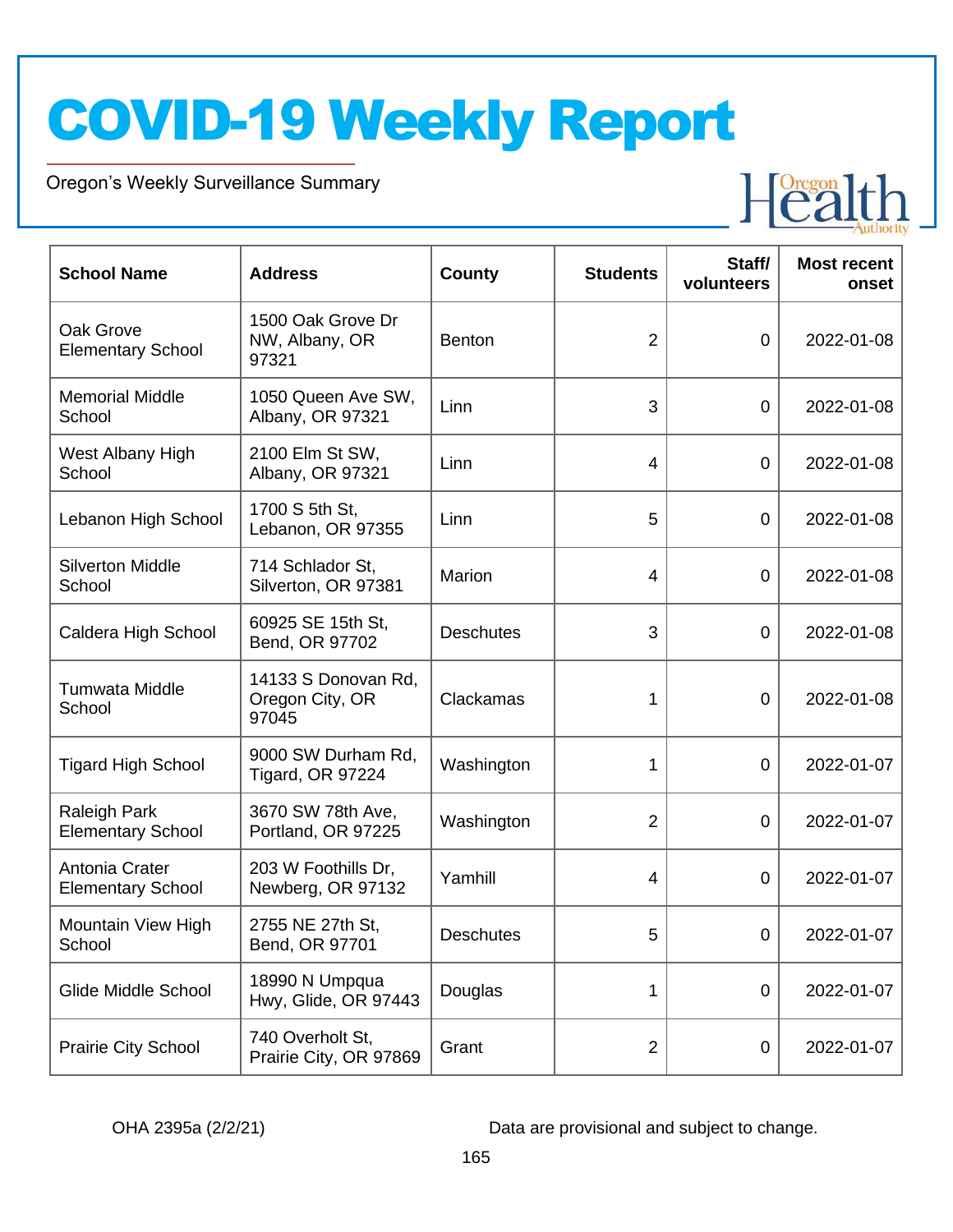Oregon's Weekly Surveillance Summary

Novel Coronavirus (COVID-19)



| <b>School Name</b>                                     | <b>Address</b>                                      | <b>County</b>    | <b>Students</b> | Staff/<br>volunteers | <b>Most recent</b><br>onset |
|--------------------------------------------------------|-----------------------------------------------------|------------------|-----------------|----------------------|-----------------------------|
| <b>Helman Elementary</b>                               | 705 Helman St,<br>Ashland, OR 97520                 | Jackson          | 1               | $\overline{0}$       | 2022-01-07                  |
| Washington<br><b>Elementary School</b>                 | 610 S Peach St,<br>Medford, OR 97501                | Jackson          | 3               | $\overline{0}$       | 2022-01-07                  |
| <b>Sherwood Charter</b><br>School                      | 23264 SW Main St,<br>Sherwood, OR 97140             | Washington       | 1               | $\overline{0}$       | 2022-01-07                  |
| <b>Timber Ridge School</b>                             | 373 Timber Ridge St<br>NE, Albany, OR 97322         | Linn             | 3               | $\overline{0}$       | 2022-01-07                  |
| <b>Rosland Elementary</b>                              | 52350 Yaeger Way,<br>La Pine, OR 97739              | <b>Deschutes</b> | $\overline{2}$  | $\overline{0}$       | 2022-01-07                  |
| Clackamas Academy<br>of Industrial Sciences            | 1306 12th St, Oregon<br>City, OR 97045              | Clackamas        | 1               | 0                    | 2022-01-07                  |
| <b>Central Christian</b><br>School                     | 2731 SW Airport Way,<br>Redmond, OR 97756           | <b>Deschutes</b> | 1               | $\overline{0}$       | 2022-01-07                  |
| <b>Medford Montessori</b><br>School                    | 1801 E Jackson<br>Street, Medford, OR<br>97504      | Jackson          | 1               | 0                    | 2022-01-07                  |
| Salem Academy<br><b>Christian School</b>               | 942 Lancaster Dr NE,<br>Salem, OR 97301             | Marion           | 1               | $\overline{0}$       | 2022-01-07                  |
| Seven Peaks School                                     | 19660 Mountaineer<br>Wy, Bend, OR 97702             | <b>Deschutes</b> | $\overline{2}$  | $\overline{0}$       | 2022-01-07                  |
| Franciscan Montessori<br>Earth School                  | 14750 SE Clinton St,<br>Portland, OR 97236          | Multnomah        | 1               | 0                    | 2022-01-07                  |
| <b>Barnes Butte</b><br>Elementary                      | 1875 NE Ironhorse Dr,<br>Prineville, OR 97754       | Crook            | 4               | 0                    | 2022-01-07                  |
| <b>Rivergate Adventist</b><br><b>Elementary School</b> | 1505 Rivergate School<br>Rd, Gladstone, OR<br>97027 | Clackamas        | 1               | 0                    | 2022-01-07                  |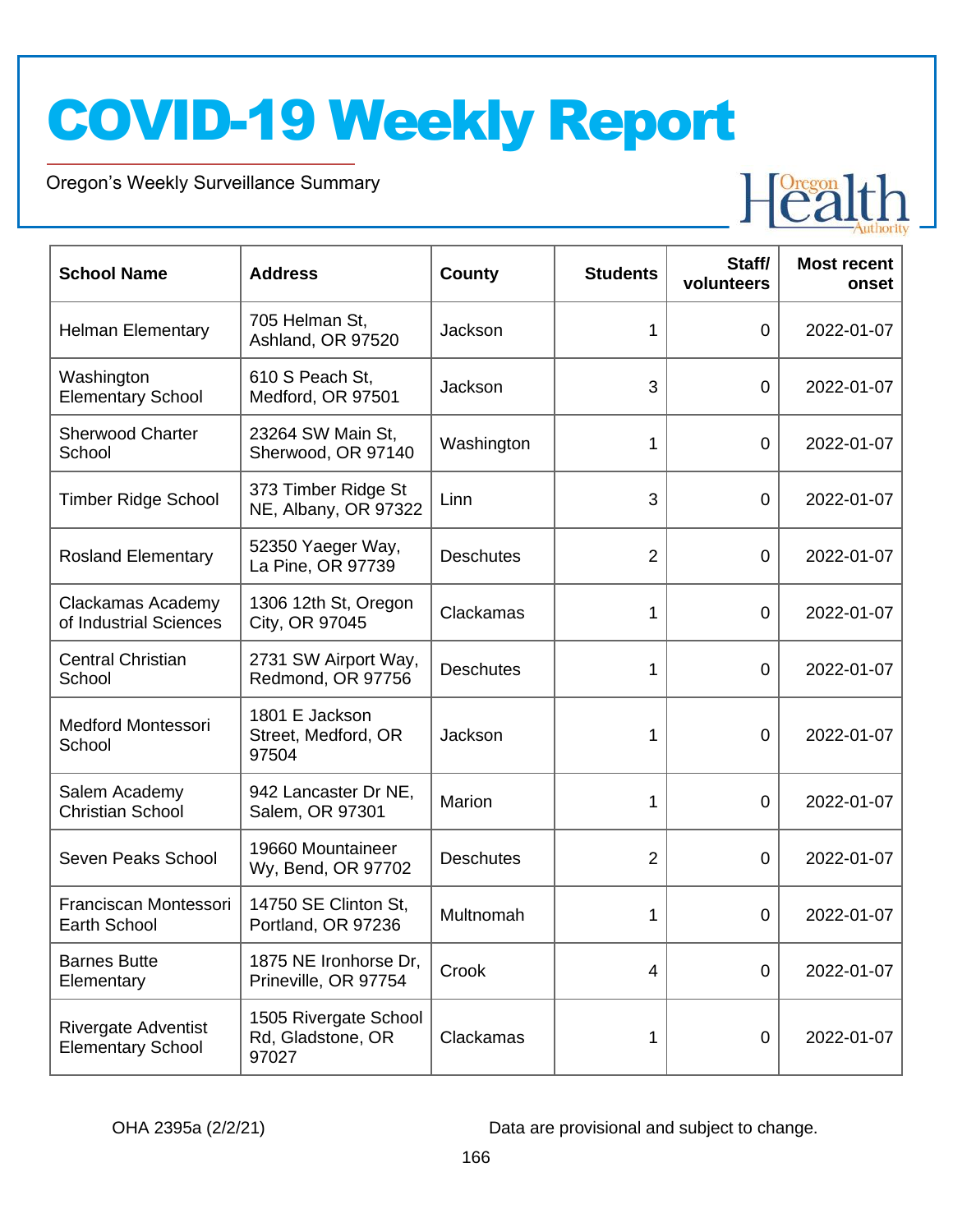Oregon's Weekly Surveillance Summary

Novel Coronavirus (COVID-19)



| <b>School Name</b>                                     | <b>Address</b>                                     | County     | <b>Students</b> | Staff/<br>volunteers | <b>Most recent</b><br>onset |
|--------------------------------------------------------|----------------------------------------------------|------------|-----------------|----------------------|-----------------------------|
| <b>Tillamook Adventist</b><br>School                   | 4300 12th St,<br>Tillamook, OR 97141               | Tillamook  | $\overline{2}$  | $\overline{0}$       | 2022-01-07                  |
| Lafayette Elementary<br>School                         | 3122 Madison St SE,<br>Albany, OR 97322            | Linn       | 1               | $\overline{0}$       | 2022-01-07                  |
| South Shore<br>Elementary                              | 910 Bain St SE,<br>Albany, OR 97322                | Linn       | 1               | $\overline{0}$       | 2022-01-07                  |
| <b>Waverly Elementary</b><br>School                    | 425 Columbus St SE,<br>Albany, OR 97321            | Linn       | $\overline{2}$  | $\overline{0}$       | 2022-01-07                  |
| <b>North Marion</b><br>Intermediate School             | 20237 Grim Rd NE,<br>Aurora, OR 97002              | Marion     | $\overline{0}$  | 1                    | 2022-01-07                  |
| <b>Buttercup Hill</b><br>Preschool and<br>Kindergarten | 4515 Sunnyside Road<br>SE, #A, Salem, OR<br>97302  | Marion     | $\overline{2}$  | 0                    | 2022-01-07                  |
| Adrienne C. Nelson<br><b>High School</b>               | 14897 SE Parklane<br>Dr, Happy Valley, OR<br>97015 | Clackamas  | 1               | 0                    | 2022-01-07                  |
| <b>McNary Heights</b><br><b>Elementary School</b>      | 120 Columbia Blvd,<br>Umatilla, OR 97882           | Umatilla   | 1               | 1                    | 2022-01-06                  |
| <b>Banks Middle School</b>                             | 12850 NW Main St,<br>Banks, OR 97106               | Washington | $\overline{2}$  | 0                    | 2022-01-06                  |
| <b>Hawks View</b><br><b>Elementary School</b>          | 21920 SW Sherwood<br>Blvd, Sherwood, OR<br>97140   | Washington | 1               | 0                    | 2022-01-06                  |
| <b>Community School</b>                                | 1841 SW Merlo Dr,<br>Beaverton, OR 97003           | Washington | 1               | 0                    | 2022-01-06                  |
| <b>Central Linn</b><br><b>Elementary School</b>        | 239 W 2nd St, Halsey,<br>OR 97348                  | Linn       | 1               | $\mathbf 0$          | 2022-01-06                  |
| John Wetten<br><b>Elementary School</b>                | 250 E Exeter St,<br>Gladstone, OR 97027            | Clackamas  | 1               | 0                    | 2022-01-06                  |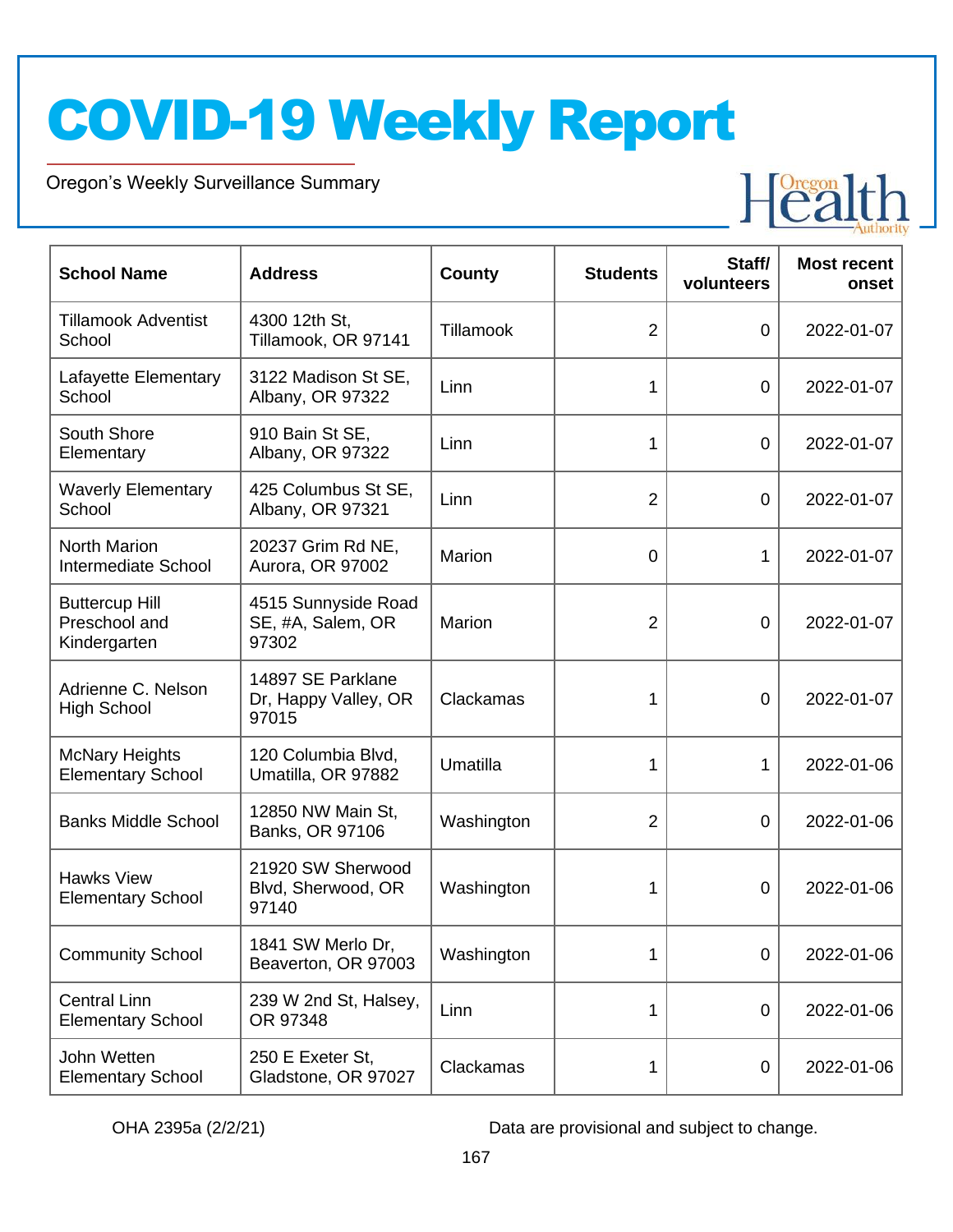Oregon's Weekly Surveillance Summary

Novel Coronavirus (COVID-19)



| <b>School Name</b>                                    | <b>Address</b>                             | <b>County</b>     | <b>Students</b> | Staff/<br>volunteers | <b>Most recent</b><br>onset |
|-------------------------------------------------------|--------------------------------------------|-------------------|-----------------|----------------------|-----------------------------|
| Kraxberger Middle<br>School                           | 17777 Webster Rd,<br>Gladstone, OR 97027   | Clackamas         | 1               | 0                    | 2022-01-06                  |
| Luckiamute Valley<br><b>Charter Schools</b>           | 17475 Bridgeport Rd,<br>Dallas, OR 97338   | Polk              | 1               | 0                    | 2022-01-06                  |
| <b>Westside Elementary</b><br>School                  | 3685 Belmont Dr,<br>Hood River, OR 97031   | <b>Hood River</b> | 4               | 1                    | 2022-01-06                  |
| <b>Walker Elementary</b><br>School                    | 364 Walker Ave,<br>Ashland, OR 97520       | Jackson           | 1               | 0                    | 2022-01-06                  |
| <b>Reynolds Arthur</b><br>Academy                     | 123 SW 21st Ave,<br>Troutdale, OR 97060    | Multnomah         | 1               | 0                    | 2022-01-06                  |
| Ponderosa<br>Elementary                               | 3790 NE Purcell Blvd,<br>Bend, OR 97701    | <b>Deschutes</b>  | 1               | 0                    | 2022-01-06                  |
| <b>Livingstone Adventist</b><br>Academy               | 5771 Fruitland Rd NE,<br>Salem, OR 97317   | Marion            | 1               | 0                    | 2022-01-06                  |
| <b>St.Francis of Assisi</b><br><b>Catholic School</b> | 2450 NE 27th St,<br>Bend, OR 97701         | <b>Deschutes</b>  | 1               | 0                    | 2022-01-06                  |
| Childpeace<br>Montessori School                       | 1516 NW Thurman St,<br>Portland, OR 97209  | Multnomah         | 1               | 0                    | 2022-01-06                  |
| <b>Holy Trinity</b>                                   | 13755 SW Walker Rd,<br>Beaverton, OR 97005 | Washington        | 5               | 0                    | 2022-01-06                  |
| North Star Elementary<br>School                       | 63567 NW Brownrigg<br>Ln, Bend, OR 97703   | <b>Deschutes</b>  | 1               | 0                    | 2022-01-06                  |
| <b>Liberty Elementary</b><br>School                   | 2345 Liberty St SW,<br>Albany, OR 97321    | Linn              | $\overline{2}$  | $\mathbf 0$          | 2022-01-06                  |
| Seven Oak Middle<br>School                            | 550 Cascade Dr,<br>Lebanon, OR 97355       | Linn              | 1               | $\mathbf 0$          | 2022-01-06                  |
| <b>Aumsville Elementary</b><br>School                 | 572 N 11th St,<br>Aumsville, OR 97325      | Marion            | 1               | $\mathbf 0$          | 2022-01-06                  |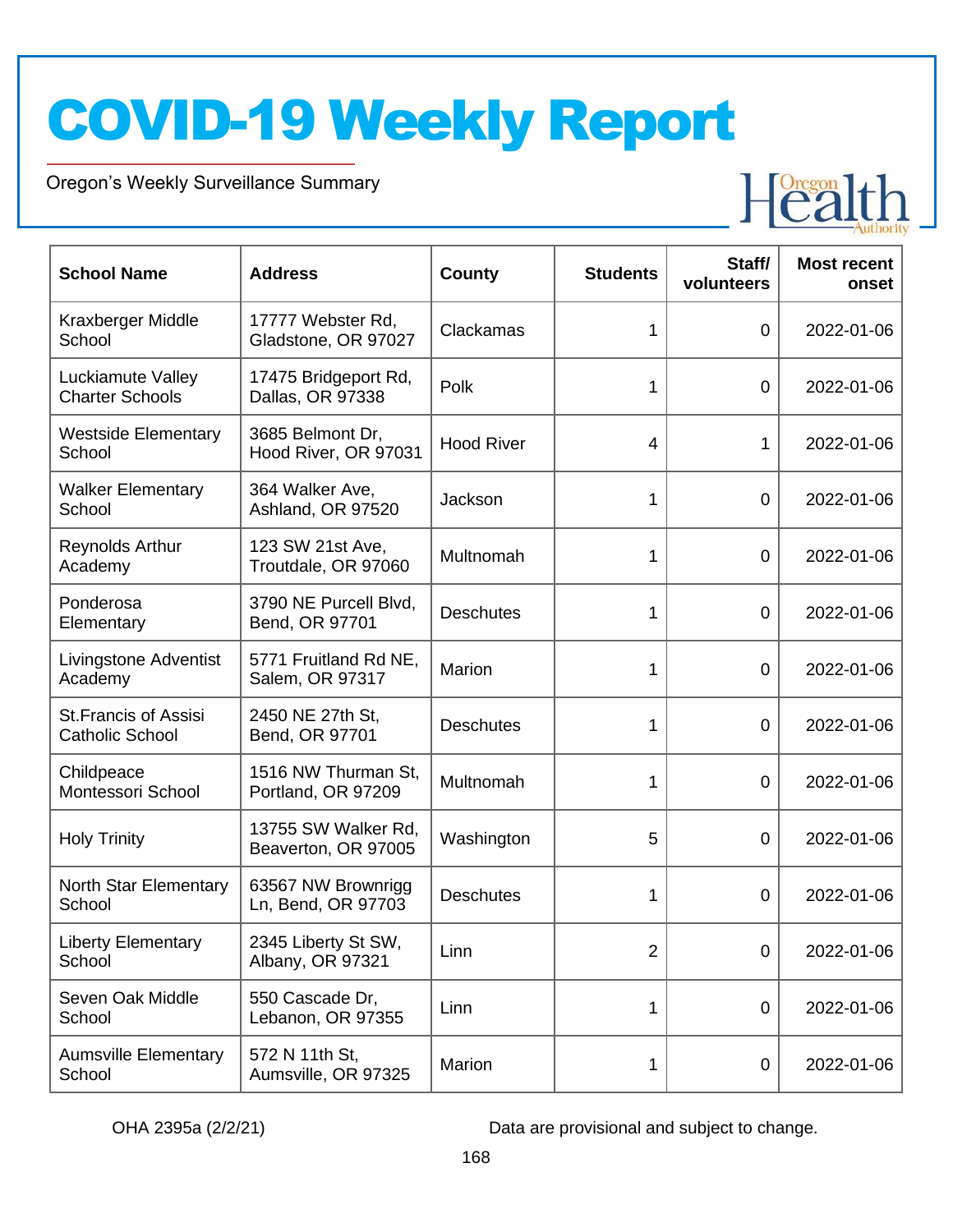Oregon's Weekly Surveillance Summary

Novel Coronavirus (COVID-19)



| <b>School Name</b>                                 | <b>Address</b>                                     | <b>County</b>     | <b>Students</b> | Staff/<br>volunteers | <b>Most recent</b><br>onset |
|----------------------------------------------------|----------------------------------------------------|-------------------|-----------------|----------------------|-----------------------------|
| <b>Cloverdale Elementary</b>                       | 9666 Parrish Gap Rd<br>SE, Turner, OR 97392        | Marion            | $\overline{2}$  | $\mathbf 0$          | 2022-01-06                  |
| Rex Putnam High<br>School                          | 4950 SE Roethe Rd,<br>Milwaukie, OR 97267          | Clackamas         | 1               | $\mathbf 0$          | 2022-01-06                  |
| Woodmere<br><b>Elementary School</b>               | 7900 SE Duke St.<br>Portland, OR 97206             | Multnomah         | 1               | $\mathbf 0$          | 2022-01-06                  |
| <b>Pleasant Valley</b><br><b>Elementary School</b> | 17625 SE Foster Rd,<br>Gresham, OR 97080           | Multnomah         | 1               | $\mathbf 0$          | 2022-01-06                  |
| <b>Gilbert Park</b><br><b>Elementary School</b>    | 13132 SE Ramona St,<br>Portland, OR 97236          | Multnomah         | $\overline{2}$  | $\mathbf 0$          | 2022-01-06                  |
| Falls City High School                             | 111 N Main St, Falls<br>City, OR 97344             | Polk              | 1               | $\mathbf 0$          | 2022-01-05                  |
| <b>Banks High School</b>                           | 13050 NW Main St,<br>Banks, OR 97106               | Washington        | 1               | $\overline{0}$       | 2022-01-05                  |
| <b>Tualatin High School</b>                        | 22300 SW Boones<br>Ferry Rd, Tualatin, OR<br>97062 | Washington        | 1               | 0                    | 2022-01-05                  |
| <b>Agnes Stewart Middle</b><br>School              | 900 S 32nd St,<br>Springfield, OR 97478            | Lane              | $\overline{0}$  | 1                    | 2022-01-05                  |
| Sandy High School                                  | 37400 Bell St, Sandy,<br>OR 97055                  | Clackamas         | 1               | 0                    | 2022-01-05                  |
| <b>Yoncalla Elementary</b>                         | 401 1st St, Yoncalla,<br>OR 97499                  | Douglas           | 1               | 0                    | 2022-01-05                  |
| Wy'east Middle School                              | 3000 Wy'east Rd,<br>Hood River, OR 97031           | <b>Hood River</b> | 1               | $\overline{0}$       | 2022-01-05                  |
| <b>Happy Valley</b><br>Elementary                  | 13865 SE King Rd,<br>Happy Valley, OR<br>97086     | Clackamas         | 1               | $\mathbf 0$          | 2022-01-05                  |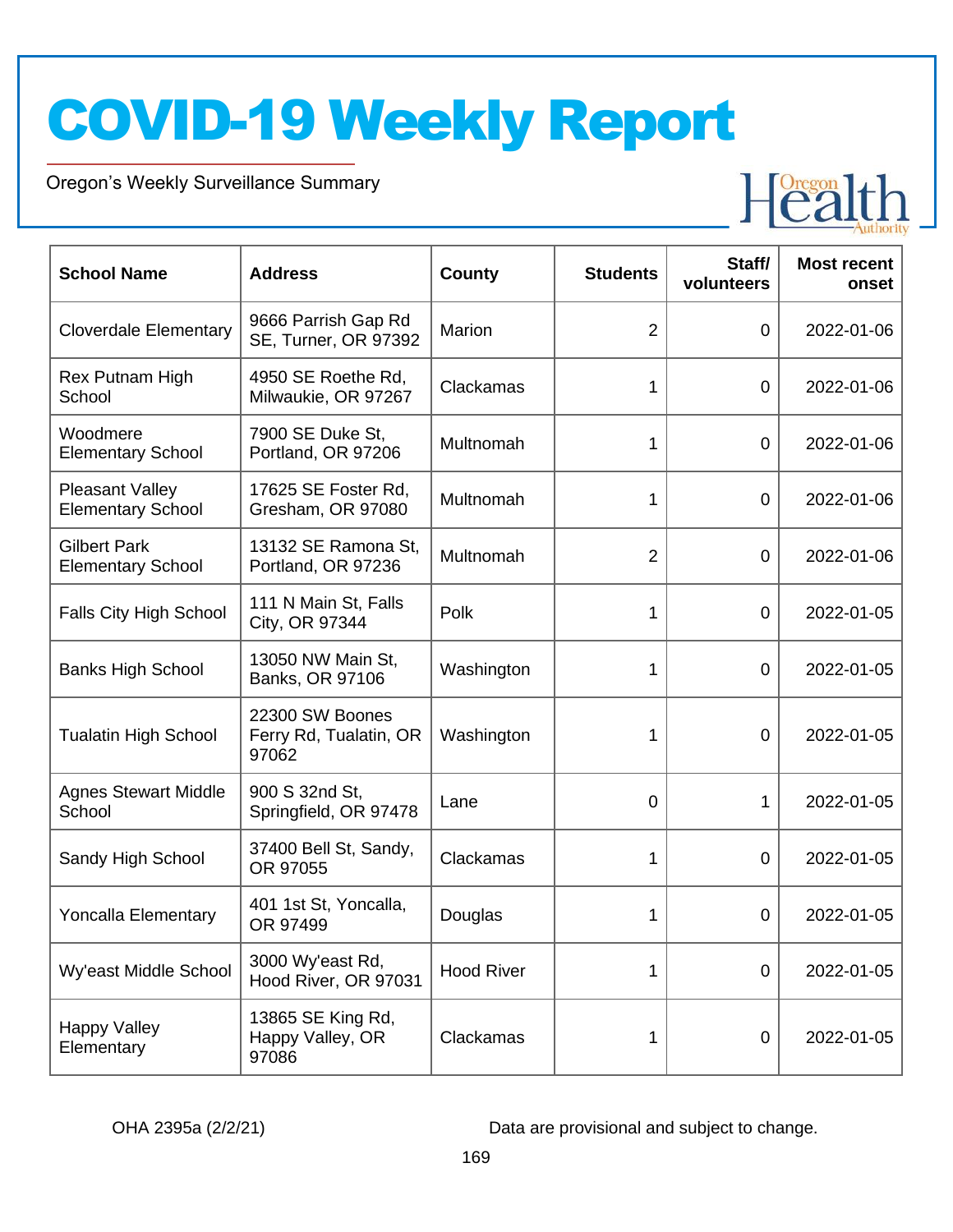Oregon's Weekly Surveillance Summary

Novel Coronavirus (COVID-19)



| <b>School Name</b>                                  | <b>Address</b>                                      | County     | <b>Students</b> | Staff/<br>volunteers | <b>Most recent</b><br>onset |
|-----------------------------------------------------|-----------------------------------------------------|------------|-----------------|----------------------|-----------------------------|
| <b>Rock Creek Middle</b><br>School                  | 14331 SE 132nd Ave,<br>Clackamas, OR 97015          | Clackamas  | 1               | $\Omega$             | 2022-01-05                  |
| Kingsview Christian<br>School                       | 1850 Clark St, North<br>Bend, OR 97459              | Coos       | 1               | $\overline{0}$       | 2022-01-05                  |
| Wilsonville High<br>School                          | 6800 SW Wilsonville<br>Rd, Wilsonville, OR<br>97070 | Clackamas  | 1               | $\overline{0}$       | 2022-01-05                  |
| <b>Beatrice Morrow</b><br><b>Cannady Elementary</b> | 18031 SE Vogel Rd,<br>Happy Valley, OR<br>97089     | Clackamas  | 1               | 0                    | 2022-01-05                  |
| <b>Three Rivers Charter</b><br>School               | 2565 SW Ek Rd, West<br>Linn, OR 97068               | Clackamas  | 1               | $\overline{0}$       | 2022-01-05                  |
| <b>Meadow Ridge</b><br><b>Elementary School</b>     | 385 Timber Ridge St<br>NE, Albany, OR 97322         | Linn       | 1               | $\overline{0}$       | 2022-01-05                  |
| <b>Tangent Elementary</b><br>School                 | 32100 Old Oak Dr,<br>Tangent, OR 97389              | Linn       | 1               | $\overline{0}$       | 2022-01-05                  |
| <b>Santiam Elementary</b><br>School                 | 450 SW Evergreen St,<br>Mill City, OR 97360         | Linn       | 0               | 1                    | 2022-01-05                  |
| Salem Heights<br><b>Elementary School</b>           | 3495 Liberty Rd S,<br>Salem, OR 97302               | Marion     | 1               | $\overline{0}$       | 2022-01-05                  |
| <b>Cleveland High School</b>                        | 3400 SE 26th Ave,<br>Portland, OR 97202             | Multnomah  | 1               | $\overline{0}$       | 2022-01-05                  |
| <b>Highland Elementary</b><br>School                | 295 NE 24th St,<br>Gresham, OR 97030                | Multnomah  | 1               | 0                    | 2022-01-05                  |
| Beaverton Academy of<br>Science and<br>Engineering  | 10740 NE Walker Rd,<br>Hillsboro, OR 97006          | Washington | 1               | $\overline{0}$       | 2022-01-05                  |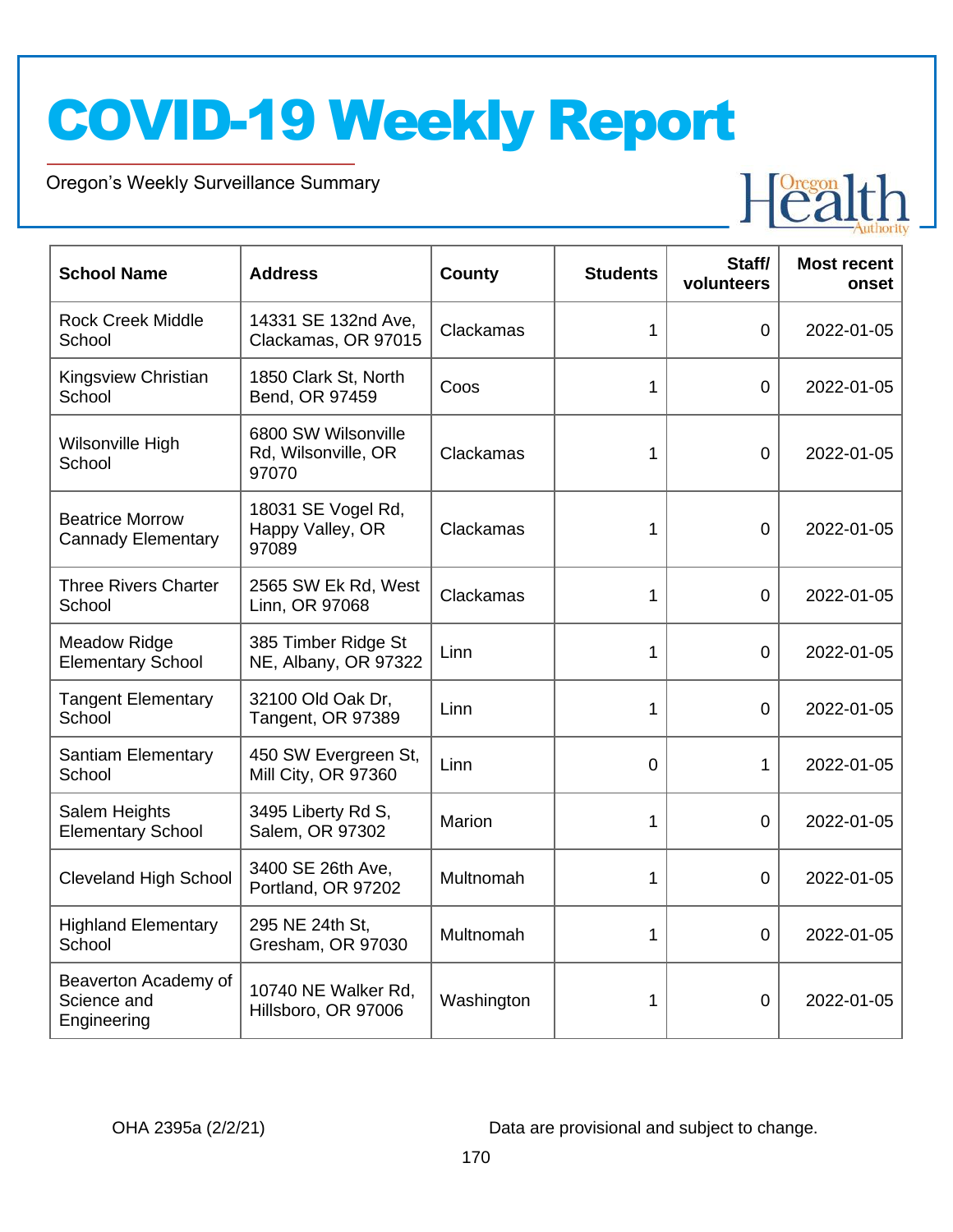Oregon's Weekly Surveillance Summary

Novel Coronavirus (COVID-19)



| <b>School Name</b>                               | <b>Address</b>                                     | County    | <b>Students</b> | Staff/<br>volunteers | <b>Most recent</b><br>onset |
|--------------------------------------------------|----------------------------------------------------|-----------|-----------------|----------------------|-----------------------------|
| De La Salle North<br><b>Catholic High School</b> | 4300 NE Killingsworth<br>St, Portland, OR<br>97218 | Multnomah | 5               | 0                    | 2022-01-27                  |
| <b>St Peter Catholic</b><br>School               | 98 SW 9th St, Ontario,<br>OR 97914                 | Malheur   | $\overline{2}$  | 0                    | 2022-01-18                  |
| <b>Ventura Park</b><br><b>Elementary School</b>  | 145 SE 117th Ave,<br>Portland, OR 97216            | Multnomah | 4               | 2                    | 2022-01-28                  |
| Cedaroak Park<br>Primary                         | 4515 Cedar Oak Dr,<br>West Linn, OR 97068          | Clackamas | 6               | 0                    | 2022-01-22                  |

#### **Table 8. Active school outbreaks**

*Schools reporting active COVID-19 outbreaks (n=65)*

| <b>School Name</b>                         | <b>Address</b>                               | County    | <b>Total Cases</b> | <b>Most recent</b><br>onset |
|--------------------------------------------|----------------------------------------------|-----------|--------------------|-----------------------------|
| St. Helens High<br>School, 4               | 2375 Gable Rd, St<br><b>Helens, OR 97051</b> | Columbia  | 3                  | 2022-01-31                  |
| <b>Grant Watts</b><br>Elementary School, 2 | 52000 SE 3rd PI,<br>Scappoose, OR 97056      | Columbia  | 3                  | 2022-01-31                  |
| Otto Petersen<br>Elementary School, 2      | 52050 SE 3rd St,<br>Scappoose, OR 97056      | Columbia  | 6                  | 2022-01-30                  |
| Otto Petersen<br>Elementary School, 6      | 52050 SE 3rd St,<br>Scappoose, OR 97056      | Columbia  | $\mathcal{P}$      | 2022-01-30                  |
| Otto Petersen<br>Elementary School, 5      | 52050 SE 3rd St,<br>Scappoose, OR 97056      | Columbia  | 2                  | 2022-01-28                  |
| Ventura Park<br><b>Elementary School</b>   | 145 SE 117th Ave,<br>Portland, OR 97216      | Multnomah | 4                  | 2022-01-28                  |
| <b>Grant Watts</b><br>Elementary School, 1 | 52000 SE 3rd PI,<br>Scappoose, OR 97056      | Columbia  | 5                  | 2022-01-27                  |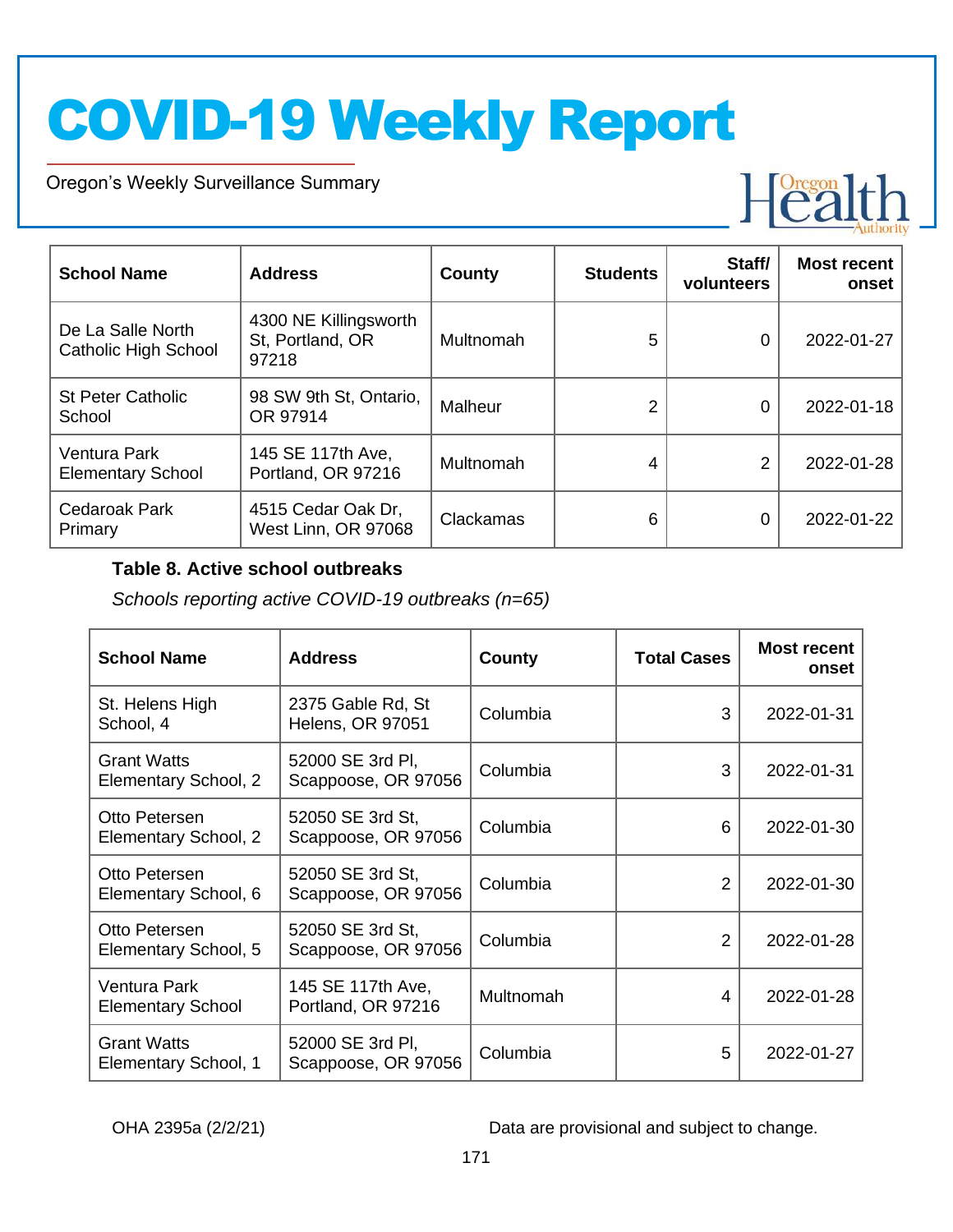Oregon's Weekly Surveillance Summary

Novel Coronavirus (COVID-19)

| <b>School Name</b>                        | <b>Address</b>                                     | <b>County</b> | <b>Total Cases</b> | <b>Most recent</b><br>onset |
|-------------------------------------------|----------------------------------------------------|---------------|--------------------|-----------------------------|
| De La Salle North<br>Catholic High School | 4300 NE Killingsworth<br>St, Portland, OR<br>97218 | Multnomah     | 5                  | 2022-01-27                  |
| <b>Hermiston High</b><br>School, 4        | 600 S 1st St,<br>Hermiston, OR 97838               | Umatilla      | 4                  | 2022-01-25                  |
| Otto Petersen<br>Elementary School, 1     | 52050 SE 3rd St,<br>Scappoose, OR 97056            | Columbia      | 3                  | 2022-01-24                  |
| Otto Petersen<br>Elementary School, 4     | 52050 SE 3rd St,<br>Scappoose, OR 97056            | Columbia      | 3                  | 2022-01-24                  |
| <b>St Luke's School</b>                   | 529 Harrison St,<br>Woodburn, OR 97071             | <b>Marion</b> | 3                  | 2022-01-24                  |
| <b>Sherman County</b><br>School, 2        | 65912 High School<br>Loop, Moro, OR<br>97039       | Sherman       | $\overline{7}$     | 2022-01-23                  |
| <b>Armand Larive Middle</b><br>School     | 1497 SW 9th St.<br>Hermiston, OR 97838             | Umatilla      | 10                 | 2022-01-23                  |
| Greenwood<br><b>Elementary School</b>     | 2300 Spruce Street,<br>La Grande, 97850            | Union         | 9                  | 2022-01-23                  |
| <b>Cedaroak Park</b><br>Primary           | 4515 Cedar Oak Dr,<br>West Linn, OR 97068          | Clackamas     | 6                  | 2022-01-22                  |
| St. Helens High<br>School, 3              | 2375 Gable Rd, St<br>Helens, OR 97051              | Columbia      | 5                  | 2022-01-22                  |
| <b>Warren Elementary</b><br>School        | 34555 Berg Rd,<br>Warren, OR 97053                 | Columbia      | $\overline{2}$     | 2022-01-22                  |
| <b>Sherman County</b><br>School, 1        | 65912 High School<br>Loop, Moro, OR<br>97039       | Sherman       | 5                  | 2022-01-22                  |
| St. Helens High<br>School, 2              | 2375 Gable Rd, St<br>Helens, OR 97051              | Columbia      | $\overline{2}$     | 2022-01-21                  |

OHA 2395a (2/2/21) Data are provisional and subject to change.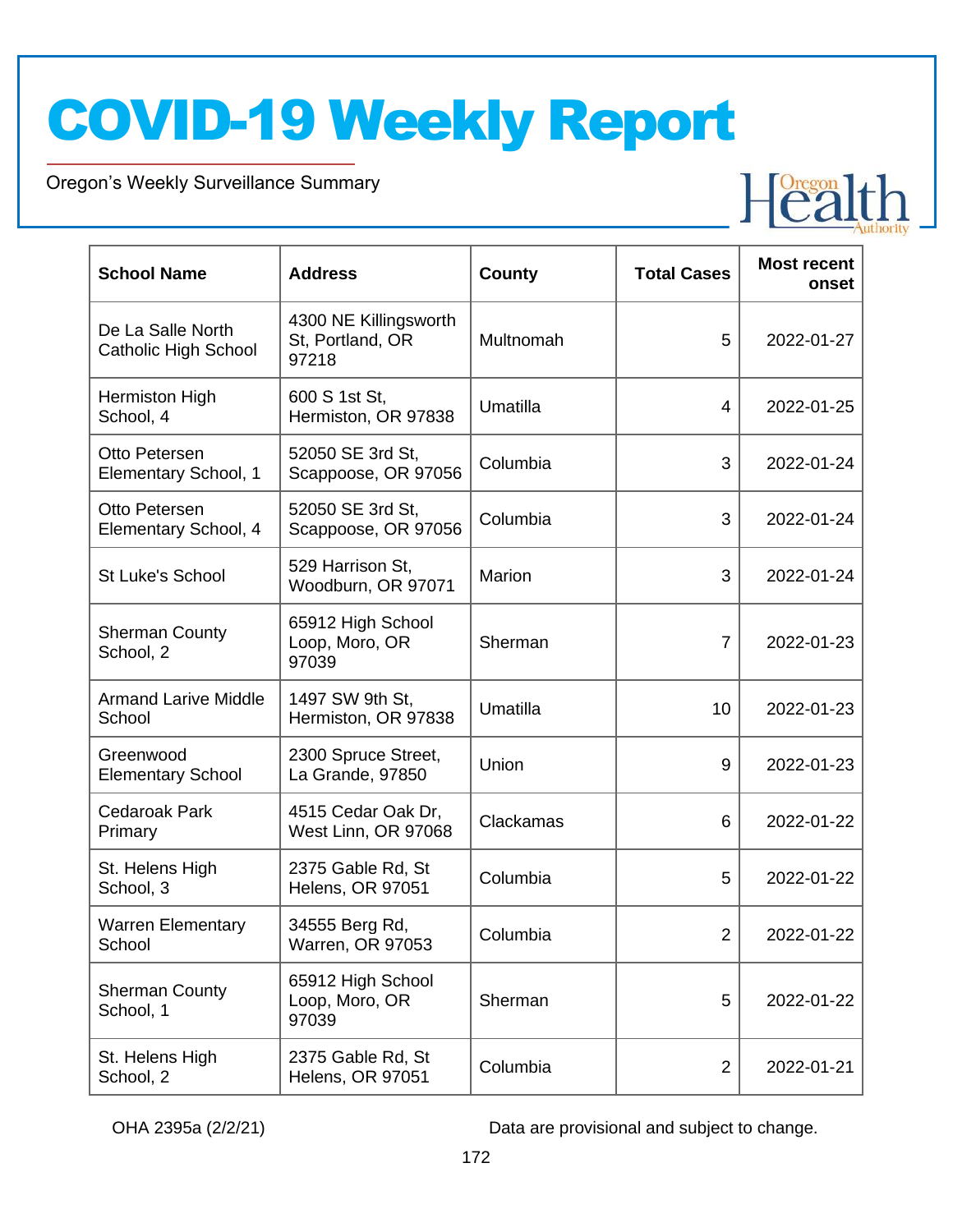Oregon's Weekly Surveillance Summary

Novel Coronavirus (COVID-19)

| <b>School Name</b>                             | <b>Address</b>                                      | County           | <b>Total Cases</b> | <b>Most recent</b><br>onset |
|------------------------------------------------|-----------------------------------------------------|------------------|--------------------|-----------------------------|
| <b>Brookings-Harbor</b><br><b>High School</b>  | 625 Pioneer Rd,<br>Brookings, OR 97415              | Curry            | 4                  | 2022-01-21                  |
| <b>Riley Creek</b><br>Elementary School, 2     | 94350 6th St, Gold<br>Beach, OR 97444               | Curry            | $\overline{7}$     | 2022-01-21                  |
| <b>Ridgeview High</b><br>School, 2             | 4555 SW Elkhorn Ave,<br>Redmond, OR 97756           | <b>Deschutes</b> | $\overline{2}$     | 2022-01-21                  |
| Scappoose High<br>School, 1                    | 33700 SE High School<br>Way, Scappoose, OR<br>97056 | Columbia         | 6                  | 2022-01-20                  |
| <b>Hudson Park</b><br><b>Elementary School</b> | 28176 Old Rainier Rd,<br>Rainier, OR 97048          | Columbia         | 5                  | 2022-01-20                  |
| Scappoose High<br>School, 2                    | 33700 SE High School<br>Way, Scappoose, OR<br>97056 | Columbia         | 3                  | 2022-01-20                  |
| <b>Riley Creek</b><br>Elementary School, 1     | 94350 6th St, Gold<br>Beach, OR 97444               | Curry            | 6                  | 2022-01-20                  |
| <b>Ridgeview High</b><br>School, 1             | 4555 SW Elkhorn Ave,<br>Redmond, OR 97756           | <b>Deschutes</b> | 3                  | 2022-01-20                  |
| <b>Sandstone Middle</b><br>School              | 400 NE 10th St,<br>Hermiston, OR 97838              | Umatilla         | 6                  | 2022-01-20                  |
| Umatilla High School,<br>$\overline{2}$        | 1400 7th Street,<br>Umatilla, Oregon OR<br>97882    | Umatilla         | 3                  | 2022-01-20                  |
| Dufur School                                   | 802 NE 5th St, Dufur,<br>OR 97021                   | Wasco            | 4                  | 2022-01-20                  |
| Otto Petersen<br>Elementary School, 3          | 52050 SE 3rd St,<br>Scappoose, OR 97056             | Columbia         | 3                  | 2022-01-19                  |
| <b>Whitworth Elementary</b><br>School          | 1151 SE Miller Ave,<br>Dallas, OR 97338             | Polk             | 3                  | 2022-01-19                  |

OHA 2395a (2/2/21) Data are provisional and subject to change.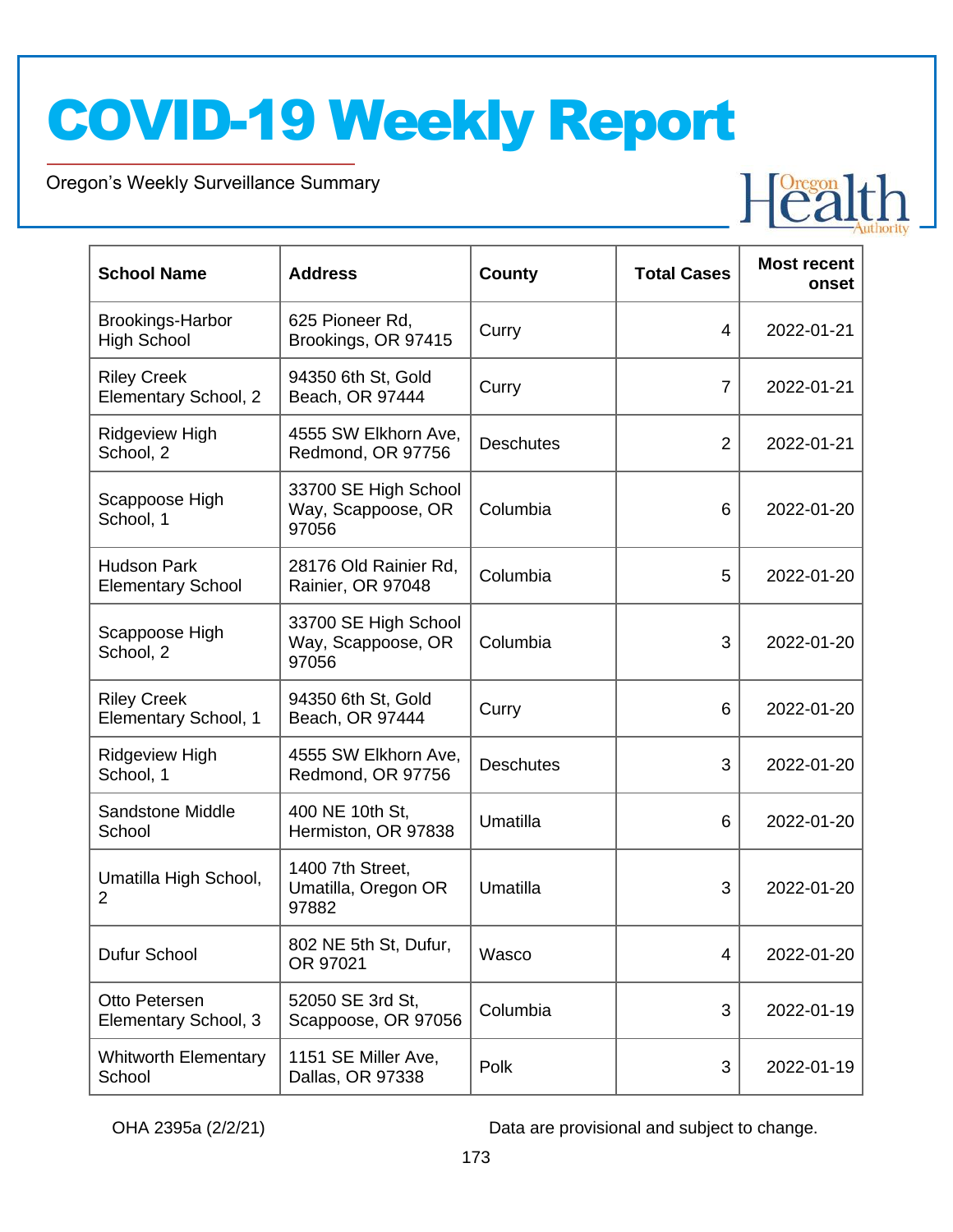Oregon's Weekly Surveillance Summary

Novel Coronavirus (COVID-19)

| <b>School Name</b>                                 | <b>Address</b>                                   | County           | <b>Total Cases</b> | <b>Most recent</b><br>onset |
|----------------------------------------------------|--------------------------------------------------|------------------|--------------------|-----------------------------|
| The Dalles High<br>School, 2                       | 220 E 10th St, The<br>Dalles, OR 97058           | Wasco            | 8                  | 2022-01-19                  |
| St. Helens High<br>School, 1                       | 2375 Gable Rd, St<br><b>Helens, OR 97051</b>     | Columbia         | 6                  | 2022-01-18                  |
| St. Helens-Yankton<br>Arthur Academy               | 33035 Pittsburg Rd, St<br>Helens, OR 97051       | Columbia         | 6                  | 2022-01-18                  |
| Ocean Crest<br><b>Elementary School</b>            | 1040 Allegheny Ave<br>SW, Bandon, OR<br>97411    | Coos             | 15                 | 2022-01-18                  |
| Marshfield High<br>School, 2                       | S 10th & Ingersoll St,<br>Coos Bay, OR 97420     | Coos             | 6                  | 2022-01-18                  |
| <b>Tumalo Community</b><br>School                  | 19835 2nd St., Bend,<br>OR 97703                 | <b>Deschutes</b> | 9                  | 2022-01-18                  |
| <b>St Peter Catholic</b><br>School                 | 98 SW 9th St, Ontario,<br>OR 97914               | Malheur          | $\overline{2}$     | 2022-01-18                  |
| Umatilla High School,<br>1                         | 1400 7th Street.<br>Umatilla, Oregon OR<br>97882 | Umatilla         | 3                  | 2022-01-18                  |
| Sunridge Middle<br>School                          | 700 SW Runnion Ave,<br>Pendleton, OR 97801       | Umatilla         | $\overline{2}$     | 2022-01-18                  |
| <b>Grant Union</b><br>Junior/Senior High<br>School | 911 S Canyon Blvd,<br>John Day, OR 97845         | Grant            | $\overline{2}$     | 2022-01-17                  |
| <b>Grants Pass High</b><br>School                  | 830 NE 9th St, Grants<br>Pass, OR 97526          | Josephine        | 6                  | 2022-01-17                  |
| Oregon School for the<br>Deaf                      | 999 Locust St NE,<br>Salem, OR 97301             | Marion           | $\overline{2}$     | 2022-01-17                  |

OHA 2395a (2/2/21) Data are provisional and subject to change.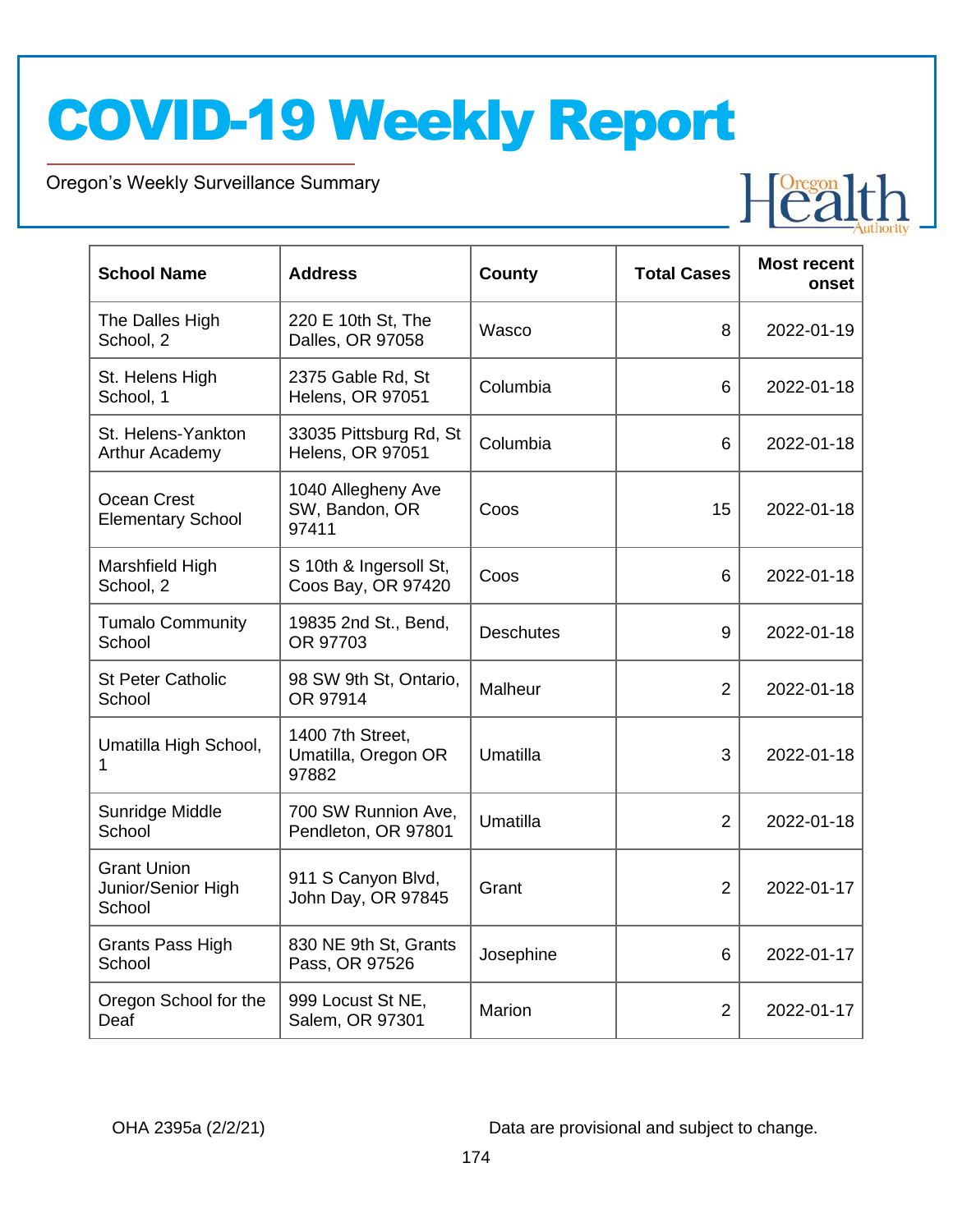Oregon's Weekly Surveillance Summary

Novel Coronavirus (COVID-19)

| <b>School Name</b>                        | <b>Address</b>                                  | County           | <b>Total Cases</b> | <b>Most recent</b><br>onset |
|-------------------------------------------|-------------------------------------------------|------------------|--------------------|-----------------------------|
| North Bay Elementary<br>School            | 93670 Viking Ln # 1,<br>North Bend, OR<br>97459 | Coos             | 4                  | 2022-01-16                  |
| Hermiston High<br>School, 3               | 600 S 1st St,<br>Hermiston, OR 97838            | Umatilla         | 5                  | 2022-01-16                  |
| Riverside<br>Junior/Senior High<br>School | 210 Boardman Ave<br>NE, Boardman, OR<br>97818   | Morrow           | 5                  | 2022-01-15                  |
| North Bend High<br>School, 4              | 2323 Pacific St, North<br>Bend, OR 97459        | Coos             | 4                  | 2022-01-14                  |
| <b>Evergreen Elementary</b><br>School, 2  | 520 W River St, Cave<br>Junction, OR 97523      | Josephine        | $\overline{2}$     | 2022-01-14                  |
| Hermiston High<br>School, 2               | 600 S 1st St,<br>Hermiston, OR 97838            | Umatilla         | 12                 | 2022-01-14                  |
| Myrtle Point High<br>School               | 717 4th St, Myrtle<br>Point, OR 97458           | Coos             | 5                  | 2022-01-13                  |
| LaCreole Middle<br>School, 3              | 701 SE Lacreole Dr,<br>Dallas, OR 97338         | Polk             | 3                  | 2022-01-13                  |
| Rainier Jr/Sr High<br>School              | 28170 Old Rainier Rd,<br>Rainier, OR 97048      | Columbia         | 6                  | 2022-01-12                  |
| Kalmiopsis<br>Elementary School, 3        | 650 Easy St,<br>Brookings, OR 97415             | Curry            | $\overline{2}$     | 2022-01-12                  |
| <b>Elton Gregory Middle</b><br>School, 1  | 1220 NW Upas Ave.,<br>Redmond, OR 97756         | <b>Deschutes</b> | 6                  | 2022-01-12                  |
| <b>Silver Rail Elementary</b><br>School   | 61530 SE Stone<br>Creek Ln, Bend, OR<br>97702   | <b>Deschutes</b> | 3                  | 2022-01-11                  |
| John Tuck Elementary<br>School            | 209 NW 10th St.,<br>Redmond, OR 97756           | <b>Deschutes</b> | 6                  | 2022-01-11                  |

OHA 2395a (2/2/21) Data are provisional and subject to change.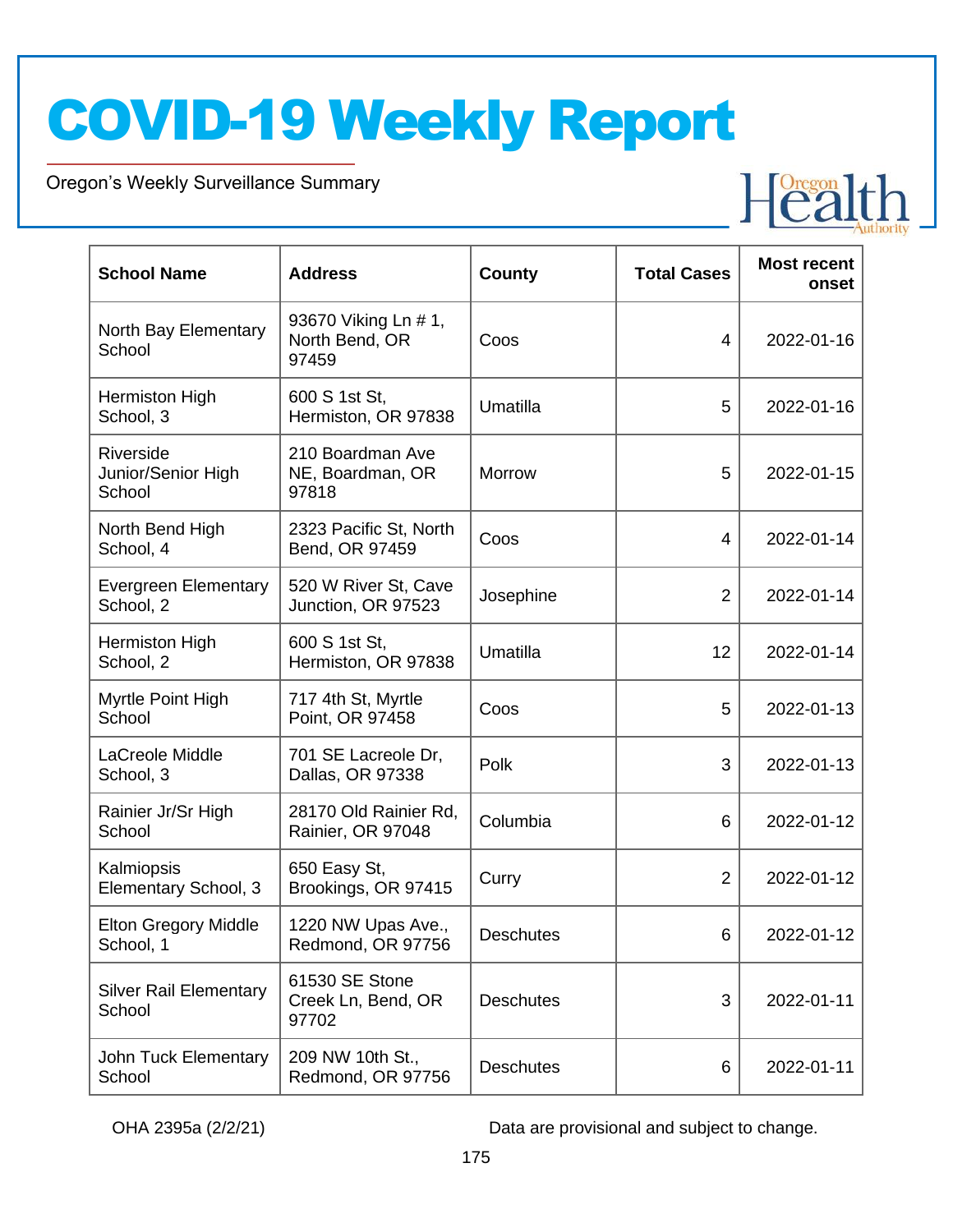Oregon's Weekly Surveillance Summary

| <b>School Name</b>                            | <b>Address</b>                              | <b>County</b>     | <b>Total Cases</b> | <b>Most recent</b><br>onset |
|-----------------------------------------------|---------------------------------------------|-------------------|--------------------|-----------------------------|
| Parkdale Elementary<br>School                 | 4880 Van Nuys Dr, Mt<br>Hood, OR 97041      | <b>Hood River</b> | $\overline{2}$     | 2022-01-11                  |
| <b>Four Rivers</b><br><b>Community School</b> | 2449 SW 4th Ave,<br>Ontario, OR 97914       | Malheur           | 2                  | 2022-01-10                  |
| Helix High School                             | 120 Main St, Helix,<br>OR 97835             | Umatilla          | $\overline{2}$     | 2022-01-10                  |
| <b>Hoover Elementary</b><br>School, 4         | 2323 Siskiyou Blvd,<br>Medford, OR 97504    | Jackson           | 6                  | 2022-01-08                  |
| Prairie City School                           | 740 Overholt Ave,<br>Prairie City, OR 97869 | Grant             | $\overline{2}$     | 2022-01-07                  |
| Southern Oregon<br><b>Success Academy</b>     | 345 Merlin Rd, Merlin,<br>OR 97532          | Josephine         | 2                  | 2022-01-06                  |
| Newport Middle<br>School                      | 825 NE 7th St,<br>Newport, OR 97365         | Lincoln           | $\overline{2}$     | 2022-01-05                  |

#### **Table 9. Resolved school outbreaks**

*Schools reporting recently resolved COVID-19 outbreaks (n=53)*

| <b>School Name</b>                | <b>Address</b>                             | County           | <b>Total Cases</b> | <b>Most recent</b><br>onset |
|-----------------------------------|--------------------------------------------|------------------|--------------------|-----------------------------|
| Elton Gregory Middle<br>School, 2 | 1220 NW Upas Ave.,<br>Redmond, OR 97756    | <b>Deschutes</b> | 5                  | 2022-01-02                  |
| South Salem High<br>School        | 1910 Church St SE,<br>Salem, OR 97302      | Marion           | っ                  | 2022-01-01                  |
| LaSalle College<br>Preparatory    | 11999 SE Fuller Rd,<br>Milwaukie, OR 97222 | Clackamas        |                    | 2022-01-01                  |
| David Douglas High<br>School      | 1001 SE 135th Ave,<br>Portland, OR 97233   | Multnomah        | 3                  | 2021-12-29                  |

OHA 2395a (2/2/21) Data are provisional and subject to change.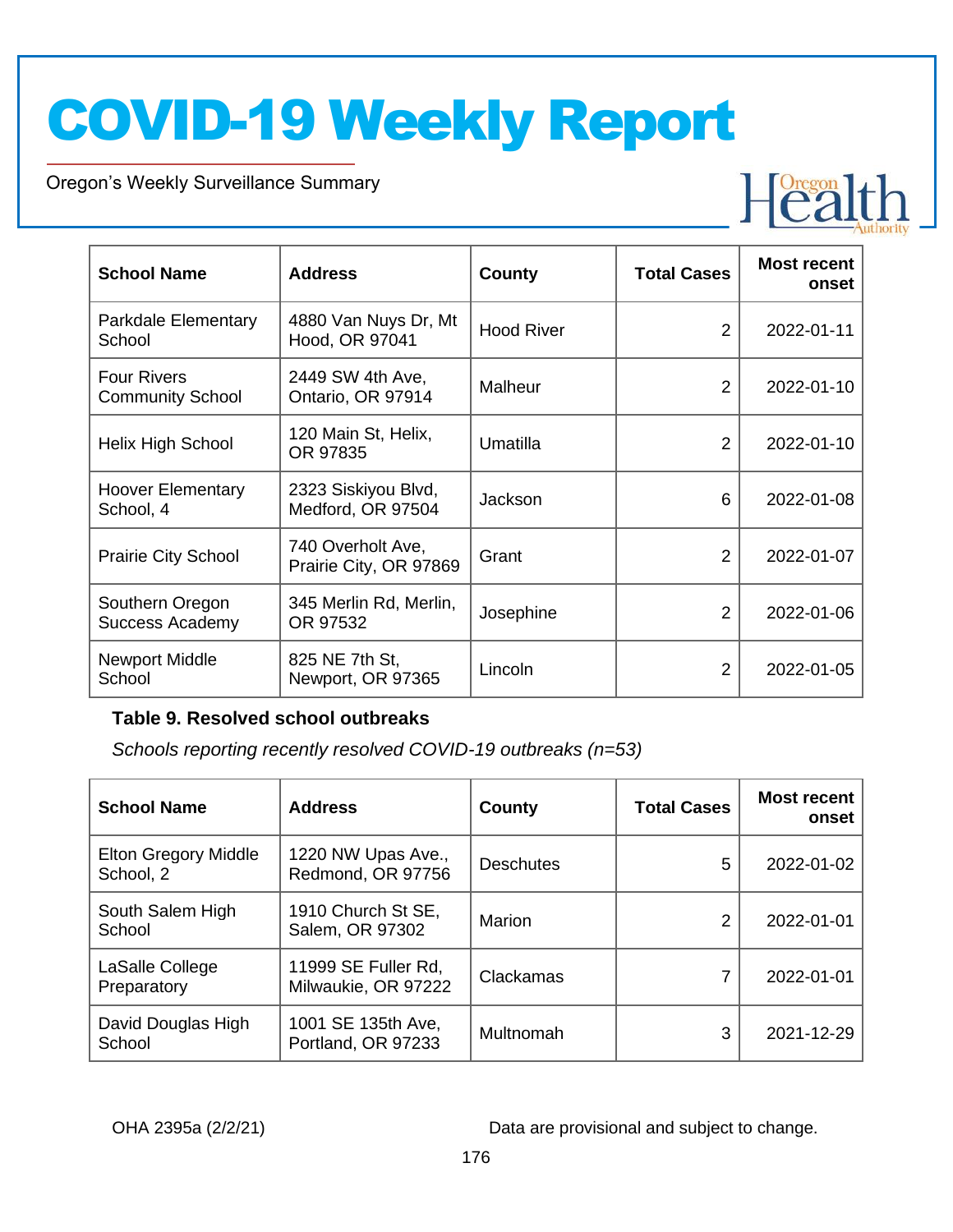Oregon's Weekly Surveillance Summary

Novel Coronavirus (COVID-19)

| <b>School Name</b>                               | <b>Address</b>                                                | County        | <b>Total Cases</b> | <b>Most recent</b><br>onset |
|--------------------------------------------------|---------------------------------------------------------------|---------------|--------------------|-----------------------------|
| Southridge High<br>School, 2                     | 9625 SW 125th Ave,<br>Beaverton, OR 97008                     | Washington    | $\overline{7}$     | 2021-12-27                  |
| West Linn High<br>School, 2                      | 5464 W A St, West<br>Linn, OR 97068                           | Clackamas     | 3                  | 2021-12-27                  |
| Marshfield High<br>School, 1                     | S 10th & Ingersoll St,<br>Coos Bay, OR 97420                  | Coos          | 11                 | 2021-12-26                  |
| <b>Central High School</b>                       | 1530 Monmouth St,<br>Independence, OR<br>97351                | Polk          | $\overline{4}$     | 2021-12-26                  |
| Sherwood High<br>School, 3                       | 18800 SW Haide Rd,<br>Sherwood, OR 97140                      | Washington    | $\overline{2}$     | 2021-12-26                  |
| <b>Crooked River</b><br><b>Elementary School</b> | 1400 SE 2nd St,<br>Prineville, OR 97754                       | Crook         | 8                  | 2021-12-25                  |
| West Linn High<br>School, 1                      | 5464 W A St, West<br>Linn, OR 97068                           | Clackamas     | 5                  | 2021-12-25                  |
| <b>Catlin Gabel School</b>                       | 8825 SW Barnes Rd,<br>Portland, OR 97225                      | Washington    | 9                  | 2021-12-24                  |
| Philomath High School                            | 2054 Applegate St,<br>Philomath, OR 97370                     | <b>Benton</b> | 6                  | 2021-12-24                  |
| Corbett High School, 2                           | 35800 E. Historic<br>Columbia River Hwy,<br>Corbett, OR 97019 | Multnomah     | 3                  | 2021-12-22                  |
| Canby High School                                | 721 SW 4th Ave,<br>Canby, OR 97013                            | Clackamas     | 8                  | 2021-12-21                  |
| <b>Sherwood Middle</b><br>School, 2              | 16956 SW Meinecke<br>Rd, Sherwood, OR<br>97140                | Washington    | $\overline{2}$     | 2021-12-21                  |
| Roosevelt High School                            | 6941 N Central St,<br>Portland, OR 97203                      | Multnomah     | 4                  | 2021-12-20                  |

OHA 2395a (2/2/21) Data are provisional and subject to change.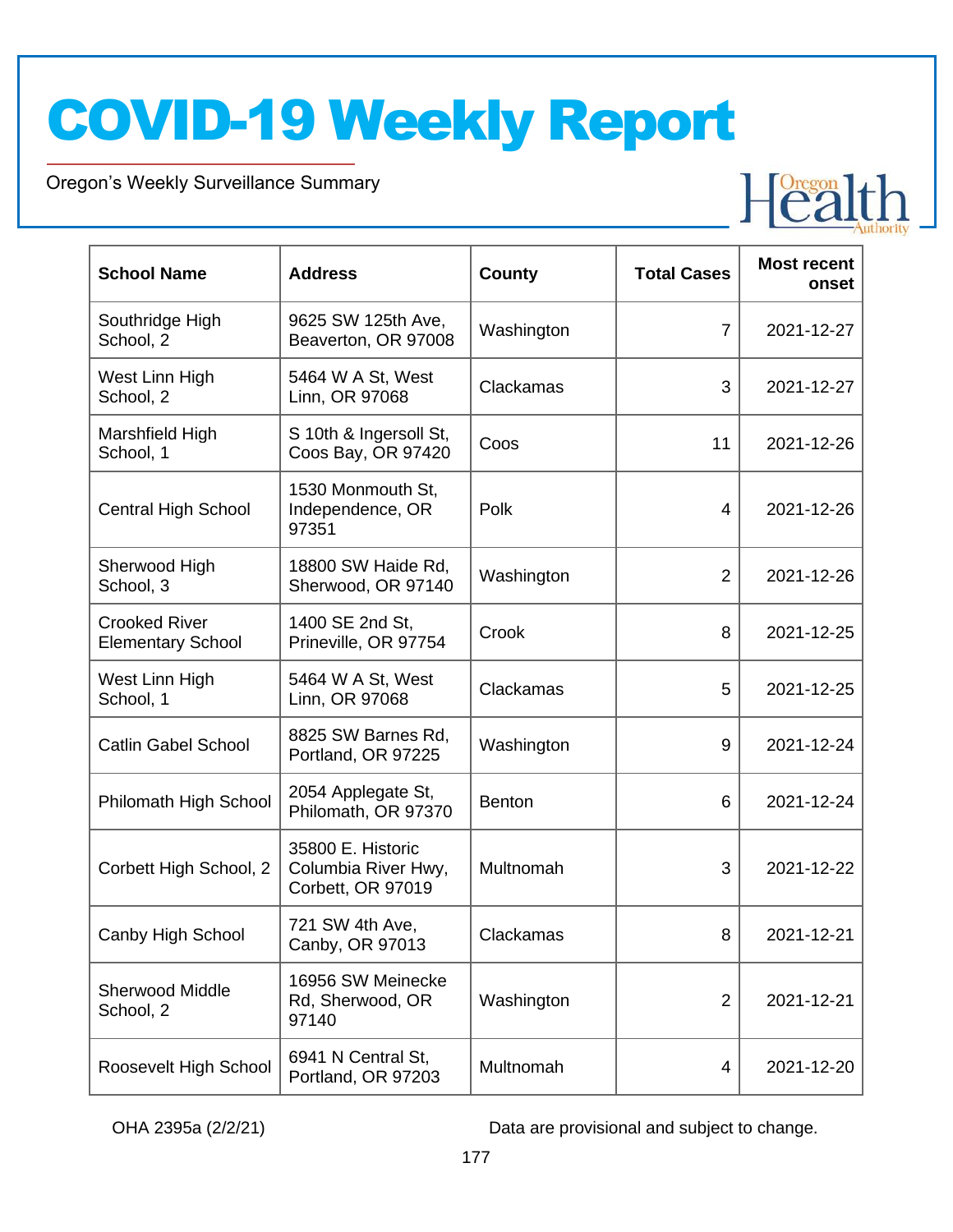Oregon's Weekly Surveillance Summary

Novel Coronavirus (COVID-19)

| <b>School Name</b>                                  | <b>Address</b>                                     | <b>County</b> | <b>Total Cases</b> | <b>Most recent</b><br>onset |
|-----------------------------------------------------|----------------------------------------------------|---------------|--------------------|-----------------------------|
| McLoughlin High<br>School, 1                        | 120 S Main St, Milton-<br>Freewater, OR 97862      | Umatilla      | 4                  | 2021-12-20                  |
| Sherwood High<br>School, 1                          | 18800 SW Haide Rd,<br>Sherwood, OR 97140           | Washington    | 5                  | 2021-12-19                  |
| <b>Clackamas River</b><br><b>Elementary School</b>  | 301 NE 2nd Ave,<br>Estacada, OR 97023              | Clackamas     | $\overline{2}$     | 2021-12-19                  |
| <b>Glencoe High School</b>                          | 2700 NW Glencoe Rd,<br>Hillsboro, OR 97124         | Washington    | $\overline{2}$     | 2021-12-18                  |
| Gladstone High<br>School, 2                         | 18800 Portland Ave,<br>Gladstone, OR 97027         | Clackamas     | 4                  | 2021-12-17                  |
| <b>Coquille Junior Senior</b><br><b>High School</b> | 499 W Central Blvd,<br>Coquille, OR 97423          | Coos          | 9                  | 2021-12-17                  |
| Alberta Rider<br><b>Elementary School</b>           | 14850 SW 132nd Ave,<br><b>Tigard, OR 97224</b>     | Washington    | $\overline{2}$     | 2021-12-17                  |
| McLoughlin High<br>School, 2                        | 120 S Main St, Milton-<br>Freewater, OR 97862      | Umatilla      | $\overline{2}$     | 2021-12-16                  |
| Gladstone High<br>School, 3                         | 18800 Portland Ave,<br>Gladstone, OR 97027         | Clackamas     | 8                  | 2021-12-15                  |
| Neah-Kah-Nie High<br>School                         | 24705 US-101,<br>Rockaway Beach, OR<br>97136       | Tillamook     | 15                 | 2021-12-15                  |
| Adrienne C. Nelson<br><b>High School</b>            | 14897 SE Parklane<br>Dr, Happy Valley, OR<br>97015 | Clackamas     | 6                  | 2021-12-15                  |
| <b>Banks High School</b>                            | 13050 NW Main St,<br>Banks, OR 97106               | Washington    | $\overline{7}$     | 2021-12-15                  |
| <b>Cedar Mill Elementary</b><br>School              | 10265 NW Cornell Rd,<br>Portland, OR 97229         | Washington    | $\sqrt{3}$         | 2021-12-14                  |

OHA 2395a (2/2/21) Data are provisional and subject to change.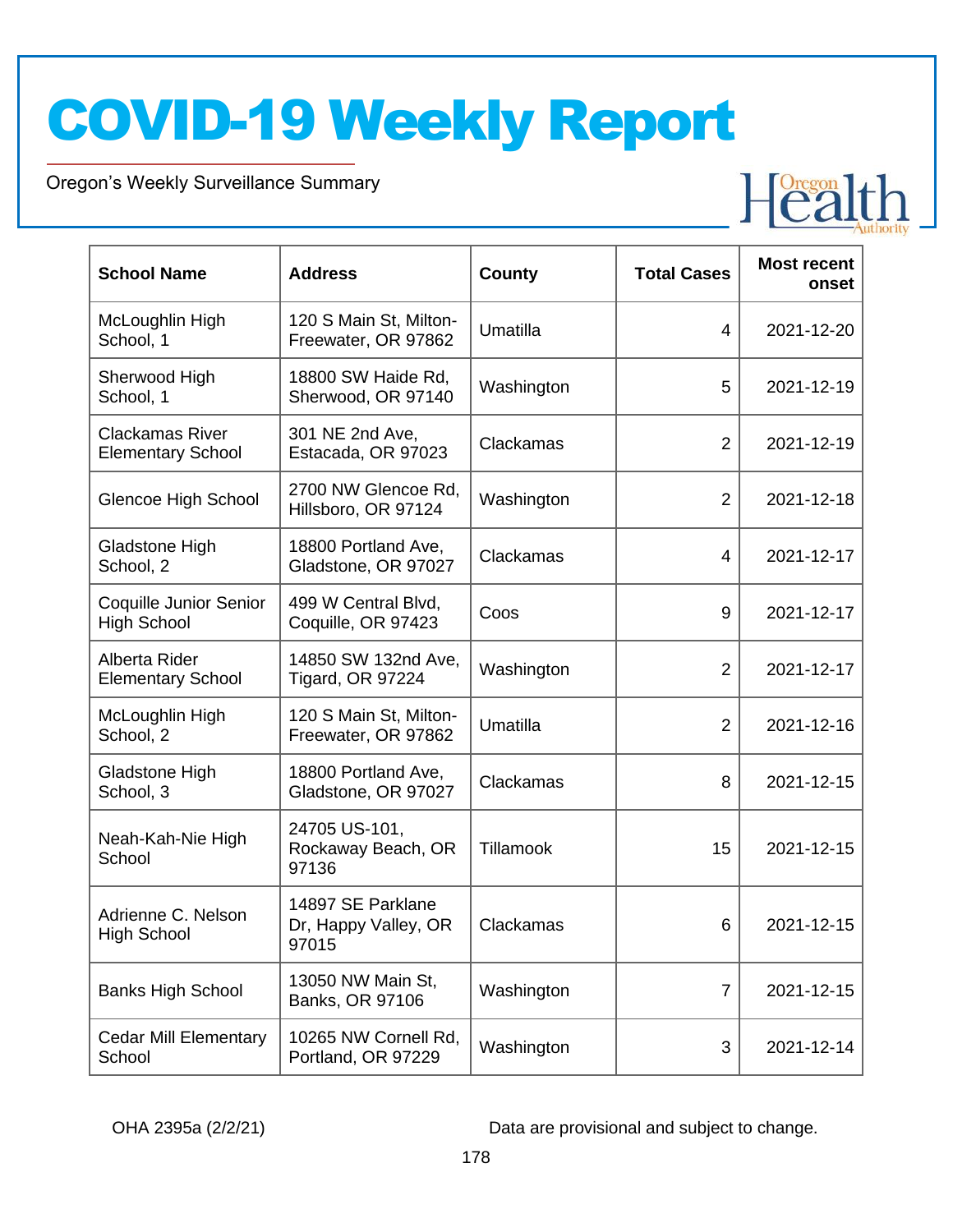Oregon's Weekly Surveillance Summary

Novel Coronavirus (COVID-19)

| <b>School Name</b>                             | <b>Address</b>                                           | County            | <b>Total Cases</b> | <b>Most recent</b><br>onset |
|------------------------------------------------|----------------------------------------------------------|-------------------|--------------------|-----------------------------|
| <b>Gordon Russell Middle</b><br>School         | 3625 SE Powell Valley<br>Rd, Gresham, OR<br>97080        | Multnomah         | 11                 | 2021-12-13                  |
| <b>Sunset High School</b>                      | 13840 NW Cornell Rd,<br>Portland, OR 97229               | Washington        | 12                 | 2021-12-13                  |
| <b>Sherwood Charter</b><br>School              | 23264 SW Main St,<br>Sherwood, OR 97140                  | Washington        | $\overline{2}$     | 2021-12-13                  |
| <b>Toledo Elementary</b><br>School             | 600 SE Sturdevant<br>Rd, Toledo, OR 97391                | Lincoln           | 4                  | 2021-12-13                  |
| Sherwood High<br>School, 2                     | 18800 SW Haide Rd,<br>Sherwood, OR 97140                 | Washington        | 3                  | 2021-12-13                  |
| Hermiston High<br>School, 1                    | 600 S 1st St,<br>Hermiston, OR 97838                     | Umatilla          | 3                  | 2021-12-13                  |
| John Wetten<br>Elementary School, 4            | 250 E Exeter St,<br>Gladstone, OR 97027                  | Clackamas         | 2                  | 2021-12-13                  |
| Hillsboro High School                          | 3285 SE Rood Bridge<br>Rd, Hillsboro, OR<br>97123        | Washington        | 10                 | 2021-12-12                  |
| LaCreole Middle<br>School, 2                   | 701 SE Lacreole Dr,<br>Dallas, OR 97338                  | Polk              | $\overline{2}$     | 2021-12-12                  |
| <b>Condon Elementary</b><br>School             | 220 S. East St,<br>Condon, OR 97823                      | Gilliam           | 3                  | 2021-12-12                  |
| Davis Elementary<br>School                     | 19501 NE Davis St,<br>Portland, OR 97230                 | Multnomah         | $\overline{2}$     | 2021-12-12                  |
| <b>Hood River Valley</b><br><b>High School</b> | 1220 Indian Creek Rd,<br>Hood River, OR 97031            | <b>Hood River</b> | $\overline{2}$     | 2021-12-12                  |
| Taft High School, 2                            | 3780 SE Spy Glass<br>Ridge Dr, Lincoln City,<br>OR 97367 | Lincoln           | 5                  | 2021-12-11                  |

OHA 2395a (2/2/21) Data are provisional and subject to change.